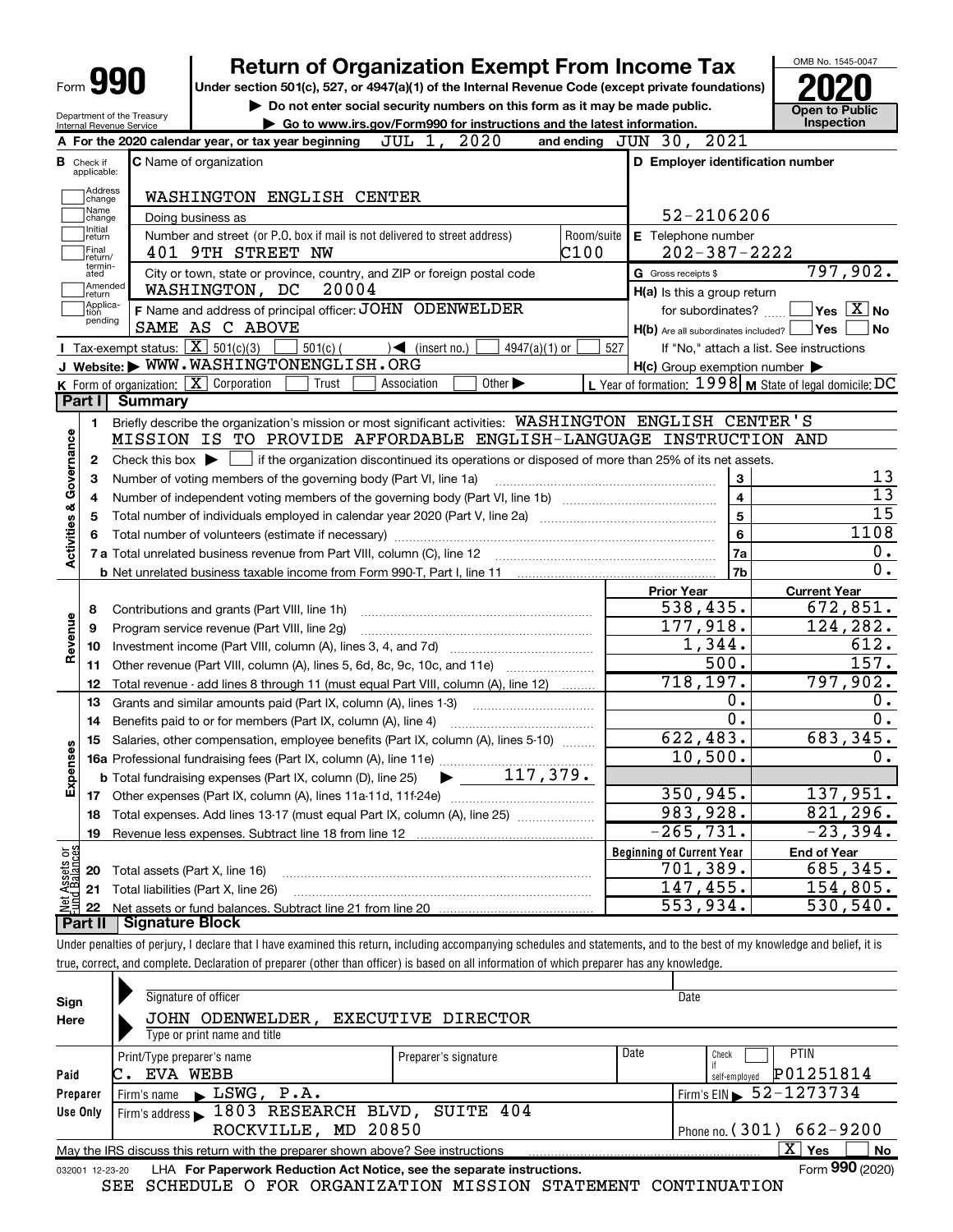|                | WASHINGTON ENGLISH CENTER<br>Form 990 (2020)                                                                                                                    | 52-2106206    | Page 2                                          |
|----------------|-----------------------------------------------------------------------------------------------------------------------------------------------------------------|---------------|-------------------------------------------------|
|                | <b>Statement of Program Service Accomplishments</b><br>Part III                                                                                                 |               |                                                 |
|                |                                                                                                                                                                 |               |                                                 |
| 1              | Briefly describe the organization's mission:<br>WASHINGTON ENGLISH CENTER'S MISSION IS TO PROVIDE AFFORDABLE                                                    |               |                                                 |
|                | ENGLISH-LANGUAGE INSTRUCTION AND WORKFORCE PROGRAMS TO ADULT                                                                                                    |               |                                                 |
|                | IMMIGRANTS USING VOLUNTEERS.                                                                                                                                    |               |                                                 |
| $\overline{2}$ | Did the organization undertake any significant program services during the year which were not listed on the                                                    |               |                                                 |
|                | prior Form 990 or 990-EZ?                                                                                                                                       |               | $\Box$ Yes $[\overline{\mathrm{X}}]$ No         |
|                | If "Yes," describe these new services on Schedule O.                                                                                                            |               |                                                 |
| 3              | Did the organization cease conducting, or make significant changes in how it conducts, any program services?                                                    |               | $\boxed{\phantom{1}}$ Yes $\boxed{\text{X}}$ No |
|                | If "Yes," describe these changes on Schedule O.                                                                                                                 |               |                                                 |
| 4              | Describe the organization's program service accomplishments for each of its three largest program services, as measured by expenses.                            |               |                                                 |
|                | Section 501(c)(3) and 501(c)(4) organizations are required to report the amount of grants and allocations to others, the total expenses, and                    |               |                                                 |
|                | revenue, if any, for each program service reported.                                                                                                             |               |                                                 |
| 4a             | $\frac{1}{2}$ (Code: ) (Expenses \$ 600, 776. including grants of \$<br>) (Revenue \$<br>PROVIDING HIGH-QUALITY ENGLISH LANGUAGE INSTRUCTION, COMPUTER CLASSES, |               | 124, 282.                                       |
|                | ONE-ON-ONE TUTORING, AND LIFE SKILLS EDUCATION FOR IMMIGRANTS.                                                                                                  |               |                                                 |
|                |                                                                                                                                                                 |               |                                                 |
|                |                                                                                                                                                                 |               |                                                 |
|                |                                                                                                                                                                 |               |                                                 |
|                |                                                                                                                                                                 |               |                                                 |
|                |                                                                                                                                                                 |               |                                                 |
|                |                                                                                                                                                                 |               |                                                 |
|                |                                                                                                                                                                 |               |                                                 |
|                |                                                                                                                                                                 |               |                                                 |
|                |                                                                                                                                                                 |               |                                                 |
| 4b             |                                                                                                                                                                 |               |                                                 |
|                |                                                                                                                                                                 |               |                                                 |
|                |                                                                                                                                                                 |               |                                                 |
|                |                                                                                                                                                                 |               |                                                 |
|                |                                                                                                                                                                 |               |                                                 |
|                |                                                                                                                                                                 |               |                                                 |
|                |                                                                                                                                                                 |               |                                                 |
|                |                                                                                                                                                                 |               |                                                 |
|                |                                                                                                                                                                 |               |                                                 |
|                |                                                                                                                                                                 |               |                                                 |
|                |                                                                                                                                                                 |               |                                                 |
|                |                                                                                                                                                                 |               |                                                 |
| 4c             | $\left(\text{Code:}\begin{array}{c}\right.\ \text{(Code:}\end{array}\right)$<br>$\blacksquare$ including grants of \$                                           | ) (Revenue \$ |                                                 |
|                |                                                                                                                                                                 |               |                                                 |
|                |                                                                                                                                                                 |               |                                                 |
|                |                                                                                                                                                                 |               |                                                 |
|                |                                                                                                                                                                 |               |                                                 |
|                |                                                                                                                                                                 |               |                                                 |
|                |                                                                                                                                                                 |               |                                                 |
|                |                                                                                                                                                                 |               |                                                 |
|                |                                                                                                                                                                 |               |                                                 |
|                |                                                                                                                                                                 |               |                                                 |
|                |                                                                                                                                                                 |               |                                                 |
|                |                                                                                                                                                                 |               |                                                 |
| 4d             | Other program services (Describe on Schedule O.)                                                                                                                |               |                                                 |
| 4е             | (Expenses \$<br>(Revenue \$<br>including grants of \$<br>600,776.<br>Total program service expenses                                                             |               |                                                 |
|                |                                                                                                                                                                 |               | റററ                                             |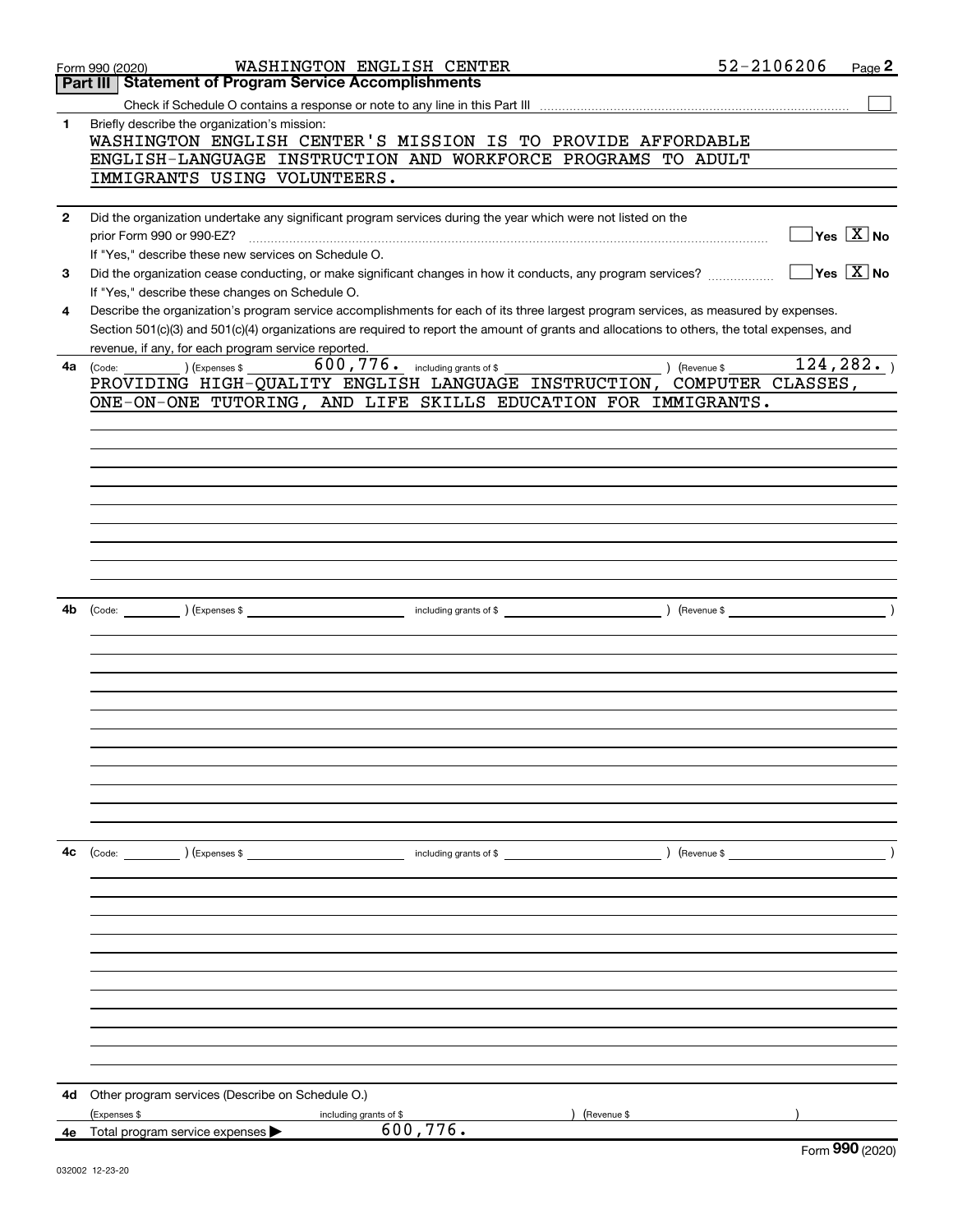|  | Form 990 (2020) |
|--|-----------------|

Part IV | Checklist of Required Schedules

|     |                                                                                                                                  |                 | Yes | No |
|-----|----------------------------------------------------------------------------------------------------------------------------------|-----------------|-----|----|
| 1   | Is the organization described in section $501(c)(3)$ or $4947(a)(1)$ (other than a private foundation)?                          |                 |     |    |
|     |                                                                                                                                  | 1               | x   |    |
| 2   |                                                                                                                                  | $\mathbf{2}$    | X   |    |
| 3   | Did the organization engage in direct or indirect political campaign activities on behalf of or in opposition to candidates for  |                 |     |    |
|     |                                                                                                                                  | 3               |     | X. |
| 4   | Section 501(c)(3) organizations. Did the organization engage in lobbying activities, or have a section 501(h) election in effect |                 |     |    |
|     |                                                                                                                                  | 4               |     | x  |
| 5   | Is the organization a section 501(c)(4), 501(c)(5), or 501(c)(6) organization that receives membership dues, assessments, or     |                 |     |    |
|     |                                                                                                                                  | 5               |     | x  |
| 6   | Did the organization maintain any donor advised funds or any similar funds or accounts for which donors have the right to        |                 |     |    |
|     | provide advice on the distribution or investment of amounts in such funds or accounts? If "Yes," complete Schedule D, Part I     | 6               |     | x  |
| 7   | Did the organization receive or hold a conservation easement, including easements to preserve open space,                        |                 |     |    |
|     |                                                                                                                                  | $\overline{7}$  |     | x  |
| 8   | Did the organization maintain collections of works of art, historical treasures, or other similar assets? If "Yes," complete     |                 |     |    |
|     |                                                                                                                                  | 8               |     | x  |
| 9   | Did the organization report an amount in Part X, line 21, for escrow or custodial account liability, serve as a custodian for    |                 |     |    |
|     | amounts not listed in Part X; or provide credit counseling, debt management, credit repair, or debt negotiation services?        |                 |     |    |
|     |                                                                                                                                  | 9               |     | x  |
| 10  | Did the organization, directly or through a related organization, hold assets in donor-restricted endowments                     |                 |     |    |
|     |                                                                                                                                  | 10              |     | x  |
| 11  | If the organization's answer to any of the following questions is "Yes," then complete Schedule D, Parts VI, VII, VIII, IX, or X |                 |     |    |
|     | as applicable.                                                                                                                   |                 |     |    |
| а   | Did the organization report an amount for land, buildings, and equipment in Part X, line 10? If "Yes," complete Schedule D,      |                 | x   |    |
|     |                                                                                                                                  | 11a             |     |    |
| b   | Did the organization report an amount for investments - other securities in Part X, line 12, that is 5% or more of its total     |                 |     | x  |
|     |                                                                                                                                  | 11 <sub>b</sub> |     |    |
|     | c Did the organization report an amount for investments - program related in Part X, line 13, that is 5% or more of its total    | 11c             |     | х  |
|     | d Did the organization report an amount for other assets in Part X, line 15, that is 5% or more of its total assets reported in  |                 |     |    |
|     |                                                                                                                                  | <b>11d</b>      |     | X  |
| е   | Did the organization report an amount for other liabilities in Part X, line 25? If "Yes," complete Schedule D, Part X            | 11e             |     | X  |
| f   | Did the organization's separate or consolidated financial statements for the tax year include a footnote that addresses          |                 |     |    |
|     | the organization's liability for uncertain tax positions under FIN 48 (ASC 740)? If "Yes," complete Schedule D, Part X           | 11f             | х   |    |
|     | 12a Did the organization obtain separate, independent audited financial statements for the tax year? If "Yes," complete          |                 |     |    |
|     |                                                                                                                                  | 12a             | x   |    |
| b   | Was the organization included in consolidated, independent audited financial statements for the tax year?                        |                 |     |    |
|     | If "Yes," and if the organization answered "No" to line 12a, then completing Schedule D, Parts XI and XII is optional            | 12 <sub>b</sub> |     | X  |
| 13  | Is the organization a school described in section 170(b)(1)(A)(ii)? If "Yes," complete Schedule E                                | 13              | X   |    |
| 14a | Did the organization maintain an office, employees, or agents outside of the United States?                                      | 14a             |     | x  |
| b   | Did the organization have aggregate revenues or expenses of more than \$10,000 from grantmaking, fundraising, business,          |                 |     |    |
|     | investment, and program service activities outside the United States, or aggregate foreign investments valued at \$100,000       |                 |     |    |
|     |                                                                                                                                  | 14b             |     | X. |
| 15  | Did the organization report on Part IX, column (A), line 3, more than \$5,000 of grants or other assistance to or for any        |                 |     |    |
|     |                                                                                                                                  | 15              |     | x  |
| 16  | Did the organization report on Part IX, column (A), line 3, more than \$5,000 of aggregate grants or other assistance to         |                 |     |    |
|     |                                                                                                                                  | 16              |     | x  |
| 17  | Did the organization report a total of more than \$15,000 of expenses for professional fundraising services on Part IX,          |                 |     |    |
|     |                                                                                                                                  | 17              |     | X. |
| 18  | Did the organization report more than \$15,000 total of fundraising event gross income and contributions on Part VIII, lines     |                 |     |    |
|     |                                                                                                                                  | 18              |     | X. |
| 19  | Did the organization report more than \$15,000 of gross income from gaming activities on Part VIII, line 9a? If "Yes."           |                 |     |    |
|     |                                                                                                                                  | 19              |     | X  |
| 20a |                                                                                                                                  | 20a             |     | x  |
| b   | If "Yes" to line 20a, did the organization attach a copy of its audited financial statements to this return?                     | 20 <sub>b</sub> |     |    |
| 21  | Did the organization report more than \$5,000 of grants or other assistance to any domestic organization or                      |                 |     |    |
|     |                                                                                                                                  | 21              |     | x  |

Form 990 (2020)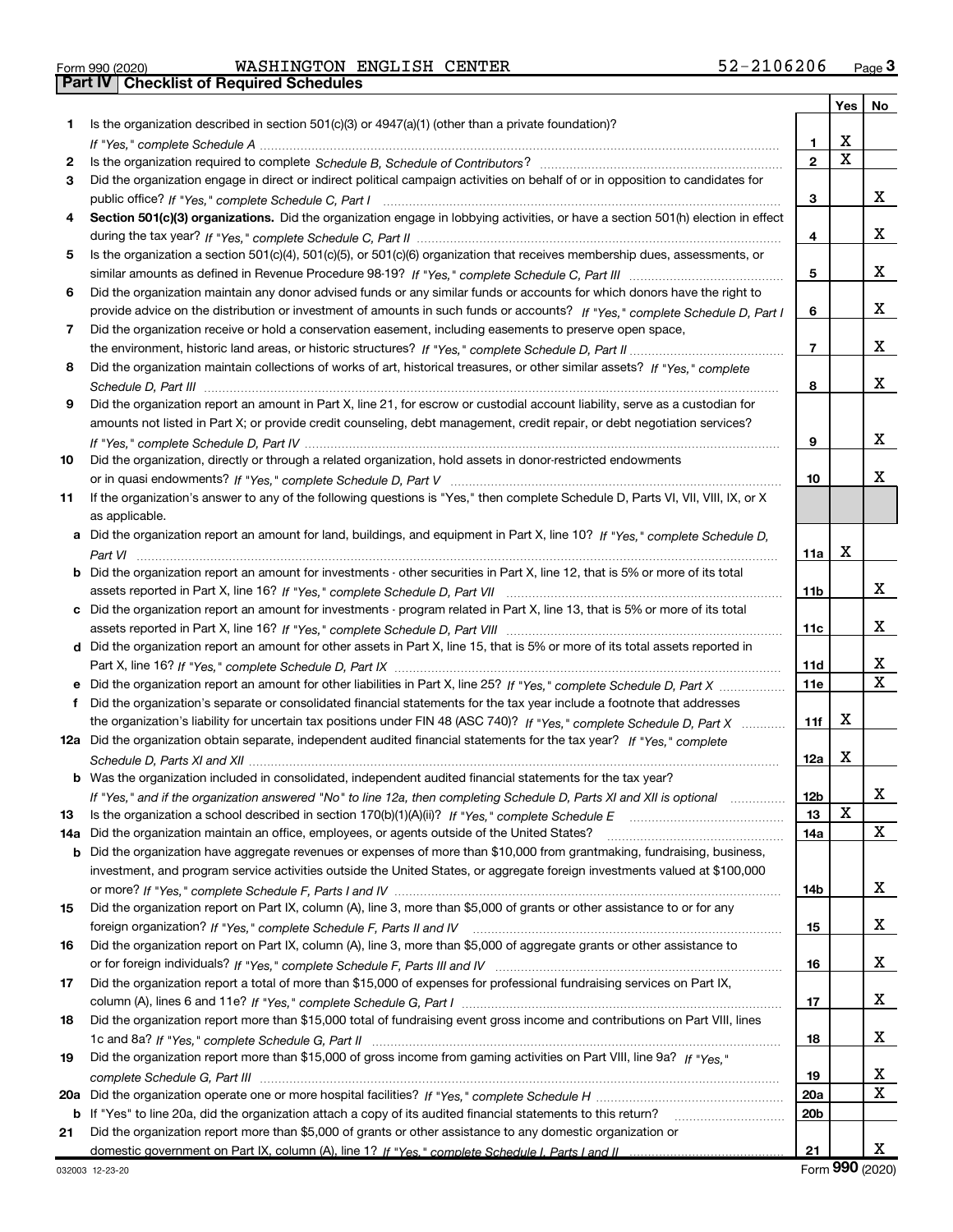|  | Form 990 (2020) |
|--|-----------------|

Part IV | Checklist of Required Schedules

(continued)

|        |                                                                                                                                                                                                                                                            |                 | Yes | No                      |
|--------|------------------------------------------------------------------------------------------------------------------------------------------------------------------------------------------------------------------------------------------------------------|-----------------|-----|-------------------------|
| 22     | Did the organization report more than \$5,000 of grants or other assistance to or for domestic individuals on                                                                                                                                              |                 |     |                         |
|        |                                                                                                                                                                                                                                                            | 22              |     | х                       |
| 23     | Did the organization answer "Yes" to Part VII, Section A, line 3, 4, or 5 about compensation of the organization's current                                                                                                                                 |                 |     |                         |
|        | and former officers, directors, trustees, key employees, and highest compensated employees? If "Yes," complete                                                                                                                                             |                 |     | х                       |
|        | 24a Did the organization have a tax-exempt bond issue with an outstanding principal amount of more than \$100,000 as of the                                                                                                                                | 23              |     |                         |
|        | last day of the year, that was issued after December 31, 2002? If "Yes," answer lines 24b through 24d and complete                                                                                                                                         |                 |     |                         |
|        |                                                                                                                                                                                                                                                            | 24a             |     | х                       |
|        | <b>b</b> Did the organization invest any proceeds of tax-exempt bonds beyond a temporary period exception?                                                                                                                                                 | 24b             |     |                         |
|        | c Did the organization maintain an escrow account other than a refunding escrow at any time during the year to defease                                                                                                                                     |                 |     |                         |
|        | any tax-exempt bonds?                                                                                                                                                                                                                                      | 24c             |     |                         |
|        |                                                                                                                                                                                                                                                            | 24d             |     |                         |
|        | 25a Section 501(c)(3), 501(c)(4), and 501(c)(29) organizations. Did the organization engage in an excess benefit                                                                                                                                           |                 |     |                         |
|        |                                                                                                                                                                                                                                                            | 25a             |     | x                       |
|        | b Is the organization aware that it engaged in an excess benefit transaction with a disqualified person in a prior year, and                                                                                                                               |                 |     |                         |
|        | that the transaction has not been reported on any of the organization's prior Forms 990 or 990-EZ? If "Yes," complete                                                                                                                                      |                 |     |                         |
|        | Schedule L, Part I                                                                                                                                                                                                                                         | 25b             |     | х                       |
| 26     | Did the organization report any amount on Part X, line 5 or 22, for receivables from or payables to any current                                                                                                                                            |                 |     |                         |
|        | or former officer, director, trustee, key employee, creator or founder, substantial contributor, or 35%                                                                                                                                                    |                 |     | X                       |
|        |                                                                                                                                                                                                                                                            | 26              |     |                         |
| 27     | Did the organization provide a grant or other assistance to any current or former officer, director, trustee, key employee,<br>creator or founder, substantial contributor or employee thereof, a grant selection committee member, or to a 35% controlled |                 |     |                         |
|        | entity (including an employee thereof) or family member of any of these persons? If "Yes," complete Schedule L, Part III                                                                                                                                   | 27              |     | X                       |
| 28     | Was the organization a party to a business transaction with one of the following parties (see Schedule L, Part IV                                                                                                                                          |                 |     |                         |
|        | instructions, for applicable filing thresholds, conditions, and exceptions):                                                                                                                                                                               |                 |     |                         |
|        | a A current or former officer, director, trustee, key employee, creator or founder, or substantial contributor? If                                                                                                                                         |                 |     |                         |
|        |                                                                                                                                                                                                                                                            | 28a             |     | х                       |
|        |                                                                                                                                                                                                                                                            | 28b             |     | $\mathbf X$             |
|        | c A 35% controlled entity of one or more individuals and/or organizations described in lines 28a or 28b? If                                                                                                                                                |                 |     |                         |
|        |                                                                                                                                                                                                                                                            | 28c             |     | х                       |
| 29     |                                                                                                                                                                                                                                                            | 29              |     | $\overline{\mathbf{x}}$ |
| 30     | Did the organization receive contributions of art, historical treasures, or other similar assets, or qualified conservation                                                                                                                                |                 |     |                         |
|        |                                                                                                                                                                                                                                                            | 30              |     | х<br>$\mathbf X$        |
| 31     | Did the organization liquidate, terminate, or dissolve and cease operations? If "Yes," complete Schedule N, Part I                                                                                                                                         | 31              |     |                         |
| 32     | Did the organization sell, exchange, dispose of, or transfer more than 25% of its net assets? If "Yes," complete                                                                                                                                           |                 |     | X                       |
|        | Schedule N, Part II<br>Did the organization own 100% of an entity disregarded as separate from the organization under Regulations                                                                                                                          | 32              |     |                         |
| 33     |                                                                                                                                                                                                                                                            | 33              |     | х                       |
| 34     | Was the organization related to any tax-exempt or taxable entity? If "Yes," complete Schedule R, Part II, III, or IV, and                                                                                                                                  |                 |     |                         |
|        |                                                                                                                                                                                                                                                            | 34              |     | х                       |
|        | 35a Did the organization have a controlled entity within the meaning of section 512(b)(13)?                                                                                                                                                                | <b>35a</b>      |     | $\mathbf X$             |
|        | b If "Yes" to line 35a, did the organization receive any payment from or engage in any transaction with a controlled entity                                                                                                                                |                 |     |                         |
|        |                                                                                                                                                                                                                                                            | 35 <sub>b</sub> |     |                         |
| 36     | Section 501(c)(3) organizations. Did the organization make any transfers to an exempt non-charitable related organization?                                                                                                                                 |                 |     |                         |
|        |                                                                                                                                                                                                                                                            | 36              |     | X                       |
| 37     | Did the organization conduct more than 5% of its activities through an entity that is not a related organization                                                                                                                                           |                 |     |                         |
|        | and that is treated as a partnership for federal income tax purposes? If "Yes," complete Schedule R, Part VI                                                                                                                                               | 37              |     | x                       |
| 38     | Did the organization complete Schedule O and provide explanations in Schedule O for Part VI, lines 11b and 19?                                                                                                                                             |                 | х   |                         |
| Part V | Note: All Form 990 filers are required to complete Schedule O<br><b>Statements Regarding Other IRS Filings and Tax Compliance</b>                                                                                                                          | 38              |     |                         |
|        | Check if Schedule O contains a response or note to any line in this Part V                                                                                                                                                                                 |                 |     |                         |
|        |                                                                                                                                                                                                                                                            |                 | Yes | No                      |
|        | 1a Enter the number reported in Box 3 of Form 1096. Enter -0- if not applicable<br>1a                                                                                                                                                                      |                 |     |                         |
|        | 0<br><b>b</b> Enter the number of Forms W-2G included in line 1a. Enter -0- if not applicable<br>1b                                                                                                                                                        |                 |     |                         |
|        | Did the organization comply with backup withholding rules for reportable payments to vendors and reportable gaming                                                                                                                                         |                 |     |                         |
|        | (gambling) winnings to prize winners?                                                                                                                                                                                                                      | 1c              |     |                         |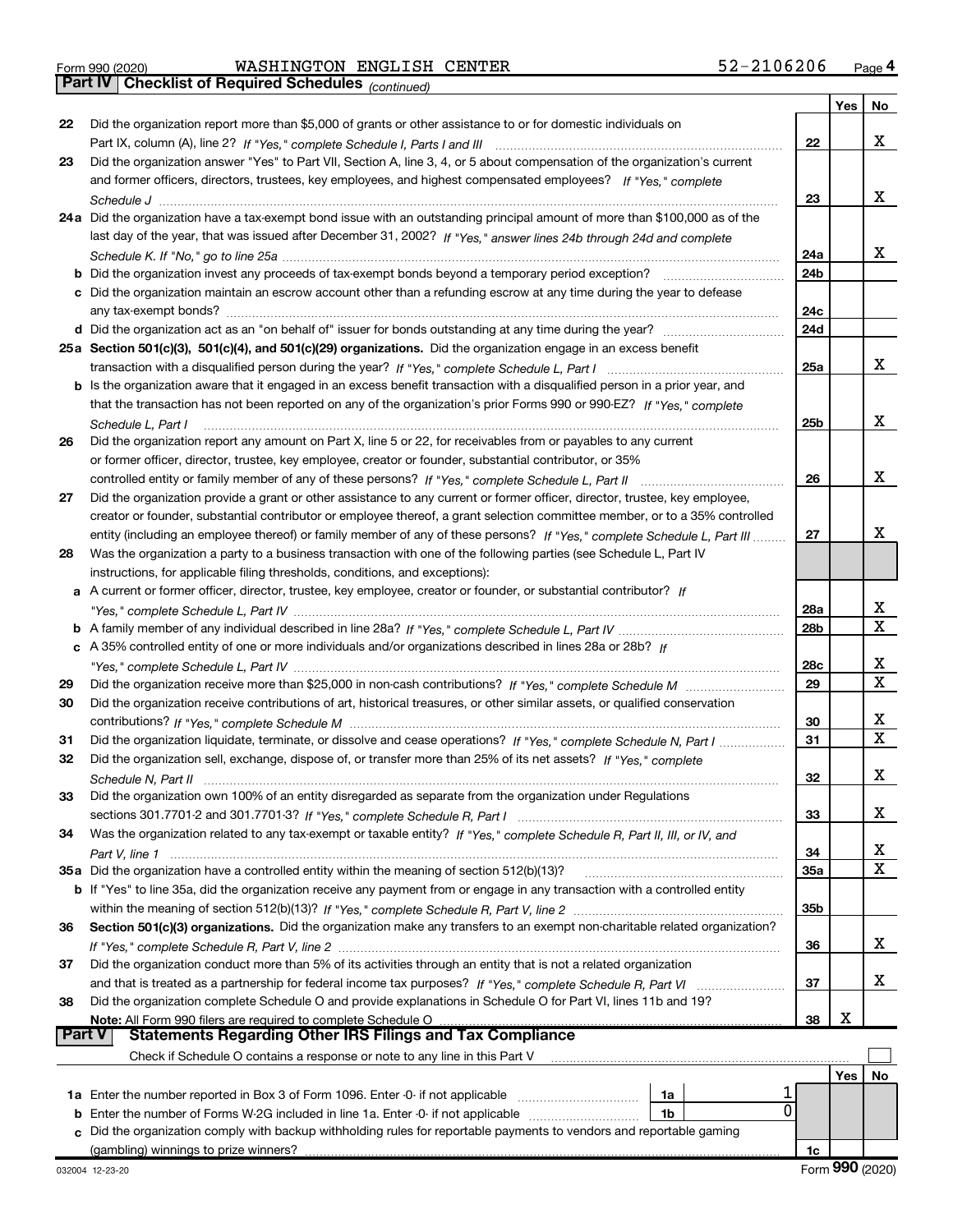|        | 52-2106206<br>WASHINGTON ENGLISH CENTER<br>Form 990 (2020)                                                                                      |                |     | Page $5$ |  |
|--------|-------------------------------------------------------------------------------------------------------------------------------------------------|----------------|-----|----------|--|
| Part V | Statements Regarding Other IRS Filings and Tax Compliance (continued)                                                                           |                |     |          |  |
|        |                                                                                                                                                 |                | Yes | No       |  |
|        | 2a Enter the number of employees reported on Form W-3, Transmittal of Wage and Tax Statements,                                                  |                |     |          |  |
|        | 15<br>filed for the calendar year ending with or within the year covered by this return<br>2a                                                   |                |     |          |  |
|        | <b>b</b> If at least one is reported on line 2a, did the organization file all required federal employment tax returns?                         | 2 <sub>b</sub> | X   |          |  |
|        |                                                                                                                                                 |                |     |          |  |
|        | 3a Did the organization have unrelated business gross income of \$1,000 or more during the year?                                                | 3a             |     | X        |  |
|        |                                                                                                                                                 | 3 <sub>b</sub> |     |          |  |
|        | 4a At any time during the calendar year, did the organization have an interest in, or a signature or other authority over, a                    |                |     |          |  |
|        | financial account in a foreign country (such as a bank account, securities account, or other financial account)?                                | 4a             |     | х        |  |
|        | <b>b</b> If "Yes," enter the name of the foreign country $\blacktriangleright$                                                                  |                |     |          |  |
|        | See instructions for filing requirements for FinCEN Form 114, Report of Foreign Bank and Financial Accounts (FBAR).                             |                |     | х        |  |
|        | 5a Was the organization a party to a prohibited tax shelter transaction at any time during the tax year?                                        | 5a             |     | X        |  |
| b      |                                                                                                                                                 | 5 <sub>b</sub> |     |          |  |
| с      |                                                                                                                                                 | 5c             |     |          |  |
|        | 6a Does the organization have annual gross receipts that are normally greater than \$100,000, and did the organization solicit                  |                |     | x        |  |
|        | any contributions that were not tax deductible as charitable contributions?                                                                     | 6a             |     |          |  |
|        | <b>b</b> If "Yes," did the organization include with every solicitation an express statement that such contributions or gifts                   |                |     |          |  |
|        | were not tax deductible?<br>Organizations that may receive deductible contributions under section 170(c).                                       | 6b             |     |          |  |
| 7      | Did the organization receive a payment in excess of \$75 made partly as a contribution and partly for goods and services provided to the payor? | 7a             |     | X        |  |
| а<br>b | If "Yes," did the organization notify the donor of the value of the goods or services provided?                                                 | 7b             |     |          |  |
| c      | Did the organization sell, exchange, or otherwise dispose of tangible personal property for which it was required                               |                |     |          |  |
|        | to file Form 8282?                                                                                                                              | 7c             |     | x        |  |
|        | 7d<br>d If "Yes," indicate the number of Forms 8282 filed during the year                                                                       |                |     |          |  |
| е      | Did the organization receive any funds, directly or indirectly, to pay premiums on a personal benefit contract?                                 | 7e             |     |          |  |
| f.     | Did the organization, during the year, pay premiums, directly or indirectly, on a personal benefit contract?                                    | 7f             |     |          |  |
| g      | If the organization received a contribution of qualified intellectual property, did the organization file Form 8899 as required?                | 7g             |     |          |  |
| h.     | If the organization received a contribution of cars, boats, airplanes, or other vehicles, did the organization file a Form 1098-C?              | 7h             |     |          |  |
| 8      | Sponsoring organizations maintaining donor advised funds. Did a donor advised fund maintained by the                                            |                |     |          |  |
|        | sponsoring organization have excess business holdings at any time during the year?                                                              | 8              |     |          |  |
| 9      | Sponsoring organizations maintaining donor advised funds.                                                                                       |                |     |          |  |
| а      | Did the sponsoring organization make any taxable distributions under section 4966?                                                              | <b>9a</b>      |     |          |  |
| b      | Did the sponsoring organization make a distribution to a donor, donor advisor, or related person?                                               | 9b             |     |          |  |
| 10     | Section 501(c)(7) organizations. Enter:                                                                                                         |                |     |          |  |
| а      | Initiation fees and capital contributions included on Part VIII, line 12<br>10a                                                                 |                |     |          |  |
| b      | Gross receipts, included on Form 990, Part VIII, line 12, for public use of club facilities<br>10 <sub>b</sub>                                  |                |     |          |  |
| 11     | Section 501(c)(12) organizations. Enter:                                                                                                        |                |     |          |  |
| а      | Gross income from members or shareholders<br>11a                                                                                                |                |     |          |  |
| b      | Gross income from other sources (Do not net amounts due or paid to other sources against                                                        |                |     |          |  |
|        | 11 <sub>b</sub><br>amounts due or received from them.)                                                                                          |                |     |          |  |
|        | 12a Section 4947(a)(1) non-exempt charitable trusts. Is the organization filing Form 990 in lieu of Form 1041?                                  | 12a            |     |          |  |
| b      | 12 <sub>b</sub><br>If "Yes," enter the amount of tax-exempt interest received or accrued during the year                                        |                |     |          |  |
| 13     | Section 501(c)(29) qualified nonprofit health insurance issuers.                                                                                |                |     |          |  |
| а      |                                                                                                                                                 | <b>13a</b>     |     |          |  |
|        | Note: See the instructions for additional information the organization must report on Schedule O.                                               |                |     |          |  |
|        | <b>b</b> Enter the amount of reserves the organization is required to maintain by the states in which the                                       |                |     |          |  |
|        | 13 <sub>b</sub>                                                                                                                                 |                |     |          |  |
| c      | 13с                                                                                                                                             |                |     |          |  |
| 14a    | Did the organization receive any payments for indoor tanning services during the tax year?                                                      | 14a            |     | x        |  |
| b      |                                                                                                                                                 | 14b            |     |          |  |
| 15     | Is the organization subject to the section 4960 tax on payment(s) of more than \$1,000,000 in remuneration or                                   |                |     |          |  |
|        |                                                                                                                                                 | 15             |     | х        |  |
|        | If "Yes," see instructions and file Form 4720, Schedule N.                                                                                      |                |     |          |  |
| 16     | Is the organization an educational institution subject to the section 4968 excise tax on net investment income?<br>.                            | 16             |     | х        |  |
|        | If "Yes," complete Form 4720, Schedule O.                                                                                                       |                |     |          |  |

| Form 990 (2020) |  |  |
|-----------------|--|--|
|-----------------|--|--|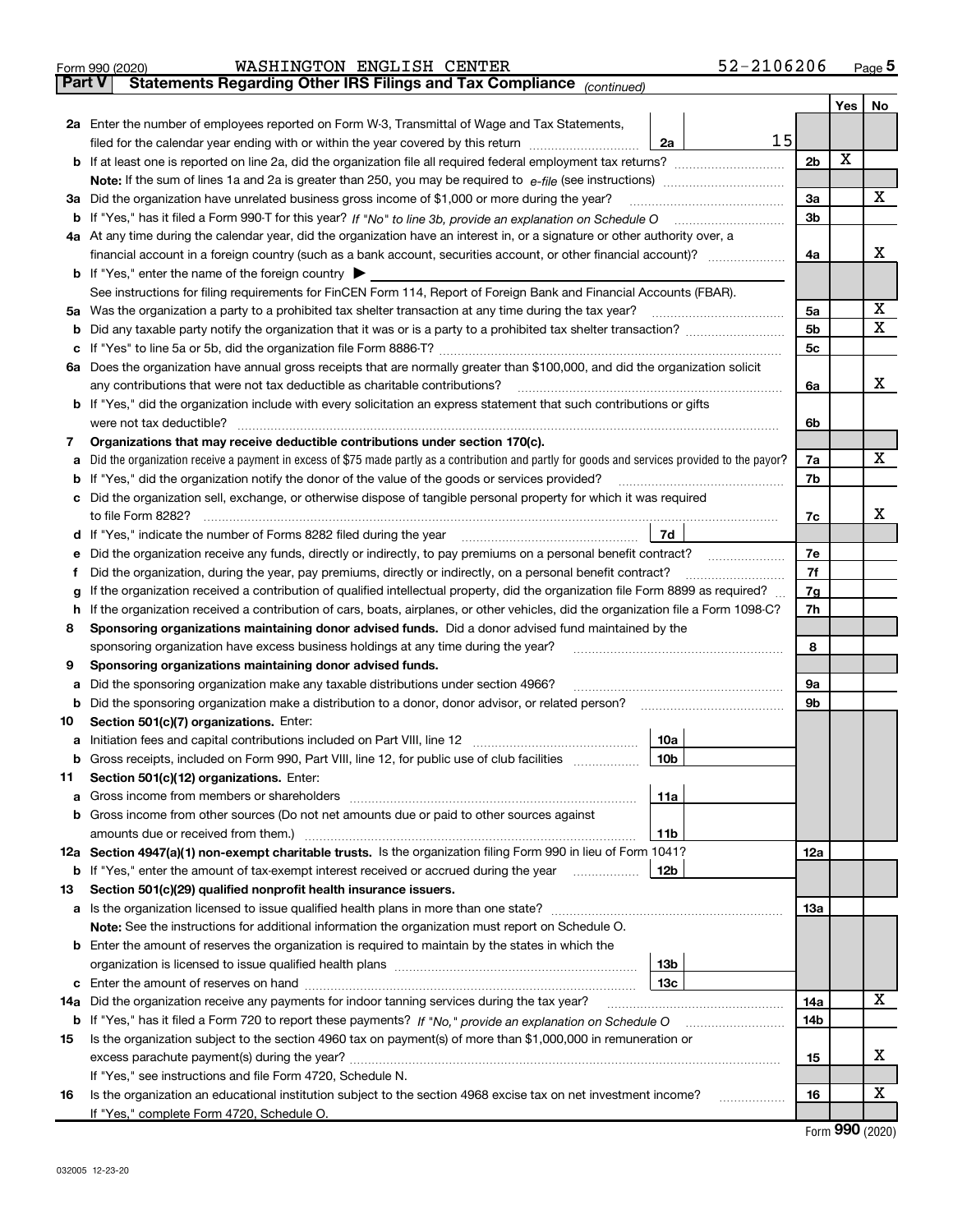|  | Form 990 (2020) |
|--|-----------------|
|  |                 |

#### Form 990 (2020) WASHINGTON ENGLISH CENTER 52-2106206 <sub>Page</sub>

Part VI | Governance, Management, and Disclosure  $F_{Or}$  each "Yes" response to lines 2 through 7b below, and for a "No" response to line 8a, 8b, or 10b below, describe the circumstances, processes, or changes on Schedule O. See instructions.

|          | Check if Schedule O contains a response or note to any line in this Part VI                                                                                                                                                    |    |    |                 |            | $\mathbf{x}$ |
|----------|--------------------------------------------------------------------------------------------------------------------------------------------------------------------------------------------------------------------------------|----|----|-----------------|------------|--------------|
|          | <b>Section A. Governing Body and Management</b>                                                                                                                                                                                |    |    |                 |            |              |
|          |                                                                                                                                                                                                                                |    |    |                 | <b>Yes</b> | No           |
|          | 1a Enter the number of voting members of the governing body at the end of the tax year                                                                                                                                         | 1a | 13 |                 |            |              |
|          | If there are material differences in voting rights among members of the governing body, or if the governing                                                                                                                    |    |    |                 |            |              |
|          | body delegated broad authority to an executive committee or similar committee, explain on Schedule O.                                                                                                                          |    |    |                 |            |              |
| b        | Enter the number of voting members included on line 1a, above, who are independent                                                                                                                                             | 1b | 13 |                 |            |              |
| 2        | Did any officer, director, trustee, or key employee have a family relationship or a business relationship with any other                                                                                                       |    |    |                 |            |              |
|          | officer, director, trustee, or key employee?                                                                                                                                                                                   |    |    | $\mathbf{2}$    |            | $\mathbf X$  |
| 3        | Did the organization delegate control over management duties customarily performed by or under the direct supervision                                                                                                          |    |    |                 |            |              |
|          | of officers, directors, trustees, or key employees to a management company or other person?                                                                                                                                    |    |    | 3               |            | х            |
| 4        | Did the organization make any significant changes to its governing documents since the prior Form 990 was filed?                                                                                                               |    |    | 4               |            | $\mathbf X$  |
| 5        |                                                                                                                                                                                                                                |    |    | 5               |            | $\mathbf X$  |
| 6        | Did the organization have members or stockholders?                                                                                                                                                                             |    |    | 6               |            | $\mathbf X$  |
| 7а       | Did the organization have members, stockholders, or other persons who had the power to elect or appoint one or                                                                                                                 |    |    |                 |            |              |
|          | more members of the governing body?                                                                                                                                                                                            |    |    | 7a              |            | х            |
|          | <b>b</b> Are any governance decisions of the organization reserved to (or subject to approval by) members, stockholders, or                                                                                                    |    |    |                 |            |              |
|          | persons other than the governing body?                                                                                                                                                                                         |    |    | 7b              |            | x            |
| 8        | Did the organization contemporaneously document the meetings held or written actions undertaken during the year by the following:                                                                                              |    |    |                 |            |              |
| a        | The governing body? [11] matter and the contract of the contract of the contract of the contract of the contract of the contract of the contract of the contract of the contract of the contract of the contract of the contra |    |    | 8а              | X          |              |
| b        |                                                                                                                                                                                                                                |    |    | 8b              | X          |              |
| 9        | Is there any officer, director, trustee, or key employee listed in Part VII, Section A, who cannot be reached at the                                                                                                           |    |    |                 |            |              |
|          | organization's mailing address? If "Yes." provide the names and addresses on Schedule O                                                                                                                                        |    |    | 9               |            | х            |
|          | <b>Section B. Policies</b> (This Section B requests information about policies not required by the Internal Revenue Code.)                                                                                                     |    |    |                 |            |              |
|          |                                                                                                                                                                                                                                |    |    |                 | Yes        | No           |
|          |                                                                                                                                                                                                                                |    |    | 10a             |            | х            |
|          | <b>b</b> If "Yes," did the organization have written policies and procedures governing the activities of such chapters, affiliates,                                                                                            |    |    |                 |            |              |
|          | and branches to ensure their operations are consistent with the organization's exempt purposes?                                                                                                                                |    |    | 10 <sub>b</sub> |            |              |
|          | 11a Has the organization provided a complete copy of this Form 990 to all members of its governing body before filing the form?                                                                                                |    |    | 11a             | X          |              |
| b        | Describe in Schedule O the process, if any, used by the organization to review this Form 990.                                                                                                                                  |    |    |                 |            |              |
| 12a      |                                                                                                                                                                                                                                |    |    | 12a             | X          |              |
| b        | Were officers, directors, or trustees, and key employees required to disclose annually interests that could give rise to conflicts?                                                                                            |    |    | 12 <sub>b</sub> | X          |              |
| с        | Did the organization regularly and consistently monitor and enforce compliance with the policy? If "Yes." describe                                                                                                             |    |    |                 |            |              |
|          | in Schedule O how this was done measured and continuum control to the control of the state of the state of the                                                                                                                 |    |    | 12c             | х          |              |
| 13       | Did the organization have a written whistleblower policy?                                                                                                                                                                      |    |    | 13              | X          |              |
| 14       | Did the organization have a written document retention and destruction policy?                                                                                                                                                 |    |    | 14              | X          |              |
| 15       | Did the process for determining compensation of the following persons include a review and approval by independent                                                                                                             |    |    |                 |            |              |
|          | persons, comparability data, and contemporaneous substantiation of the deliberation and decision?                                                                                                                              |    |    |                 |            |              |
| a        | The organization's CEO, Executive Director, or top management official manufactured content of the organization's CEO, Executive Director, or top management official                                                          |    |    | 15a             |            | X            |
|          |                                                                                                                                                                                                                                |    |    | 15b             |            | х            |
|          | If "Yes" to line 15a or 15b, describe the process in Schedule O (see instructions).                                                                                                                                            |    |    |                 |            |              |
|          | 16a Did the organization invest in, contribute assets to, or participate in a joint venture or similar arrangement with a                                                                                                      |    |    |                 |            | $\mathbf X$  |
|          | taxable entity during the year?                                                                                                                                                                                                |    |    | 16a             |            |              |
|          | b If "Yes," did the organization follow a written policy or procedure requiring the organization to evaluate its participation                                                                                                 |    |    |                 |            |              |
|          | in joint venture arrangements under applicable federal tax law, and take steps to safeguard the organization's                                                                                                                 |    |    |                 |            |              |
|          | exempt status with respect to such arrangements?<br><b>Section C. Disclosure</b>                                                                                                                                               |    |    | 16b             |            |              |
|          | NONE<br>List the states with which a copy of this Form 990 is required to be filed $\blacktriangleright$                                                                                                                       |    |    |                 |            |              |
| 17<br>18 | Section 6104 requires an organization to make its Forms 1023 (1024 or 1024-A, if applicable), 990, and 990-T (Section 501(c)(3)s only) available                                                                               |    |    |                 |            |              |
|          | for public inspection. Indicate how you made these available. Check all that apply.                                                                                                                                            |    |    |                 |            |              |
|          | $X$ Upon request<br>Own website<br>Another's website<br>Other (explain on Schedule O)                                                                                                                                          |    |    |                 |            |              |
| 19       | Describe on Schedule O whether (and if so, how) the organization made its governing documents, conflict of interest policy, and financial                                                                                      |    |    |                 |            |              |
|          | statements available to the public during the tax year.                                                                                                                                                                        |    |    |                 |            |              |
| 20       | State the name, address, and telephone number of the person who possesses the organization's books and records                                                                                                                 |    |    |                 |            |              |
|          | JOHN ODENWELDER - 202-387-2222                                                                                                                                                                                                 |    |    |                 |            |              |
|          | 20004<br>401 9TH STREET NW SUITE C100, WASHINGTON, DC                                                                                                                                                                          |    |    |                 |            |              |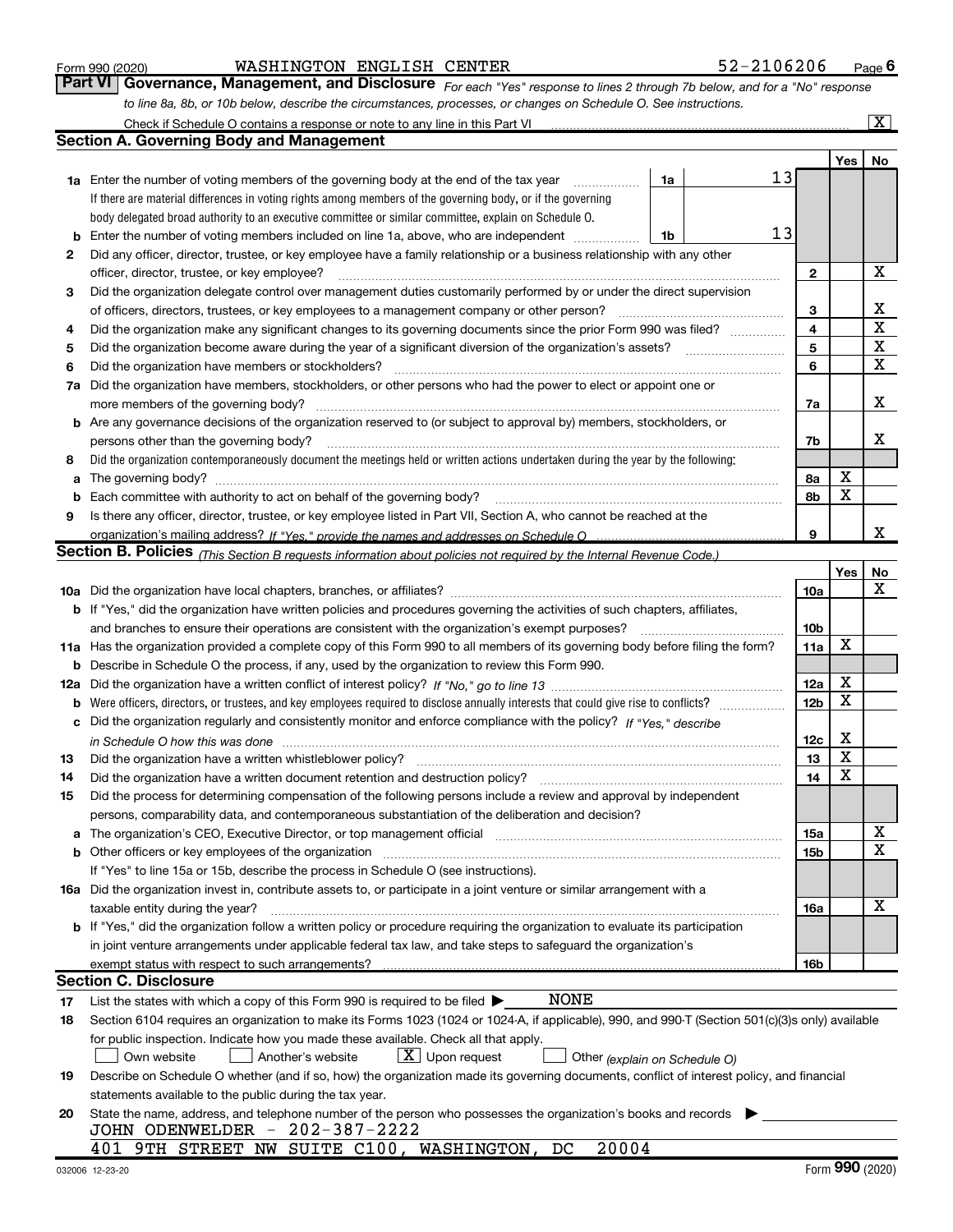$\Box$ 

#### Part VII Compensation of Officers, Directors, Trustees, Key Employees, Highest Compensated Employees, and Independent Contractors

Check if Schedule O contains a response or note to any line in this Part VII

Section A. Officers, Directors, Trustees, Key Employees, and Highest Compensated Employees

1a Complete this table for all persons required to be listed. Report compensation for the calendar year ending with or within the organization's tax year. Ist all of the organization's current officers, directors, trustees (whether individuals or organizations), regardless of amount of compensation.

Enter -0- in columns (D), (E), and (F) if no compensation was paid.

**•** List all of the organization's current key employees, if any. See instructions for definition of "key employee."

● List the organization's five current highest compensated employees (other than an officer, director, trustee, or key employee) who received reportable compensation (Box 5 of Form W-2 and/or Box 7 of Form 1099-MISC) of more than \$100,000 from the organization and any related organizations.

List all of the organization's former officers, key employees, and highest compensated employees who received more than \$100,000 of reportable compensation from the organization and any related organizations.

• List all of the organization's former directors or trustees that received, in the capacity as a former director or trustee of the organization, more than \$10,000 of reportable compensation from the organization and any related organizations.

See instructions for the order in which to list the persons above.

Check this box if neither the organization nor any related organization compensated any current officer, director, or trustee.  $\Box$ 

| (A)                            | (B)                  | (C)                            |                                                                  |         |              |                                 | (D)    | (E)                             | (F)             |                             |
|--------------------------------|----------------------|--------------------------------|------------------------------------------------------------------|---------|--------------|---------------------------------|--------|---------------------------------|-----------------|-----------------------------|
| Name and title                 | Average              |                                | Position<br>(do not check more than one                          |         |              |                                 |        | Reportable                      | Reportable      | Estimated                   |
|                                | hours per            |                                | box, unless person is both an<br>officer and a director/trustee) |         |              |                                 |        | compensation                    | compensation    | amount of                   |
|                                | week                 |                                |                                                                  |         |              |                                 |        | from                            | from related    | other                       |
|                                | (list any            |                                |                                                                  |         |              |                                 |        | the                             | organizations   | compensation                |
|                                | hours for<br>related |                                |                                                                  |         |              |                                 |        | organization<br>(W-2/1099-MISC) | (W-2/1099-MISC) | from the                    |
|                                | organizations        |                                |                                                                  |         |              |                                 |        |                                 |                 | organization<br>and related |
|                                | below                |                                |                                                                  |         |              |                                 |        |                                 |                 | organizations               |
|                                | line)                | Individual trustee or director | Institutional trustee                                            | Officer | Key employee | Highest compensated<br>employee | Former |                                 |                 |                             |
| JOHN ODENWELDER<br>(1)         | 40.00                |                                |                                                                  |         |              |                                 |        |                                 |                 |                             |
| EXECUTIVE DIRECTOR             |                      |                                |                                                                  | X       |              |                                 |        | 104,513.                        | 0.              | 4,907.                      |
| (2)<br>CHIP BRIAN-HORBERG      | $\overline{2.00}$    |                                |                                                                  |         |              |                                 |        |                                 |                 |                             |
| <b>DIRECTOR</b>                |                      | $\mathbf X$                    |                                                                  |         |              |                                 |        | 0.                              | $\mathbf 0$ .   | 0.                          |
| CLARE BRESNAHAN ENGLISH<br>(3) | 2.00                 |                                |                                                                  |         |              |                                 |        |                                 |                 |                             |
| <b>DIRECTOR</b>                |                      | $\mathbf x$                    |                                                                  |         |              |                                 |        | 0.                              | $\mathbf 0$ .   | $\mathbf 0$ .               |
| DIANE ZIPURSKY<br>(4)          | 3.00                 |                                |                                                                  |         |              |                                 |        |                                 |                 |                             |
| <b>CHAIR</b>                   |                      | $\mathbf X$                    |                                                                  | X       |              |                                 |        | 0.                              | 0.              | $\mathbf 0$ .               |
| <b>JOAN KERRIGAN</b><br>(5)    | $\overline{2.00}$    |                                |                                                                  |         |              |                                 |        |                                 |                 |                             |
| <b>DIRECTOR</b>                |                      | $\mathbf x$                    |                                                                  |         |              |                                 |        | 0.                              | $\mathbf 0$ .   | $\mathbf 0$ .               |
| JOY COOK<br>(6)                | $\overline{2.00}$    |                                |                                                                  |         |              |                                 |        |                                 |                 |                             |
| <b>DIRECTOR</b>                |                      | $\mathbf X$                    |                                                                  |         |              |                                 |        | $\mathbf 0$ .                   | $\mathbf 0$ .   | $0$ .                       |
| KIRA M. ALVAREZ<br>(7)         | 3.00                 |                                |                                                                  |         |              |                                 |        |                                 |                 |                             |
| VICE CHAIR                     |                      | $\mathbf X$                    |                                                                  | X       |              |                                 |        | 0.                              | $\mathbf 0$ .   | $0_{.}$                     |
| <b>LAURA LEVINE</b><br>(8)     | 2.00                 |                                |                                                                  |         |              |                                 |        |                                 |                 |                             |
| <b>DIRECTOR</b>                |                      | $\mathbf x$                    |                                                                  |         |              |                                 |        | 0.                              | 0.              | $\mathbf 0$ .               |
| MARGOT PEET<br>(9)             | 2.00                 |                                |                                                                  |         |              |                                 |        |                                 |                 |                             |
| <b>DIRECTOR</b>                |                      | $\mathbf X$                    |                                                                  |         |              |                                 |        | $\mathbf 0$ .                   | 0.              | $\mathbf 0$ .               |
| (10) MARY DOUGLAS              | 3.00                 |                                |                                                                  |         |              |                                 |        |                                 |                 |                             |
| <b>SECRETARY</b>               |                      | $\mathbf X$                    |                                                                  | X       |              |                                 |        | $\mathbf 0$ .                   | $\mathbf 0$ .   | $\mathbf 0$ .               |
| (11) SHARON OWENS JOHNSON      | 3.00                 |                                |                                                                  |         |              |                                 |        |                                 |                 |                             |
| <b>TREASURER</b>               |                      | $\mathbf x$                    |                                                                  | X       |              |                                 |        | $\mathbf 0$ .                   | $\mathbf 0$ .   | $\mathbf 0$ .               |
| (12) ALESHIA HARDING           | 2.00                 |                                |                                                                  |         |              |                                 |        |                                 |                 |                             |
| <b>DIRECTOR</b>                |                      | $\mathbf X$                    |                                                                  |         |              |                                 |        | 0.                              | 0.              | $\mathbf 0$ .               |
| (13) HENRY LYNCH               | 2.00                 |                                |                                                                  |         |              |                                 |        |                                 |                 |                             |
| <b>DIRECTOR</b>                |                      | $\mathbf x$                    |                                                                  |         |              |                                 |        | $\mathbf 0$ .                   | 0.              | $\mathbf 0$ .               |
| (14) ANU G. MULLICK            | 2.00                 |                                |                                                                  |         |              |                                 |        |                                 |                 |                             |
| <b>DIRECTOR</b>                |                      | $\mathbf X$                    |                                                                  |         |              |                                 |        | $\mathbf 0$ .                   | $\mathbf 0$ .   | 0.                          |
|                                |                      |                                |                                                                  |         |              |                                 |        |                                 |                 |                             |
|                                |                      |                                |                                                                  |         |              |                                 |        |                                 |                 |                             |
|                                |                      |                                |                                                                  |         |              |                                 |        |                                 |                 |                             |
|                                |                      |                                |                                                                  |         |              |                                 |        |                                 |                 |                             |
|                                |                      |                                |                                                                  |         |              |                                 |        |                                 |                 |                             |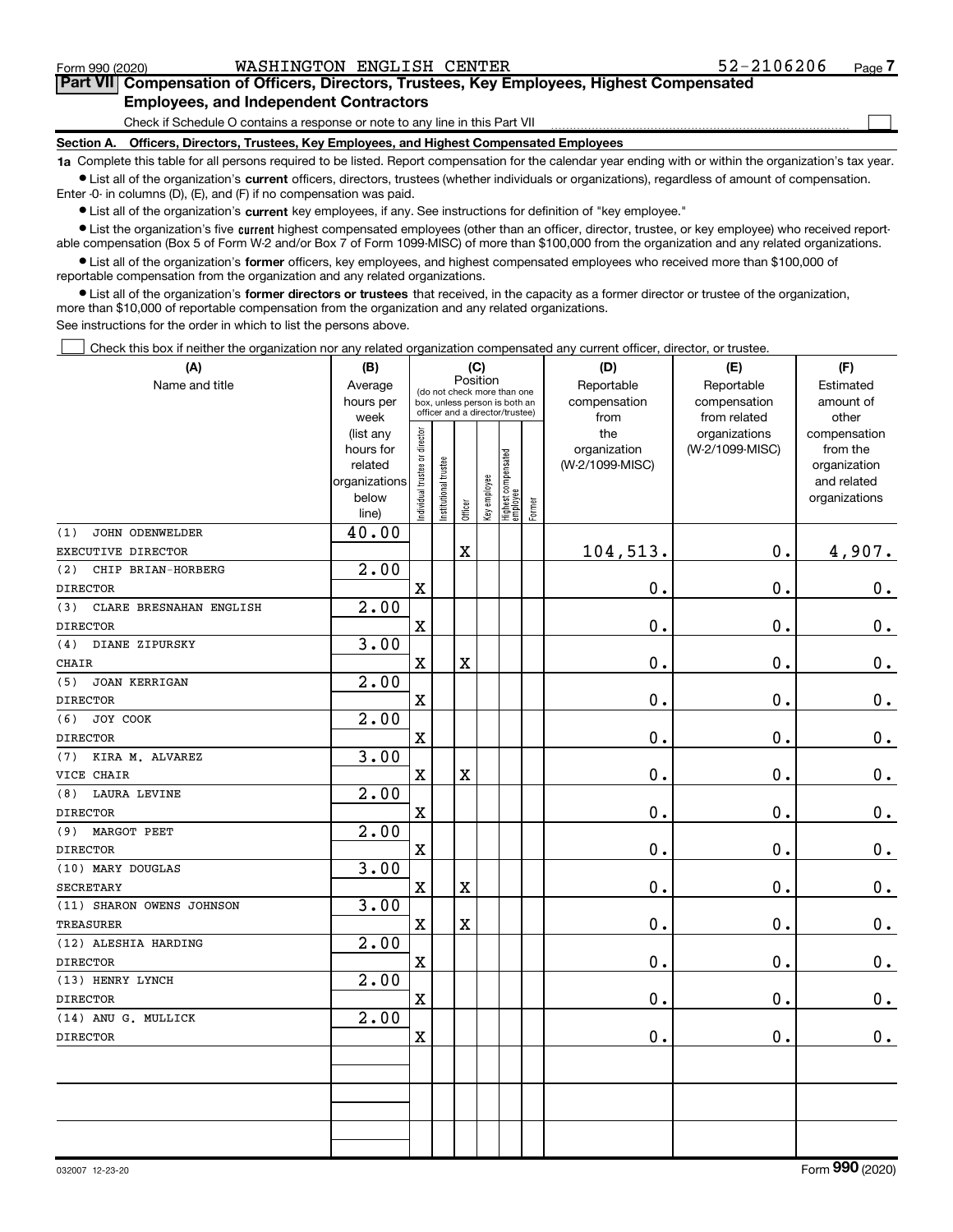|   | WASHINGTON ENGLISH CENTER<br>Form 990 (2020)                                                                                                                                                                                                                                |                                                                      |                                                                                                                    |                       |         |              |                                 |                                                                                                |                                        | 52-2106206                             |                           |   |                                                                          | Page $8$ |
|---|-----------------------------------------------------------------------------------------------------------------------------------------------------------------------------------------------------------------------------------------------------------------------------|----------------------------------------------------------------------|--------------------------------------------------------------------------------------------------------------------|-----------------------|---------|--------------|---------------------------------|------------------------------------------------------------------------------------------------|----------------------------------------|----------------------------------------|---------------------------|---|--------------------------------------------------------------------------|----------|
|   | <b>IPart VII</b><br>Section A. Officers, Directors, Trustees, Key Employees, and Highest Compensated Employees (continued)                                                                                                                                                  |                                                                      |                                                                                                                    |                       |         |              |                                 |                                                                                                |                                        |                                        |                           |   |                                                                          |          |
|   | (A)<br>Name and title                                                                                                                                                                                                                                                       | (B)<br>Average<br>hours per<br>week                                  | (C)<br>Position<br>(do not check more than one<br>box, unless person is both an<br>officer and a director/trustee) |                       |         |              |                                 | (D)<br>(E)<br>Reportable<br>Reportable<br>compensation<br>compensation<br>from related<br>from |                                        | (F)<br>Estimated<br>amount of<br>other |                           |   |                                                                          |          |
|   |                                                                                                                                                                                                                                                                             | (list any<br>hours for<br>related<br>organizations<br>below<br>line) | ndividual trustee or director                                                                                      | Institutional trustee | Officer | Key employee | Highest compensated<br>employee | Former                                                                                         | the<br>organization<br>(W-2/1099-MISC) | organizations<br>(W-2/1099-MISC)       |                           |   | compensation<br>from the<br>organization<br>and related<br>organizations |          |
|   |                                                                                                                                                                                                                                                                             |                                                                      |                                                                                                                    |                       |         |              |                                 |                                                                                                |                                        |                                        |                           |   |                                                                          |          |
|   |                                                                                                                                                                                                                                                                             |                                                                      |                                                                                                                    |                       |         |              |                                 |                                                                                                |                                        |                                        |                           |   |                                                                          |          |
|   |                                                                                                                                                                                                                                                                             |                                                                      |                                                                                                                    |                       |         |              |                                 |                                                                                                |                                        |                                        |                           |   |                                                                          |          |
|   |                                                                                                                                                                                                                                                                             |                                                                      |                                                                                                                    |                       |         |              |                                 |                                                                                                |                                        |                                        |                           |   |                                                                          |          |
|   |                                                                                                                                                                                                                                                                             |                                                                      |                                                                                                                    |                       |         |              |                                 |                                                                                                |                                        |                                        |                           |   |                                                                          |          |
|   |                                                                                                                                                                                                                                                                             |                                                                      |                                                                                                                    |                       |         |              |                                 |                                                                                                |                                        |                                        |                           |   |                                                                          |          |
|   |                                                                                                                                                                                                                                                                             |                                                                      |                                                                                                                    |                       |         |              |                                 |                                                                                                |                                        |                                        |                           |   |                                                                          |          |
|   | 1b Subtotal                                                                                                                                                                                                                                                                 |                                                                      |                                                                                                                    |                       |         |              |                                 |                                                                                                | 104, 513.                              |                                        | 0.                        |   | 4,907.                                                                   |          |
|   | c Total from continuation sheets to Part VII, Section A                                                                                                                                                                                                                     |                                                                      |                                                                                                                    |                       |         |              |                                 |                                                                                                | 0.<br>104, 513.                        |                                        | $0$ .<br>$\overline{0}$ . |   | 4,907.                                                                   | $0$ .    |
| 2 | Total number of individuals (including but not limited to those listed above) who received more than \$100,000 of reportable<br>compensation from the organization $\blacktriangleright$                                                                                    |                                                                      |                                                                                                                    |                       |         |              |                                 |                                                                                                |                                        |                                        |                           |   |                                                                          | 1        |
|   |                                                                                                                                                                                                                                                                             |                                                                      |                                                                                                                    |                       |         |              |                                 |                                                                                                |                                        |                                        |                           |   | Yes                                                                      | No       |
| з | Did the organization list any former officer, director, trustee, key employee, or highest compensated employee on                                                                                                                                                           |                                                                      |                                                                                                                    |                       |         |              |                                 |                                                                                                |                                        |                                        |                           |   |                                                                          | х        |
| 4 | line 1a? If "Yes," complete Schedule J for such individual manufactured contained and the 1a? If "Yes," complete Schedule J for such individual<br>For any individual listed on line 1a, is the sum of reportable compensation and other compensation from the organization |                                                                      |                                                                                                                    |                       |         |              |                                 |                                                                                                |                                        |                                        |                           | 3 |                                                                          |          |
|   |                                                                                                                                                                                                                                                                             |                                                                      |                                                                                                                    |                       |         |              |                                 |                                                                                                |                                        |                                        |                           | 4 |                                                                          | X        |
| 5 | Did any person listed on line 1a receive or accrue compensation from any unrelated organization or individual for services                                                                                                                                                  |                                                                      |                                                                                                                    |                       |         |              |                                 |                                                                                                |                                        |                                        |                           |   |                                                                          |          |
|   |                                                                                                                                                                                                                                                                             |                                                                      |                                                                                                                    |                       |         |              |                                 |                                                                                                |                                        |                                        |                           | 5 |                                                                          | X        |
| 1 | <b>Section B. Independent Contractors</b><br>Complete this table for your five highest compensated independent contractors that received more than \$100,000 of compensation from                                                                                           |                                                                      |                                                                                                                    |                       |         |              |                                 |                                                                                                |                                        |                                        |                           |   |                                                                          |          |
|   | the organization. Report compensation for the calendar year ending with or within the organization's tax year.<br>(A)<br>Name and business address<br><b>NONE</b>                                                                                                           |                                                                      |                                                                                                                    |                       |         |              | (B)<br>Description of services  |                                                                                                |                                        | (C)                                    | Compensation              |   |                                                                          |          |
|   |                                                                                                                                                                                                                                                                             |                                                                      |                                                                                                                    |                       |         |              |                                 |                                                                                                |                                        |                                        |                           |   |                                                                          |          |
|   |                                                                                                                                                                                                                                                                             |                                                                      |                                                                                                                    |                       |         |              |                                 |                                                                                                |                                        |                                        |                           |   |                                                                          |          |
|   |                                                                                                                                                                                                                                                                             |                                                                      |                                                                                                                    |                       |         |              |                                 |                                                                                                |                                        |                                        |                           |   |                                                                          |          |
|   |                                                                                                                                                                                                                                                                             |                                                                      |                                                                                                                    |                       |         |              |                                 |                                                                                                |                                        |                                        |                           |   |                                                                          |          |
| 2 | Total number of independent contractors (including but not limited to those listed above) who received more than                                                                                                                                                            |                                                                      |                                                                                                                    |                       |         |              |                                 |                                                                                                |                                        |                                        |                           |   |                                                                          |          |
|   | \$100,000 of compensation from the organization                                                                                                                                                                                                                             |                                                                      |                                                                                                                    |                       |         | 0            |                                 |                                                                                                |                                        |                                        |                           |   |                                                                          |          |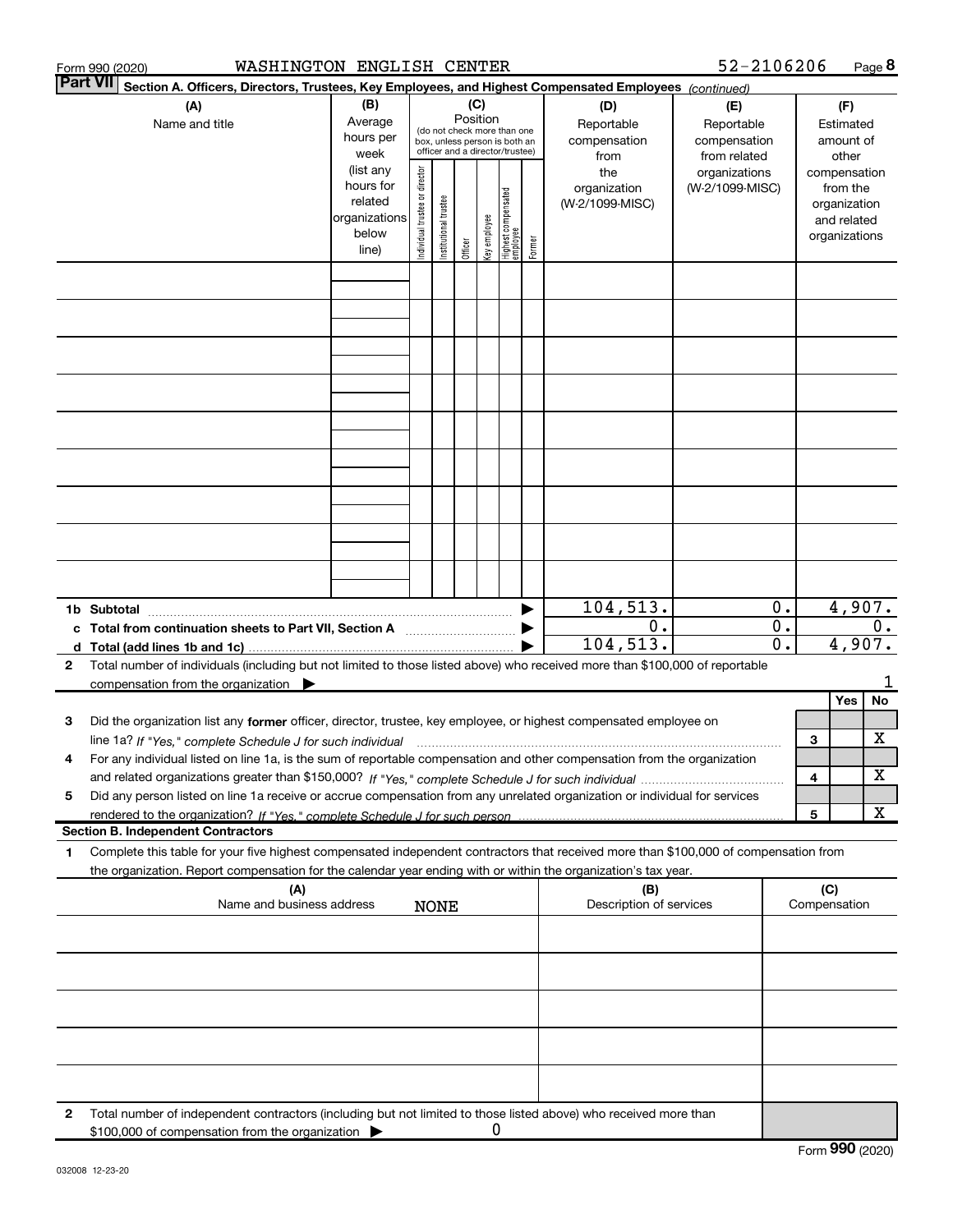|                                                           |    |    | Form 990 (2020)                                                                                                       |    |                |                 | WASHINGTON ENGLISH CENTER |                      |                                                     | 52-2106206                    | Page 9                                                          |
|-----------------------------------------------------------|----|----|-----------------------------------------------------------------------------------------------------------------------|----|----------------|-----------------|---------------------------|----------------------|-----------------------------------------------------|-------------------------------|-----------------------------------------------------------------|
| <b>Part VIII</b>                                          |    |    | <b>Statement of Revenue</b>                                                                                           |    |                |                 |                           |                      |                                                     |                               |                                                                 |
|                                                           |    |    | Check if Schedule O contains a response or note to any line in this Part VIII                                         |    |                |                 |                           |                      | $\overline{(\mathsf{B})}$ $\overline{(\mathsf{C})}$ |                               |                                                                 |
|                                                           |    |    |                                                                                                                       |    |                |                 |                           | (A)<br>Total revenue | Related or exempt<br>function revenue               | Unrelated<br>business revenue | (D)<br>Revenue excluded<br>from tax under<br>sections 512 - 514 |
|                                                           |    |    | 1 a Federated campaigns                                                                                               |    | 1a             |                 |                           |                      |                                                     |                               |                                                                 |
|                                                           |    |    | <b>b</b> Membership dues                                                                                              |    | 1 <sub>b</sub> |                 |                           |                      |                                                     |                               |                                                                 |
| Contributions, Gifts, Grants<br>and Other Similar Amounts |    |    | c Fundraising events                                                                                                  |    | 1 <sub>c</sub> |                 |                           |                      |                                                     |                               |                                                                 |
|                                                           |    |    | d Related organizations                                                                                               |    | 1 <sub>d</sub> |                 |                           |                      |                                                     |                               |                                                                 |
|                                                           |    |    | e Government grants (contributions)                                                                                   |    | 1e             |                 | 253,731.                  |                      |                                                     |                               |                                                                 |
|                                                           |    |    | f All other contributions, gifts, grants, and                                                                         |    |                |                 |                           |                      |                                                     |                               |                                                                 |
|                                                           |    |    | similar amounts not included above                                                                                    |    | 1f             |                 | 419, 120.                 |                      |                                                     |                               |                                                                 |
|                                                           |    |    | g Noncash contributions included in lines 1a-1f                                                                       |    | $1g$ \$        |                 |                           |                      |                                                     |                               |                                                                 |
|                                                           |    |    | h Total. Add lines 1a-1f                                                                                              |    |                |                 |                           | 672,851.             |                                                     |                               |                                                                 |
|                                                           |    |    |                                                                                                                       |    |                |                 | <b>Business Code</b>      |                      |                                                     |                               |                                                                 |
|                                                           |    |    | 2 a TUITION                                                                                                           |    |                |                 | 611600                    | 124,282.             | 124,282.                                            |                               |                                                                 |
|                                                           |    | b  | <u> 1989 - Johann Stoff, Amerikaansk politiker (</u>                                                                  |    |                |                 |                           |                      |                                                     |                               |                                                                 |
|                                                           |    | c  | <u> 1989 - Johann John Stone, meil in der Stone aus der Stone aus der Stone aus der Stone aus der Stone anderen S</u> |    |                |                 |                           |                      |                                                     |                               |                                                                 |
|                                                           |    | d  | <u> 1989 - Johann Stein, mars an deus an deus Amerikaanse komme van de Fryske komme oantale</u>                       |    |                |                 |                           |                      |                                                     |                               |                                                                 |
| Program Service<br>Revenue                                |    | е  |                                                                                                                       |    |                |                 |                           |                      |                                                     |                               |                                                                 |
|                                                           |    |    | g Total. Add lines 2a-2f.                                                                                             |    |                |                 |                           | 124, 282.            |                                                     |                               |                                                                 |
|                                                           | 3  |    | Investment income (including dividends, interest, and                                                                 |    |                |                 |                           |                      |                                                     |                               |                                                                 |
|                                                           |    |    |                                                                                                                       |    |                |                 |                           | 612.                 |                                                     |                               | 612.                                                            |
|                                                           | 4  |    | Income from investment of tax-exempt bond proceeds                                                                    |    |                |                 |                           |                      |                                                     |                               |                                                                 |
|                                                           | 5  |    |                                                                                                                       |    |                |                 |                           |                      |                                                     |                               |                                                                 |
|                                                           |    |    |                                                                                                                       |    | (i) Real       |                 | (ii) Personal             |                      |                                                     |                               |                                                                 |
|                                                           |    | 6а | Gross rents                                                                                                           | 6a |                |                 |                           |                      |                                                     |                               |                                                                 |
|                                                           |    |    | <b>b</b> Less: rental expenses $\ldots$                                                                               | 6b |                |                 |                           |                      |                                                     |                               |                                                                 |
|                                                           |    |    | c Rental income or (loss)                                                                                             | 6с |                |                 |                           |                      |                                                     |                               |                                                                 |
|                                                           |    |    | <b>d</b> Net rental income or (loss)                                                                                  |    |                |                 |                           |                      |                                                     |                               |                                                                 |
|                                                           |    |    | 7 a Gross amount from sales of                                                                                        |    | (i) Securities |                 | (ii) Other                |                      |                                                     |                               |                                                                 |
|                                                           |    |    | assets other than inventory                                                                                           | 7a |                |                 |                           |                      |                                                     |                               |                                                                 |
|                                                           |    |    | <b>b</b> Less: cost or other basis                                                                                    |    |                |                 |                           |                      |                                                     |                               |                                                                 |
|                                                           |    |    | and sales expenses                                                                                                    | 7b |                |                 |                           |                      |                                                     |                               |                                                                 |
| evenue                                                    |    |    | c Gain or (loss)                                                                                                      | 7c |                |                 |                           |                      |                                                     |                               |                                                                 |
| Œ                                                         |    |    |                                                                                                                       |    |                |                 |                           |                      |                                                     |                               |                                                                 |
| Other                                                     |    |    | 8 a Gross income from fundraising events (not                                                                         |    |                |                 |                           |                      |                                                     |                               |                                                                 |
|                                                           |    |    | including \$<br>contributions reported on line 1c). See                                                               |    |                |                 |                           |                      |                                                     |                               |                                                                 |
|                                                           |    |    |                                                                                                                       |    |                |                 |                           |                      |                                                     |                               |                                                                 |
|                                                           |    |    | <b>b</b> Less: direct expenses <i></i>                                                                                |    |                | 8a<br>l 8b      |                           |                      |                                                     |                               |                                                                 |
|                                                           |    |    | c Net income or (loss) from fundraising events                                                                        |    |                |                 | .                         |                      |                                                     |                               |                                                                 |
|                                                           |    |    | 9 a Gross income from gaming activities. See                                                                          |    |                |                 |                           |                      |                                                     |                               |                                                                 |
|                                                           |    |    |                                                                                                                       |    |                | 9a              |                           |                      |                                                     |                               |                                                                 |
|                                                           |    |    | <b>b</b> Less: direct expenses <b>manually</b>                                                                        |    |                | 9 <sub>b</sub>  |                           |                      |                                                     |                               |                                                                 |
|                                                           |    |    | c Net income or (loss) from gaming activities                                                                         |    |                |                 |                           |                      |                                                     |                               |                                                                 |
|                                                           |    |    | 10 a Gross sales of inventory, less returns                                                                           |    |                |                 |                           |                      |                                                     |                               |                                                                 |
|                                                           |    |    |                                                                                                                       |    |                |                 |                           |                      |                                                     |                               |                                                                 |
|                                                           |    |    |                                                                                                                       |    |                | 10 <sub>b</sub> |                           |                      |                                                     |                               |                                                                 |
|                                                           |    |    | c Net income or (loss) from sales of inventory                                                                        |    |                |                 |                           |                      |                                                     |                               |                                                                 |
|                                                           |    |    |                                                                                                                       |    |                |                 | <b>Business Code</b>      |                      |                                                     |                               |                                                                 |
|                                                           |    |    | 11 a MISCELLANEOUS REVENUE                                                                                            |    |                |                 | 900099                    | 157.                 |                                                     |                               | 157.                                                            |
|                                                           |    | b  | <u> 1989 - Johann Barbara, martin amerikan basar dan berasal dalam basar dalam basar dalam basar dalam basar dala</u> |    |                |                 |                           |                      |                                                     |                               |                                                                 |
| Revenue                                                   |    | c  |                                                                                                                       |    |                |                 |                           |                      |                                                     |                               |                                                                 |
| Miscellaneous                                             |    |    |                                                                                                                       |    |                |                 |                           |                      |                                                     |                               |                                                                 |
|                                                           |    |    |                                                                                                                       |    |                |                 | $\blacktriangleright$     | 157.                 |                                                     |                               |                                                                 |
|                                                           | 12 |    | Total revenue. See instructions                                                                                       |    |                |                 | ▶                         | 797,902.             | 124,282.                                            | $0$ .                         | 769.                                                            |

 $52 - 2106206$  Page 9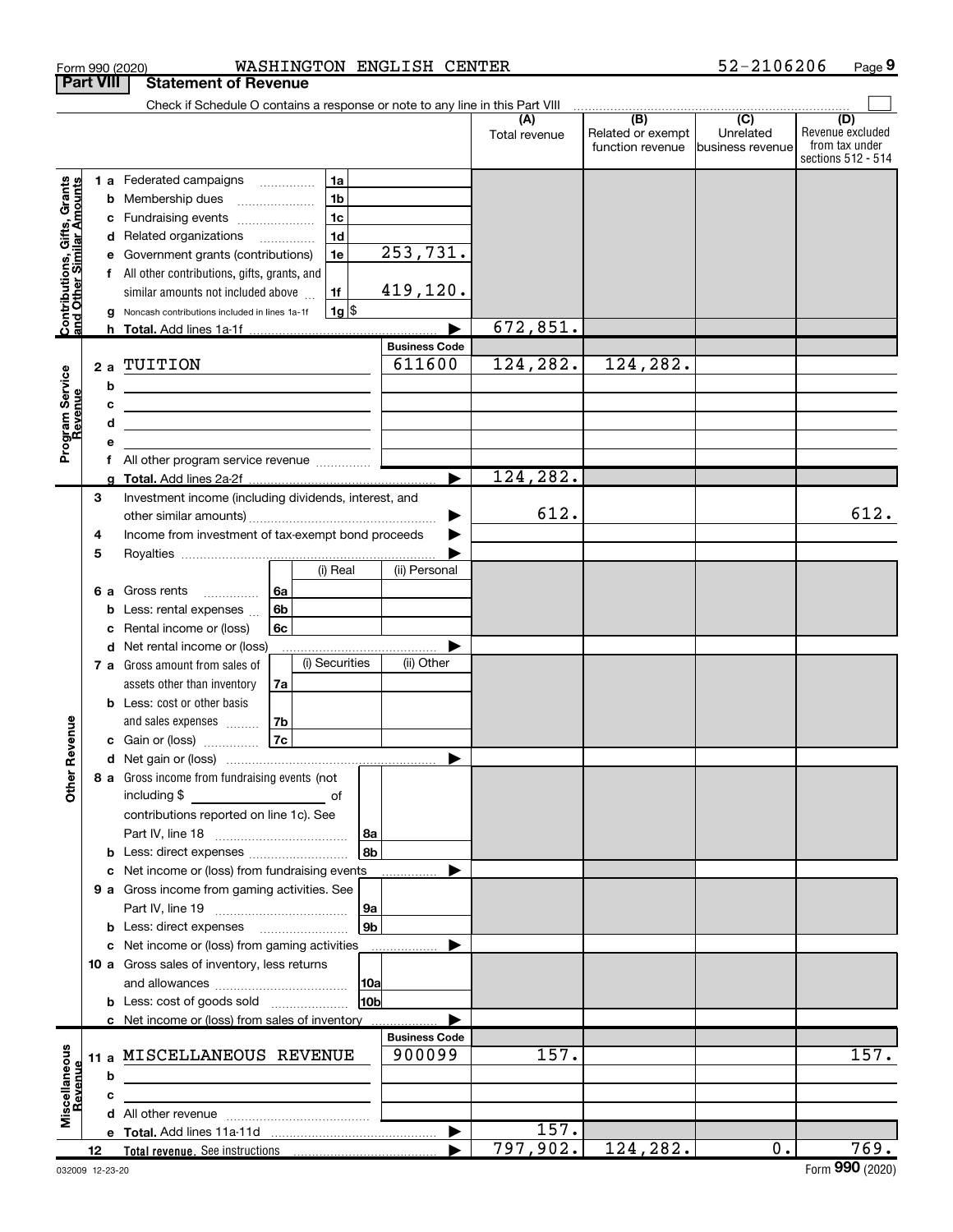$_{\rm Form}$  990 (2020) <code>WASHINGTON ENGLISH CENTER</code>  $\rm 52\text{--}2106206$   $_{\rm Page}$ Form 990 (2020) **MASHINGTON EN**<br>**Part IX | Statement of Functional Expenses** 

Section 501(c)(3) and 501(c)(4) organizations must complete all columns. All other organizations must complete column (A).

|              | Do not include amounts reported on lines 6b,<br>7b, 8b, 9b, and 10b of Part VIII.                  | (A)<br>Total expenses | (B)<br>Program service<br>expenses | $\overline{C}$<br>Management and<br>general expenses | (D)<br>Fundraising<br>expenses |
|--------------|----------------------------------------------------------------------------------------------------|-----------------------|------------------------------------|------------------------------------------------------|--------------------------------|
| 1.           | Grants and other assistance to domestic organizations                                              |                       |                                    |                                                      |                                |
|              | and domestic governments. See Part IV, line 21                                                     |                       |                                    |                                                      |                                |
| $\mathbf{2}$ | Grants and other assistance to domestic                                                            |                       |                                    |                                                      |                                |
|              | individuals. See Part IV, line 22                                                                  |                       |                                    |                                                      |                                |
| 3            | Grants and other assistance to foreign                                                             |                       |                                    |                                                      |                                |
|              | organizations, foreign governments, and foreign                                                    |                       |                                    |                                                      |                                |
|              | individuals. See Part IV, lines 15 and 16                                                          |                       |                                    |                                                      |                                |
| 4            | Benefits paid to or for members                                                                    |                       |                                    |                                                      |                                |
| 5            | Compensation of current officers, directors,                                                       |                       |                                    |                                                      |                                |
|              | trustees, and key employees                                                                        | 132,741.              | 79,644.                            | 33,185.                                              | 19,912.                        |
| 6            | Compensation not included above to disqualified                                                    |                       |                                    |                                                      |                                |
|              | persons (as defined under section 4958(f)(1)) and                                                  |                       |                                    |                                                      |                                |
|              | persons described in section $4958(c)(3)(B)$<br>.                                                  |                       |                                    |                                                      |                                |
| 7            | Other salaries and wages                                                                           | 484,478.              | 355,856.                           | 51,357.                                              | 77,265.                        |
| 8            | Pension plan accruals and contributions (include                                                   |                       |                                    |                                                      |                                |
|              | section 401(k) and 403(b) employer contributions)                                                  |                       |                                    |                                                      |                                |
| 9            |                                                                                                    | 12,280.               | 9,399.                             | 897.                                                 | 1,984.                         |
| 10           |                                                                                                    | 53,846.               | 38,056.                            | 7,308.                                               | 8,482.                         |
| 11           | Fees for services (nonemployees):                                                                  |                       |                                    |                                                      |                                |
| a            |                                                                                                    |                       |                                    |                                                      |                                |
| b            |                                                                                                    |                       |                                    |                                                      |                                |
| c            |                                                                                                    | 9,200.                | 6,502.                             | 1,249.                                               | 1,449.                         |
| d            |                                                                                                    |                       |                                    |                                                      |                                |
| е            | Professional fundraising services. See Part IV, line 17                                            |                       |                                    |                                                      |                                |
| f            | Investment management fees                                                                         |                       |                                    |                                                      |                                |
| $\mathbf{q}$ | Other. (If line 11g amount exceeds 10% of line 25,                                                 |                       |                                    |                                                      |                                |
|              | column (A) amount, list line 11g expenses on Sch O.)                                               | $\frac{9,408}{1,323}$ | $\frac{9,408.}{1,323.}$            |                                                      |                                |
| 12           |                                                                                                    |                       |                                    |                                                      |                                |
| 13           |                                                                                                    |                       |                                    |                                                      |                                |
| 14           |                                                                                                    | 14,300.               | 11,550.                            |                                                      | 2,750.                         |
| 15           |                                                                                                    |                       |                                    |                                                      |                                |
| 16           |                                                                                                    | 34, 256.              | 30,830.                            | 3,426.                                               |                                |
| 17           | Travel                                                                                             | 834.                  | 834.                               |                                                      |                                |
| 18           | Payments of travel or entertainment expenses                                                       |                       |                                    |                                                      |                                |
|              | for any federal, state, or local public officials                                                  |                       |                                    |                                                      |                                |
| 19           | Conferences, conventions, and meetings                                                             |                       |                                    |                                                      |                                |
| 20           | Interest                                                                                           |                       |                                    |                                                      |                                |
| 21           |                                                                                                    |                       |                                    |                                                      |                                |
| 22           | Depreciation, depletion, and amortization                                                          | 2,216.<br>5,988.      | 1,566.<br>5,389.                   | 301.<br>599.                                         | 349.                           |
| 23           | Insurance                                                                                          |                       |                                    |                                                      |                                |
| 24           | Other expenses. Itemize expenses not covered<br>above (List miscellaneous expenses on line 24e. If |                       |                                    |                                                      |                                |
|              | line 24e amount exceeds 10% of line 25, column (A)                                                 |                       |                                    |                                                      |                                |
|              | amount, list line 24e expenses on Schedule O.)<br><b>TEXTBOOKS</b>                                 | 19,537.               | 19,537.                            |                                                      |                                |
| a            | PRINTING AND PUBLICATIO                                                                            | 12, 165.              | 9,053.                             | 503.                                                 | 2,609.                         |
| b<br>C.      | COMMUNICATIONS                                                                                     | 10,673.               | 7,861.                             | 1,611.                                               | 1,201.                         |
|              | <b>BANK FEES</b>                                                                                   | $\overline{4,718}$ .  | 3,335.                             | 640.                                                 | 743.                           |
| d            |                                                                                                    | 13,333.               | 10,633.                            | 2,065.                                               | $\overline{635}$ .             |
|              | e All other expenses<br>Total functional expenses. Add lines 1 through 24e                         | 821,296.              | 600,776.                           | 103, 141.                                            | 117,379.                       |
| 25<br>26     | Joint costs. Complete this line only if the organization                                           |                       |                                    |                                                      |                                |
|              | reported in column (B) joint costs from a combined                                                 |                       |                                    |                                                      |                                |
|              | educational campaign and fundraising solicitation.                                                 |                       |                                    |                                                      |                                |
|              | Check here $\blacktriangleright$<br>if following SOP 98-2 (ASC 958-720)                            |                       |                                    |                                                      |                                |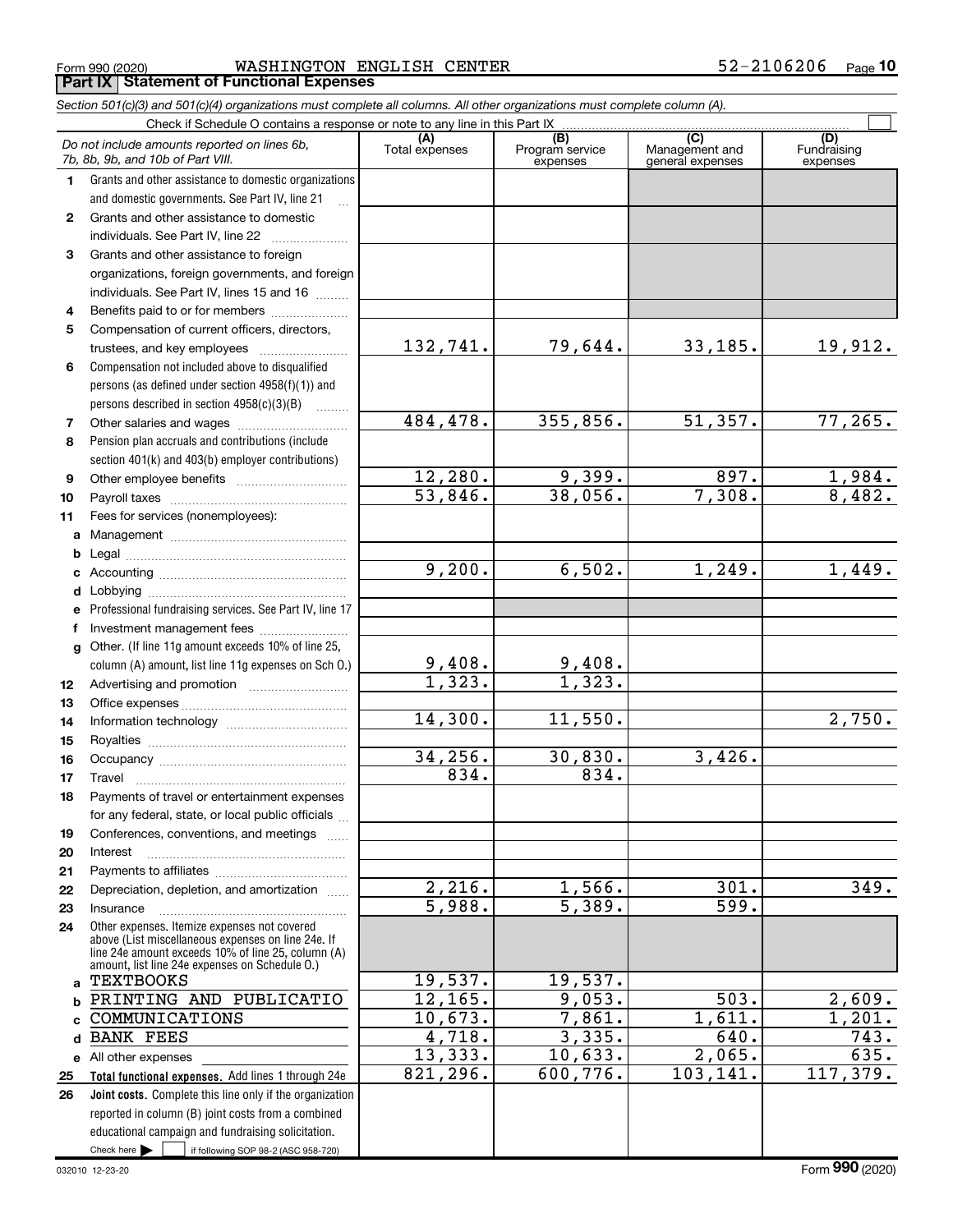| Form 990 (2020) | WASHINGTON | ENGLISH | <b>CENTER</b> | $-2106206$<br>$ \sim$<br>– ∡ د | Page |
|-----------------|------------|---------|---------------|--------------------------------|------|
|-----------------|------------|---------|---------------|--------------------------------|------|

| (A)<br>(B)<br>Beginning of year<br>End of year<br>100,618.<br>104,796.<br>1<br>1<br>Cash - non-interest-bearing<br>498,776.<br>506,445.<br>$\overline{2}$<br>2<br>52,709.<br>40,742.<br>3<br>3<br>4<br>4<br>Loans and other receivables from any current or former officer, director,<br>5<br>trustee, key employee, creator or founder, substantial contributor, or 35%<br>controlled entity or family member of any of these persons<br>5<br>Loans and other receivables from other disqualified persons (as defined<br>6<br>under section $4958(f)(1)$ , and persons described in section $4958(c)(3)(B)$<br>6<br>1.1.1.1<br>$\overline{7}$<br>7<br>Assets<br>8<br>8<br>30,792.<br>44,499.<br>9<br>Prepaid expenses and deferred charges<br>9<br><b>10a</b> Land, buildings, and equipment: cost or other<br><u>68,179.</u><br>basis. Complete Part VI of Schedule D  10a<br>65,609.<br>4,787.<br>2,570.<br><u>  10b</u><br>10 <sub>c</sub><br><b>b</b> Less: accumulated depreciation<br>11<br>11<br>12<br>12<br>13<br>Investments - program-related. See Part IV, line 11<br>13<br>14<br>14<br>15<br>15<br>701,389.<br>16<br>16<br>$\overline{28,183}$ .<br>17<br>17<br>18<br>18<br>6, 272.<br>19<br>19<br>20<br>20<br>21<br>Escrow or custodial account liability. Complete Part IV of Schedule D<br>21<br>Loans and other payables to any current or former officer, director,<br>22<br>Liabilities<br>trustee, key employee, creator or founder, substantial contributor, or 35%<br>controlled entity or family member of any of these persons<br>22<br>Secured mortgages and notes payable to unrelated third parties<br>23<br>23<br>.<br>113,000.<br>24<br>24<br>25<br>Other liabilities (including federal income tax, payables to related third<br>parties, and other liabilities not included on lines 17-24). Complete Part X<br>of Schedule D<br>25<br>147,455.<br>26<br>Total liabilities. Add lines 17 through 25<br>26<br>Organizations that follow FASB ASC 958, check here $\blacktriangleright \boxed{X}$<br>Net Assets or Fund Balances<br>and complete lines 27, 28, 32, and 33.<br>553,934.<br>27<br>Net assets without donor restrictions<br>27<br>28<br>28<br>Organizations that do not follow FASB ASC 958, check here $\blacktriangleright$<br>and complete lines 29 through 33.<br>29<br>29<br>Paid-in or capital surplus, or land, building, or equipment fund<br>30<br>30<br>31<br>Retained earnings, endowment, accumulated income, or other funds<br>31 |  | Check if Schedule O contains a response or note to any line in this Part X |  |  |                 |
|------------------------------------------------------------------------------------------------------------------------------------------------------------------------------------------------------------------------------------------------------------------------------------------------------------------------------------------------------------------------------------------------------------------------------------------------------------------------------------------------------------------------------------------------------------------------------------------------------------------------------------------------------------------------------------------------------------------------------------------------------------------------------------------------------------------------------------------------------------------------------------------------------------------------------------------------------------------------------------------------------------------------------------------------------------------------------------------------------------------------------------------------------------------------------------------------------------------------------------------------------------------------------------------------------------------------------------------------------------------------------------------------------------------------------------------------------------------------------------------------------------------------------------------------------------------------------------------------------------------------------------------------------------------------------------------------------------------------------------------------------------------------------------------------------------------------------------------------------------------------------------------------------------------------------------------------------------------------------------------------------------------------------------------------------------------------------------------------------------------------------------------------------------------------------------------------------------------------------------------------------------------------------------------------------------------------------------------------------------------------------------------------------------------------------------------------------------------------------------------|--|----------------------------------------------------------------------------|--|--|-----------------|
|                                                                                                                                                                                                                                                                                                                                                                                                                                                                                                                                                                                                                                                                                                                                                                                                                                                                                                                                                                                                                                                                                                                                                                                                                                                                                                                                                                                                                                                                                                                                                                                                                                                                                                                                                                                                                                                                                                                                                                                                                                                                                                                                                                                                                                                                                                                                                                                                                                                                                          |  |                                                                            |  |  |                 |
|                                                                                                                                                                                                                                                                                                                                                                                                                                                                                                                                                                                                                                                                                                                                                                                                                                                                                                                                                                                                                                                                                                                                                                                                                                                                                                                                                                                                                                                                                                                                                                                                                                                                                                                                                                                                                                                                                                                                                                                                                                                                                                                                                                                                                                                                                                                                                                                                                                                                                          |  |                                                                            |  |  |                 |
|                                                                                                                                                                                                                                                                                                                                                                                                                                                                                                                                                                                                                                                                                                                                                                                                                                                                                                                                                                                                                                                                                                                                                                                                                                                                                                                                                                                                                                                                                                                                                                                                                                                                                                                                                                                                                                                                                                                                                                                                                                                                                                                                                                                                                                                                                                                                                                                                                                                                                          |  |                                                                            |  |  |                 |
|                                                                                                                                                                                                                                                                                                                                                                                                                                                                                                                                                                                                                                                                                                                                                                                                                                                                                                                                                                                                                                                                                                                                                                                                                                                                                                                                                                                                                                                                                                                                                                                                                                                                                                                                                                                                                                                                                                                                                                                                                                                                                                                                                                                                                                                                                                                                                                                                                                                                                          |  |                                                                            |  |  |                 |
|                                                                                                                                                                                                                                                                                                                                                                                                                                                                                                                                                                                                                                                                                                                                                                                                                                                                                                                                                                                                                                                                                                                                                                                                                                                                                                                                                                                                                                                                                                                                                                                                                                                                                                                                                                                                                                                                                                                                                                                                                                                                                                                                                                                                                                                                                                                                                                                                                                                                                          |  |                                                                            |  |  |                 |
|                                                                                                                                                                                                                                                                                                                                                                                                                                                                                                                                                                                                                                                                                                                                                                                                                                                                                                                                                                                                                                                                                                                                                                                                                                                                                                                                                                                                                                                                                                                                                                                                                                                                                                                                                                                                                                                                                                                                                                                                                                                                                                                                                                                                                                                                                                                                                                                                                                                                                          |  |                                                                            |  |  |                 |
|                                                                                                                                                                                                                                                                                                                                                                                                                                                                                                                                                                                                                                                                                                                                                                                                                                                                                                                                                                                                                                                                                                                                                                                                                                                                                                                                                                                                                                                                                                                                                                                                                                                                                                                                                                                                                                                                                                                                                                                                                                                                                                                                                                                                                                                                                                                                                                                                                                                                                          |  |                                                                            |  |  |                 |
|                                                                                                                                                                                                                                                                                                                                                                                                                                                                                                                                                                                                                                                                                                                                                                                                                                                                                                                                                                                                                                                                                                                                                                                                                                                                                                                                                                                                                                                                                                                                                                                                                                                                                                                                                                                                                                                                                                                                                                                                                                                                                                                                                                                                                                                                                                                                                                                                                                                                                          |  |                                                                            |  |  |                 |
|                                                                                                                                                                                                                                                                                                                                                                                                                                                                                                                                                                                                                                                                                                                                                                                                                                                                                                                                                                                                                                                                                                                                                                                                                                                                                                                                                                                                                                                                                                                                                                                                                                                                                                                                                                                                                                                                                                                                                                                                                                                                                                                                                                                                                                                                                                                                                                                                                                                                                          |  |                                                                            |  |  |                 |
|                                                                                                                                                                                                                                                                                                                                                                                                                                                                                                                                                                                                                                                                                                                                                                                                                                                                                                                                                                                                                                                                                                                                                                                                                                                                                                                                                                                                                                                                                                                                                                                                                                                                                                                                                                                                                                                                                                                                                                                                                                                                                                                                                                                                                                                                                                                                                                                                                                                                                          |  |                                                                            |  |  |                 |
|                                                                                                                                                                                                                                                                                                                                                                                                                                                                                                                                                                                                                                                                                                                                                                                                                                                                                                                                                                                                                                                                                                                                                                                                                                                                                                                                                                                                                                                                                                                                                                                                                                                                                                                                                                                                                                                                                                                                                                                                                                                                                                                                                                                                                                                                                                                                                                                                                                                                                          |  |                                                                            |  |  |                 |
|                                                                                                                                                                                                                                                                                                                                                                                                                                                                                                                                                                                                                                                                                                                                                                                                                                                                                                                                                                                                                                                                                                                                                                                                                                                                                                                                                                                                                                                                                                                                                                                                                                                                                                                                                                                                                                                                                                                                                                                                                                                                                                                                                                                                                                                                                                                                                                                                                                                                                          |  |                                                                            |  |  |                 |
|                                                                                                                                                                                                                                                                                                                                                                                                                                                                                                                                                                                                                                                                                                                                                                                                                                                                                                                                                                                                                                                                                                                                                                                                                                                                                                                                                                                                                                                                                                                                                                                                                                                                                                                                                                                                                                                                                                                                                                                                                                                                                                                                                                                                                                                                                                                                                                                                                                                                                          |  |                                                                            |  |  |                 |
|                                                                                                                                                                                                                                                                                                                                                                                                                                                                                                                                                                                                                                                                                                                                                                                                                                                                                                                                                                                                                                                                                                                                                                                                                                                                                                                                                                                                                                                                                                                                                                                                                                                                                                                                                                                                                                                                                                                                                                                                                                                                                                                                                                                                                                                                                                                                                                                                                                                                                          |  |                                                                            |  |  |                 |
|                                                                                                                                                                                                                                                                                                                                                                                                                                                                                                                                                                                                                                                                                                                                                                                                                                                                                                                                                                                                                                                                                                                                                                                                                                                                                                                                                                                                                                                                                                                                                                                                                                                                                                                                                                                                                                                                                                                                                                                                                                                                                                                                                                                                                                                                                                                                                                                                                                                                                          |  |                                                                            |  |  |                 |
|                                                                                                                                                                                                                                                                                                                                                                                                                                                                                                                                                                                                                                                                                                                                                                                                                                                                                                                                                                                                                                                                                                                                                                                                                                                                                                                                                                                                                                                                                                                                                                                                                                                                                                                                                                                                                                                                                                                                                                                                                                                                                                                                                                                                                                                                                                                                                                                                                                                                                          |  |                                                                            |  |  |                 |
|                                                                                                                                                                                                                                                                                                                                                                                                                                                                                                                                                                                                                                                                                                                                                                                                                                                                                                                                                                                                                                                                                                                                                                                                                                                                                                                                                                                                                                                                                                                                                                                                                                                                                                                                                                                                                                                                                                                                                                                                                                                                                                                                                                                                                                                                                                                                                                                                                                                                                          |  |                                                                            |  |  |                 |
|                                                                                                                                                                                                                                                                                                                                                                                                                                                                                                                                                                                                                                                                                                                                                                                                                                                                                                                                                                                                                                                                                                                                                                                                                                                                                                                                                                                                                                                                                                                                                                                                                                                                                                                                                                                                                                                                                                                                                                                                                                                                                                                                                                                                                                                                                                                                                                                                                                                                                          |  |                                                                            |  |  |                 |
|                                                                                                                                                                                                                                                                                                                                                                                                                                                                                                                                                                                                                                                                                                                                                                                                                                                                                                                                                                                                                                                                                                                                                                                                                                                                                                                                                                                                                                                                                                                                                                                                                                                                                                                                                                                                                                                                                                                                                                                                                                                                                                                                                                                                                                                                                                                                                                                                                                                                                          |  |                                                                            |  |  |                 |
|                                                                                                                                                                                                                                                                                                                                                                                                                                                                                                                                                                                                                                                                                                                                                                                                                                                                                                                                                                                                                                                                                                                                                                                                                                                                                                                                                                                                                                                                                                                                                                                                                                                                                                                                                                                                                                                                                                                                                                                                                                                                                                                                                                                                                                                                                                                                                                                                                                                                                          |  |                                                                            |  |  |                 |
|                                                                                                                                                                                                                                                                                                                                                                                                                                                                                                                                                                                                                                                                                                                                                                                                                                                                                                                                                                                                                                                                                                                                                                                                                                                                                                                                                                                                                                                                                                                                                                                                                                                                                                                                                                                                                                                                                                                                                                                                                                                                                                                                                                                                                                                                                                                                                                                                                                                                                          |  |                                                                            |  |  |                 |
|                                                                                                                                                                                                                                                                                                                                                                                                                                                                                                                                                                                                                                                                                                                                                                                                                                                                                                                                                                                                                                                                                                                                                                                                                                                                                                                                                                                                                                                                                                                                                                                                                                                                                                                                                                                                                                                                                                                                                                                                                                                                                                                                                                                                                                                                                                                                                                                                                                                                                          |  |                                                                            |  |  |                 |
|                                                                                                                                                                                                                                                                                                                                                                                                                                                                                                                                                                                                                                                                                                                                                                                                                                                                                                                                                                                                                                                                                                                                                                                                                                                                                                                                                                                                                                                                                                                                                                                                                                                                                                                                                                                                                                                                                                                                                                                                                                                                                                                                                                                                                                                                                                                                                                                                                                                                                          |  |                                                                            |  |  | 685,345.        |
|                                                                                                                                                                                                                                                                                                                                                                                                                                                                                                                                                                                                                                                                                                                                                                                                                                                                                                                                                                                                                                                                                                                                                                                                                                                                                                                                                                                                                                                                                                                                                                                                                                                                                                                                                                                                                                                                                                                                                                                                                                                                                                                                                                                                                                                                                                                                                                                                                                                                                          |  |                                                                            |  |  | 33,975.         |
|                                                                                                                                                                                                                                                                                                                                                                                                                                                                                                                                                                                                                                                                                                                                                                                                                                                                                                                                                                                                                                                                                                                                                                                                                                                                                                                                                                                                                                                                                                                                                                                                                                                                                                                                                                                                                                                                                                                                                                                                                                                                                                                                                                                                                                                                                                                                                                                                                                                                                          |  |                                                                            |  |  |                 |
|                                                                                                                                                                                                                                                                                                                                                                                                                                                                                                                                                                                                                                                                                                                                                                                                                                                                                                                                                                                                                                                                                                                                                                                                                                                                                                                                                                                                                                                                                                                                                                                                                                                                                                                                                                                                                                                                                                                                                                                                                                                                                                                                                                                                                                                                                                                                                                                                                                                                                          |  |                                                                            |  |  | 1,080.          |
|                                                                                                                                                                                                                                                                                                                                                                                                                                                                                                                                                                                                                                                                                                                                                                                                                                                                                                                                                                                                                                                                                                                                                                                                                                                                                                                                                                                                                                                                                                                                                                                                                                                                                                                                                                                                                                                                                                                                                                                                                                                                                                                                                                                                                                                                                                                                                                                                                                                                                          |  |                                                                            |  |  |                 |
|                                                                                                                                                                                                                                                                                                                                                                                                                                                                                                                                                                                                                                                                                                                                                                                                                                                                                                                                                                                                                                                                                                                                                                                                                                                                                                                                                                                                                                                                                                                                                                                                                                                                                                                                                                                                                                                                                                                                                                                                                                                                                                                                                                                                                                                                                                                                                                                                                                                                                          |  |                                                                            |  |  |                 |
|                                                                                                                                                                                                                                                                                                                                                                                                                                                                                                                                                                                                                                                                                                                                                                                                                                                                                                                                                                                                                                                                                                                                                                                                                                                                                                                                                                                                                                                                                                                                                                                                                                                                                                                                                                                                                                                                                                                                                                                                                                                                                                                                                                                                                                                                                                                                                                                                                                                                                          |  |                                                                            |  |  |                 |
|                                                                                                                                                                                                                                                                                                                                                                                                                                                                                                                                                                                                                                                                                                                                                                                                                                                                                                                                                                                                                                                                                                                                                                                                                                                                                                                                                                                                                                                                                                                                                                                                                                                                                                                                                                                                                                                                                                                                                                                                                                                                                                                                                                                                                                                                                                                                                                                                                                                                                          |  |                                                                            |  |  |                 |
|                                                                                                                                                                                                                                                                                                                                                                                                                                                                                                                                                                                                                                                                                                                                                                                                                                                                                                                                                                                                                                                                                                                                                                                                                                                                                                                                                                                                                                                                                                                                                                                                                                                                                                                                                                                                                                                                                                                                                                                                                                                                                                                                                                                                                                                                                                                                                                                                                                                                                          |  |                                                                            |  |  |                 |
|                                                                                                                                                                                                                                                                                                                                                                                                                                                                                                                                                                                                                                                                                                                                                                                                                                                                                                                                                                                                                                                                                                                                                                                                                                                                                                                                                                                                                                                                                                                                                                                                                                                                                                                                                                                                                                                                                                                                                                                                                                                                                                                                                                                                                                                                                                                                                                                                                                                                                          |  |                                                                            |  |  |                 |
|                                                                                                                                                                                                                                                                                                                                                                                                                                                                                                                                                                                                                                                                                                                                                                                                                                                                                                                                                                                                                                                                                                                                                                                                                                                                                                                                                                                                                                                                                                                                                                                                                                                                                                                                                                                                                                                                                                                                                                                                                                                                                                                                                                                                                                                                                                                                                                                                                                                                                          |  |                                                                            |  |  | 119,750.        |
|                                                                                                                                                                                                                                                                                                                                                                                                                                                                                                                                                                                                                                                                                                                                                                                                                                                                                                                                                                                                                                                                                                                                                                                                                                                                                                                                                                                                                                                                                                                                                                                                                                                                                                                                                                                                                                                                                                                                                                                                                                                                                                                                                                                                                                                                                                                                                                                                                                                                                          |  |                                                                            |  |  |                 |
|                                                                                                                                                                                                                                                                                                                                                                                                                                                                                                                                                                                                                                                                                                                                                                                                                                                                                                                                                                                                                                                                                                                                                                                                                                                                                                                                                                                                                                                                                                                                                                                                                                                                                                                                                                                                                                                                                                                                                                                                                                                                                                                                                                                                                                                                                                                                                                                                                                                                                          |  |                                                                            |  |  |                 |
|                                                                                                                                                                                                                                                                                                                                                                                                                                                                                                                                                                                                                                                                                                                                                                                                                                                                                                                                                                                                                                                                                                                                                                                                                                                                                                                                                                                                                                                                                                                                                                                                                                                                                                                                                                                                                                                                                                                                                                                                                                                                                                                                                                                                                                                                                                                                                                                                                                                                                          |  |                                                                            |  |  |                 |
|                                                                                                                                                                                                                                                                                                                                                                                                                                                                                                                                                                                                                                                                                                                                                                                                                                                                                                                                                                                                                                                                                                                                                                                                                                                                                                                                                                                                                                                                                                                                                                                                                                                                                                                                                                                                                                                                                                                                                                                                                                                                                                                                                                                                                                                                                                                                                                                                                                                                                          |  |                                                                            |  |  | <u>154,805.</u> |
|                                                                                                                                                                                                                                                                                                                                                                                                                                                                                                                                                                                                                                                                                                                                                                                                                                                                                                                                                                                                                                                                                                                                                                                                                                                                                                                                                                                                                                                                                                                                                                                                                                                                                                                                                                                                                                                                                                                                                                                                                                                                                                                                                                                                                                                                                                                                                                                                                                                                                          |  |                                                                            |  |  |                 |
|                                                                                                                                                                                                                                                                                                                                                                                                                                                                                                                                                                                                                                                                                                                                                                                                                                                                                                                                                                                                                                                                                                                                                                                                                                                                                                                                                                                                                                                                                                                                                                                                                                                                                                                                                                                                                                                                                                                                                                                                                                                                                                                                                                                                                                                                                                                                                                                                                                                                                          |  |                                                                            |  |  |                 |
|                                                                                                                                                                                                                                                                                                                                                                                                                                                                                                                                                                                                                                                                                                                                                                                                                                                                                                                                                                                                                                                                                                                                                                                                                                                                                                                                                                                                                                                                                                                                                                                                                                                                                                                                                                                                                                                                                                                                                                                                                                                                                                                                                                                                                                                                                                                                                                                                                                                                                          |  |                                                                            |  |  | 523,812.        |
|                                                                                                                                                                                                                                                                                                                                                                                                                                                                                                                                                                                                                                                                                                                                                                                                                                                                                                                                                                                                                                                                                                                                                                                                                                                                                                                                                                                                                                                                                                                                                                                                                                                                                                                                                                                                                                                                                                                                                                                                                                                                                                                                                                                                                                                                                                                                                                                                                                                                                          |  |                                                                            |  |  | 6,728.          |
|                                                                                                                                                                                                                                                                                                                                                                                                                                                                                                                                                                                                                                                                                                                                                                                                                                                                                                                                                                                                                                                                                                                                                                                                                                                                                                                                                                                                                                                                                                                                                                                                                                                                                                                                                                                                                                                                                                                                                                                                                                                                                                                                                                                                                                                                                                                                                                                                                                                                                          |  |                                                                            |  |  |                 |
|                                                                                                                                                                                                                                                                                                                                                                                                                                                                                                                                                                                                                                                                                                                                                                                                                                                                                                                                                                                                                                                                                                                                                                                                                                                                                                                                                                                                                                                                                                                                                                                                                                                                                                                                                                                                                                                                                                                                                                                                                                                                                                                                                                                                                                                                                                                                                                                                                                                                                          |  |                                                                            |  |  |                 |
|                                                                                                                                                                                                                                                                                                                                                                                                                                                                                                                                                                                                                                                                                                                                                                                                                                                                                                                                                                                                                                                                                                                                                                                                                                                                                                                                                                                                                                                                                                                                                                                                                                                                                                                                                                                                                                                                                                                                                                                                                                                                                                                                                                                                                                                                                                                                                                                                                                                                                          |  |                                                                            |  |  |                 |
|                                                                                                                                                                                                                                                                                                                                                                                                                                                                                                                                                                                                                                                                                                                                                                                                                                                                                                                                                                                                                                                                                                                                                                                                                                                                                                                                                                                                                                                                                                                                                                                                                                                                                                                                                                                                                                                                                                                                                                                                                                                                                                                                                                                                                                                                                                                                                                                                                                                                                          |  |                                                                            |  |  |                 |
|                                                                                                                                                                                                                                                                                                                                                                                                                                                                                                                                                                                                                                                                                                                                                                                                                                                                                                                                                                                                                                                                                                                                                                                                                                                                                                                                                                                                                                                                                                                                                                                                                                                                                                                                                                                                                                                                                                                                                                                                                                                                                                                                                                                                                                                                                                                                                                                                                                                                                          |  |                                                                            |  |  |                 |
| $\overline{553}$ , 934.<br>32<br>32                                                                                                                                                                                                                                                                                                                                                                                                                                                                                                                                                                                                                                                                                                                                                                                                                                                                                                                                                                                                                                                                                                                                                                                                                                                                                                                                                                                                                                                                                                                                                                                                                                                                                                                                                                                                                                                                                                                                                                                                                                                                                                                                                                                                                                                                                                                                                                                                                                                      |  |                                                                            |  |  | 530, 540.       |
| 701,389.<br>33<br>33                                                                                                                                                                                                                                                                                                                                                                                                                                                                                                                                                                                                                                                                                                                                                                                                                                                                                                                                                                                                                                                                                                                                                                                                                                                                                                                                                                                                                                                                                                                                                                                                                                                                                                                                                                                                                                                                                                                                                                                                                                                                                                                                                                                                                                                                                                                                                                                                                                                                     |  |                                                                            |  |  | 685,345.        |

Form 990 (2020)

## **Part X | Balance Sheet**

|  | Form 990 (2020) |
|--|-----------------|
|  |                 |

 $\overline{\phantom{0}}$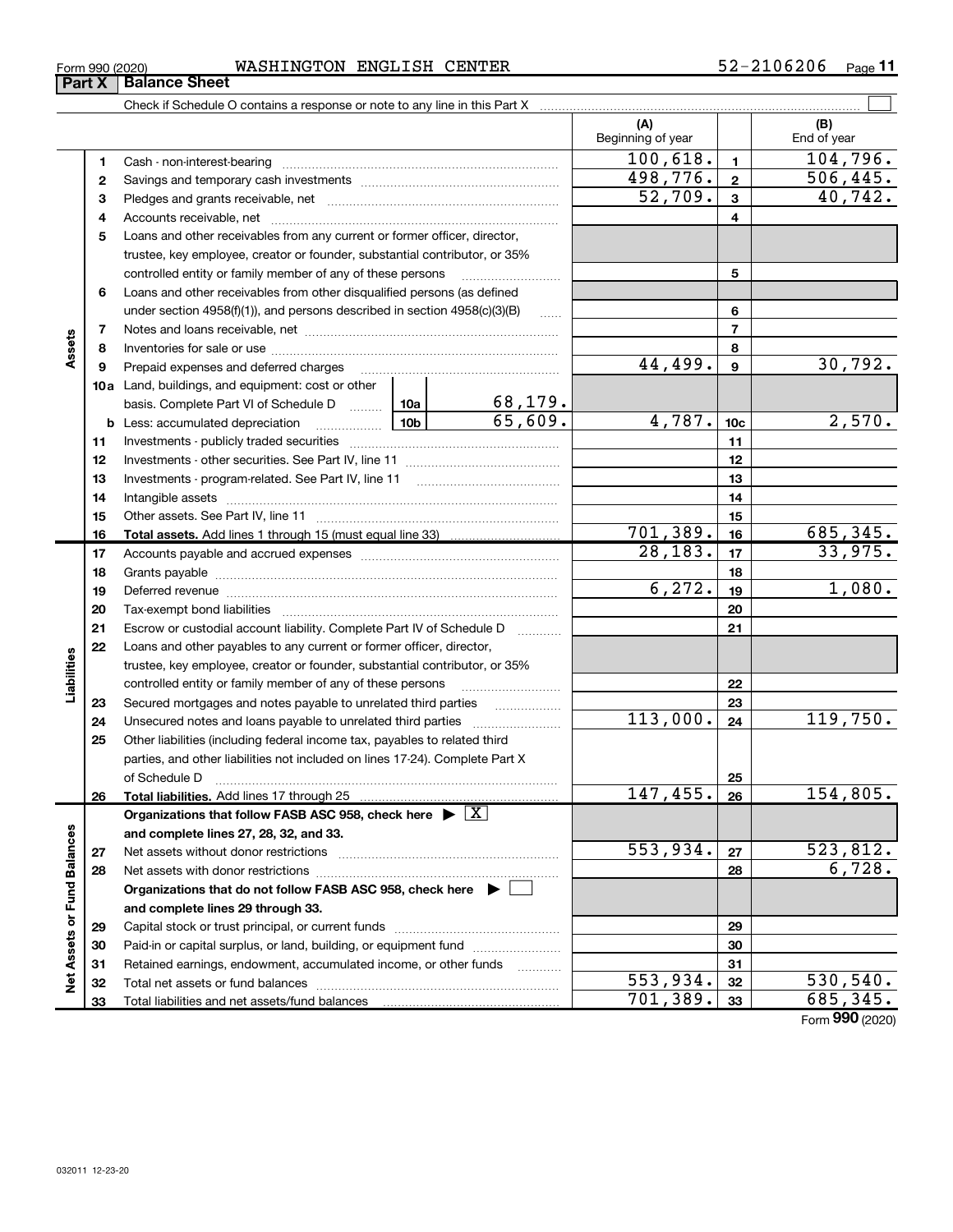|                                                                                                                                | WASHINGTON ENGLISH CENTER<br>Form 990 (2020)                                                                                                                                                                                   |                | $52 - 2106206$ Page 12 |     |           |
|--------------------------------------------------------------------------------------------------------------------------------|--------------------------------------------------------------------------------------------------------------------------------------------------------------------------------------------------------------------------------|----------------|------------------------|-----|-----------|
|                                                                                                                                | <b>Reconciliation of Net Assets</b><br><b>Part XI</b>                                                                                                                                                                          |                |                        |     |           |
|                                                                                                                                |                                                                                                                                                                                                                                |                |                        |     |           |
|                                                                                                                                |                                                                                                                                                                                                                                |                |                        |     |           |
| 1                                                                                                                              | Total revenue (must equal Part VIII, column (A), line 12)                                                                                                                                                                      | $\mathbf{1}$   | 797,902.               |     |           |
| 2                                                                                                                              |                                                                                                                                                                                                                                | $\mathbf{2}$   | 821,296.               |     |           |
| З                                                                                                                              | Revenue less expenses. Subtract line 2 from line 1                                                                                                                                                                             | 3              | $-23,394.$             |     |           |
| 4                                                                                                                              |                                                                                                                                                                                                                                | 4              | 553,934.               |     |           |
| 5                                                                                                                              | Net unrealized gains (losses) on investments                                                                                                                                                                                   | 5              |                        |     |           |
| 6                                                                                                                              | Donated services and use of facilities [111] matter contracts and the facilities of facilities [11] matter contracts and use of facilities [11] matter contracts and the service of facilities [11] matter contracts and the s | 6              |                        |     |           |
| 7                                                                                                                              |                                                                                                                                                                                                                                | $\overline{7}$ |                        |     |           |
| 8                                                                                                                              | Prior period adjustments                                                                                                                                                                                                       | 8              |                        |     |           |
| 9                                                                                                                              | Other changes in net assets or fund balances (explain on Schedule O)                                                                                                                                                           | $\mathbf{Q}$   |                        |     | 0.        |
| 10                                                                                                                             | Net assets or fund balances at end of year. Combine lines 3 through 9 (must equal Part X, line 32,                                                                                                                             |                |                        |     |           |
|                                                                                                                                | column (B)).                                                                                                                                                                                                                   | 10             | 530,540.               |     |           |
|                                                                                                                                | <b>Part XII</b> Financial Statements and Reporting                                                                                                                                                                             |                |                        |     |           |
|                                                                                                                                |                                                                                                                                                                                                                                |                |                        |     | x         |
|                                                                                                                                |                                                                                                                                                                                                                                |                |                        | Yes | <b>No</b> |
| 1.                                                                                                                             | $ X $ Accrual<br>Accounting method used to prepare the Form 990: [130] Cash<br>Other                                                                                                                                           |                |                        |     |           |
|                                                                                                                                | If the organization changed its method of accounting from a prior year or checked "Other," explain in Schedule O.                                                                                                              |                |                        |     |           |
|                                                                                                                                | 2a Were the organization's financial statements compiled or reviewed by an independent accountant?                                                                                                                             |                | 2a                     |     | X         |
|                                                                                                                                | If "Yes," check a box below to indicate whether the financial statements for the year were compiled or reviewed on a                                                                                                           |                |                        |     |           |
|                                                                                                                                | separate basis, consolidated basis, or both:                                                                                                                                                                                   |                |                        |     |           |
|                                                                                                                                | Separate basis<br>Consolidated basis<br>Both consolidated and separate basis                                                                                                                                                   |                |                        | X   |           |
|                                                                                                                                | <b>b</b> Were the organization's financial statements audited by an independent accountant?                                                                                                                                    |                |                        |     |           |
|                                                                                                                                | If "Yes," check a box below to indicate whether the financial statements for the year were audited on a separate basis,                                                                                                        |                |                        |     |           |
|                                                                                                                                | consolidated basis, or both:                                                                                                                                                                                                   |                |                        |     |           |
|                                                                                                                                | $X$ Separate basis<br>Consolidated basis<br>Both consolidated and separate basis                                                                                                                                               |                |                        |     |           |
| If "Yes" to line 2a or 2b, does the organization have a committee that assumes responsibility for oversight of the audit,<br>c |                                                                                                                                                                                                                                |                |                        |     |           |
|                                                                                                                                |                                                                                                                                                                                                                                |                | 2c                     | х   |           |
|                                                                                                                                | If the organization changed either its oversight process or selection process during the tax year, explain on Schedule O.                                                                                                      |                |                        |     |           |
|                                                                                                                                | 3a As a result of a federal award, was the organization required to undergo an audit or audits as set forth in the Single Audit                                                                                                |                |                        |     |           |
|                                                                                                                                |                                                                                                                                                                                                                                |                | За                     |     | х         |
|                                                                                                                                | If "Yes," did the organization undergo the required audit or audits? If the organization did not undergo the required audit                                                                                                    |                |                        |     |           |
|                                                                                                                                | or audits, explain why on Schedule O and describe any steps taken to undergo such audits                                                                                                                                       |                | 3b                     | ההה |           |

Form 990 (2020)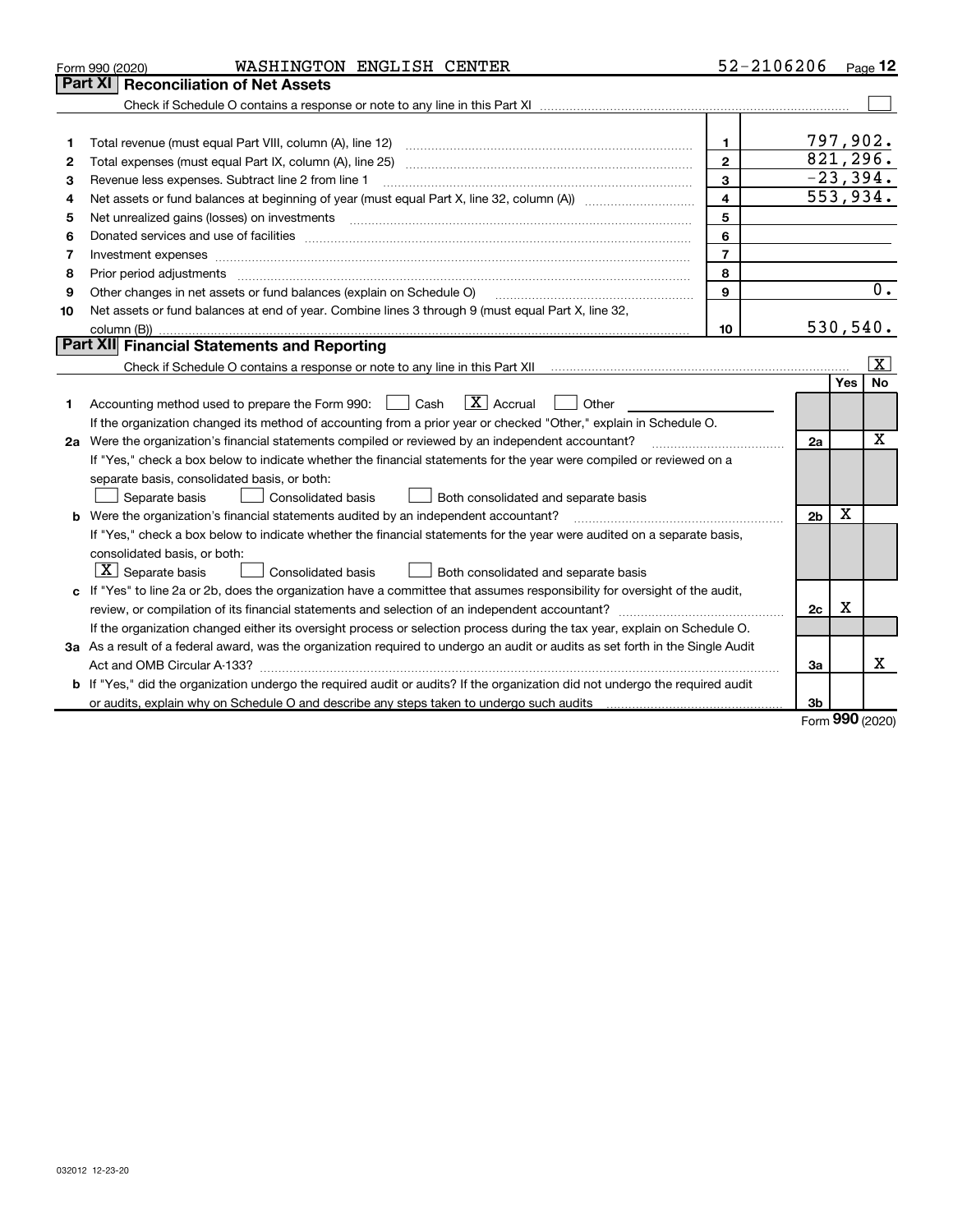Department of the Treasury Internal Revenue Service

### Public Charity Status and Public Support

Complete if the organization is a section 501(c)(3) organization or a section 4947(a)(1) nonexempt charitable trust.

| Attach to Form 990 or Form 990-EZ.

| Go to www.irs.gov/Form990 for instructions and the latest information.

| OMB No. 1545-0047                   |
|-------------------------------------|
| 2020                                |
| <b>Open to Public</b><br>Inspection |

| Name of the organization |  |
|--------------------------|--|
|--------------------------|--|

|        |              | Name of the organization                                                                                                                            |          |                            |                             |                                 |                            |  | <b>Employer identification number</b> |  |
|--------|--------------|-----------------------------------------------------------------------------------------------------------------------------------------------------|----------|----------------------------|-----------------------------|---------------------------------|----------------------------|--|---------------------------------------|--|
|        |              |                                                                                                                                                     |          | WASHINGTON ENGLISH CENTER  |                             |                                 |                            |  | 52-2106206                            |  |
| Part I |              | Reason for Public Charity Status. (All organizations must complete this part.) See instructions.                                                    |          |                            |                             |                                 |                            |  |                                       |  |
|        |              | The organization is not a private foundation because it is: (For lines 1 through 12, check only one box.)                                           |          |                            |                             |                                 |                            |  |                                       |  |
| 1      |              | A church, convention of churches, or association of churches described in section 170(b)(1)(A)(i).                                                  |          |                            |                             |                                 |                            |  |                                       |  |
| 2      | $\mathbf{X}$ | A school described in section 170(b)(1)(A)(ii). (Attach Schedule E (Form 990 or 990-EZ).)                                                           |          |                            |                             |                                 |                            |  |                                       |  |
| 3      |              | A hospital or a cooperative hospital service organization described in section 170(b)(1)(A)(iii).                                                   |          |                            |                             |                                 |                            |  |                                       |  |
| 4      |              | A medical research organization operated in conjunction with a hospital described in section 170(b)(1)(A)(iii). Enter the hospital's name,          |          |                            |                             |                                 |                            |  |                                       |  |
|        |              | city, and state:                                                                                                                                    |          |                            |                             |                                 |                            |  |                                       |  |
| 5      |              | An organization operated for the benefit of a college or university owned or operated by a governmental unit described in                           |          |                            |                             |                                 |                            |  |                                       |  |
|        |              | section 170(b)(1)(A)(iv). (Complete Part II.)                                                                                                       |          |                            |                             |                                 |                            |  |                                       |  |
| 6      |              | A federal, state, or local government or governmental unit described in section 170(b)(1)(A)(v).                                                    |          |                            |                             |                                 |                            |  |                                       |  |
| 7      |              | An organization that normally receives a substantial part of its support from a governmental unit or from the general public described in           |          |                            |                             |                                 |                            |  |                                       |  |
|        |              | section 170(b)(1)(A)(vi). (Complete Part II.)                                                                                                       |          |                            |                             |                                 |                            |  |                                       |  |
| 8      |              | A community trust described in section 170(b)(1)(A)(vi). (Complete Part II.)                                                                        |          |                            |                             |                                 |                            |  |                                       |  |
| 9      |              | An agricultural research organization described in section 170(b)(1)(A)(ix) operated in conjunction with a land-grant college                       |          |                            |                             |                                 |                            |  |                                       |  |
|        |              | or university or a non-land-grant college of agriculture (see instructions). Enter the name, city, and state of the college or                      |          |                            |                             |                                 |                            |  |                                       |  |
|        |              | university:                                                                                                                                         |          |                            |                             |                                 |                            |  |                                       |  |
| 10     |              | An organization that normally receives (1) more than 33 1/3% of its support from contributions, membership fees, and gross receipts from            |          |                            |                             |                                 |                            |  |                                       |  |
|        |              | activities related to its exempt functions, subject to certain exceptions; and (2) no more than 33 1/3% of its support from gross investment        |          |                            |                             |                                 |                            |  |                                       |  |
|        |              | income and unrelated business taxable income (less section 511 tax) from businesses acquired by the organization after June 30, 1975.               |          |                            |                             |                                 |                            |  |                                       |  |
| 11     |              | See section 509(a)(2). (Complete Part III.)<br>An organization organized and operated exclusively to test for public safety. See section 509(a)(4). |          |                            |                             |                                 |                            |  |                                       |  |
| 12     |              | An organization organized and operated exclusively for the benefit of, to perform the functions of, or to carry out the purposes of one or          |          |                            |                             |                                 |                            |  |                                       |  |
|        |              | more publicly supported organizations described in section 509(a)(1) or section 509(a)(2). See section 509(a)(3). Check the box in                  |          |                            |                             |                                 |                            |  |                                       |  |
|        |              | lines 12a through 12d that describes the type of supporting organization and complete lines 12e, 12f, and 12g.                                      |          |                            |                             |                                 |                            |  |                                       |  |
| а      |              | Type I. A supporting organization operated, supervised, or controlled by its supported organization(s), typically by giving                         |          |                            |                             |                                 |                            |  |                                       |  |
|        |              | the supported organization(s) the power to regularly appoint or elect a majority of the directors or trustees of the supporting                     |          |                            |                             |                                 |                            |  |                                       |  |
|        |              | organization. You must complete Part IV, Sections A and B.                                                                                          |          |                            |                             |                                 |                            |  |                                       |  |
| b      |              | Type II. A supporting organization supervised or controlled in connection with its supported organization(s), by having                             |          |                            |                             |                                 |                            |  |                                       |  |
|        |              | control or management of the supporting organization vested in the same persons that control or manage the supported                                |          |                            |                             |                                 |                            |  |                                       |  |
|        |              | organization(s). You must complete Part IV, Sections A and C.                                                                                       |          |                            |                             |                                 |                            |  |                                       |  |
| с      |              | Type III functionally integrated. A supporting organization operated in connection with, and functionally integrated with,                          |          |                            |                             |                                 |                            |  |                                       |  |
|        |              | its supported organization(s) (see instructions). You must complete Part IV, Sections A, D, and E.                                                  |          |                            |                             |                                 |                            |  |                                       |  |
| d      |              | Type III non-functionally integrated. A supporting organization operated in connection with its supported organization(s)                           |          |                            |                             |                                 |                            |  |                                       |  |
|        |              | that is not functionally integrated. The organization generally must satisfy a distribution requirement and an attentiveness                        |          |                            |                             |                                 |                            |  |                                       |  |
|        |              | requirement (see instructions). You must complete Part IV, Sections A and D, and Part V.                                                            |          |                            |                             |                                 |                            |  |                                       |  |
| е      |              | Check this box if the organization received a written determination from the IRS that it is a Type I, Type II, Type III                             |          |                            |                             |                                 |                            |  |                                       |  |
|        |              | functionally integrated, or Type III non-functionally integrated supporting organization.                                                           |          |                            |                             |                                 |                            |  |                                       |  |
|        |              | f Enter the number of supported organizations                                                                                                       |          |                            |                             |                                 |                            |  |                                       |  |
|        |              | Provide the following information about the supported organization(s).<br>(i) Name of supported                                                     | (ii) EIN | (iii) Type of organization |                             | (iv) Is the organization listed | (v) Amount of monetary     |  | (vi) Amount of other                  |  |
|        |              | organization                                                                                                                                        |          | (described on lines 1-10   | in your governing document? |                                 | support (see instructions) |  | support (see instructions)            |  |
|        |              |                                                                                                                                                     |          | above (see instructions))  | Yes                         | No.                             |                            |  |                                       |  |
|        |              |                                                                                                                                                     |          |                            |                             |                                 |                            |  |                                       |  |
|        |              |                                                                                                                                                     |          |                            |                             |                                 |                            |  |                                       |  |
|        |              |                                                                                                                                                     |          |                            |                             |                                 |                            |  |                                       |  |
|        |              |                                                                                                                                                     |          |                            |                             |                                 |                            |  |                                       |  |
|        |              |                                                                                                                                                     |          |                            |                             |                                 |                            |  |                                       |  |
|        |              |                                                                                                                                                     |          |                            |                             |                                 |                            |  |                                       |  |
|        |              |                                                                                                                                                     |          |                            |                             |                                 |                            |  |                                       |  |
|        |              |                                                                                                                                                     |          |                            |                             |                                 |                            |  |                                       |  |
|        |              |                                                                                                                                                     |          |                            |                             |                                 |                            |  |                                       |  |
| Total  |              |                                                                                                                                                     |          |                            |                             |                                 |                            |  |                                       |  |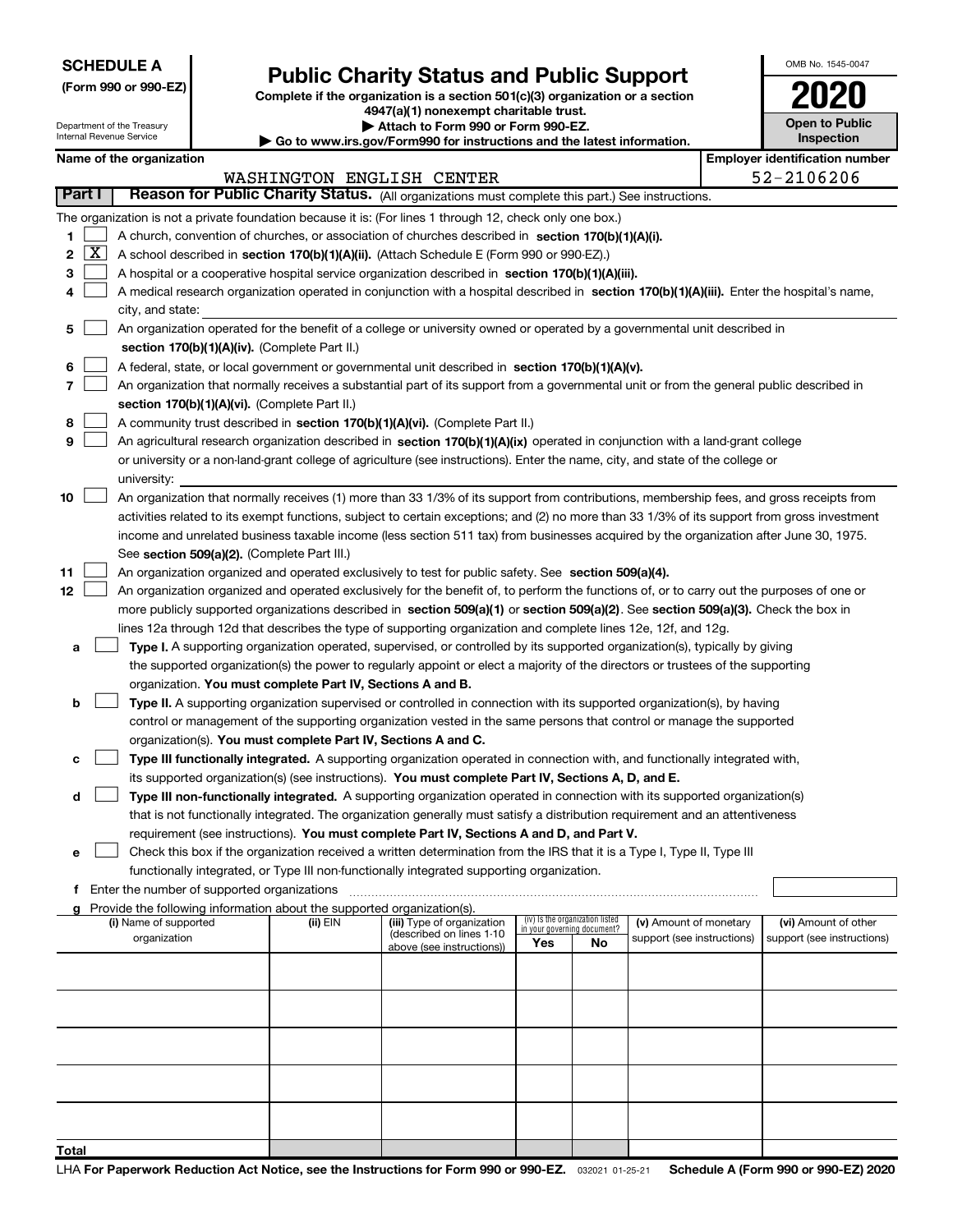#### Schedule A (Form 990 or 990-EZ) 2020 WASHINGTON ENGLISH CENTER  $52-2106206$  Page

 $52 - 2106206$  Page 2

(Complete only if you checked the box on line 5, 7, or 8 of Part I or if the organization failed to qualify under Part III. If the organization fails to qualify under the tests listed below, please complete Part III.) Part II | Support Schedule for Organizations Described in Sections 170(b)(1)(A)(iv) and 170(b)(1)(A)(vi)

| Calendar year (or fiscal year beginning in) $\blacktriangleright$<br>(a) 2016<br>$(c)$ 2018<br>$(d)$ 2019<br>(b) 2017<br>(e) 2020<br>1 Gifts, grants, contributions, and<br>membership fees received. (Do not<br>include any "unusual grants.")<br>2 Tax revenues levied for the organ-<br>ization's benefit and either paid to<br>or expended on its behalf | (f) Total |
|--------------------------------------------------------------------------------------------------------------------------------------------------------------------------------------------------------------------------------------------------------------------------------------------------------------------------------------------------------------|-----------|
|                                                                                                                                                                                                                                                                                                                                                              |           |
|                                                                                                                                                                                                                                                                                                                                                              |           |
|                                                                                                                                                                                                                                                                                                                                                              |           |
|                                                                                                                                                                                                                                                                                                                                                              |           |
|                                                                                                                                                                                                                                                                                                                                                              |           |
|                                                                                                                                                                                                                                                                                                                                                              |           |
|                                                                                                                                                                                                                                                                                                                                                              |           |
| 3 The value of services or facilities                                                                                                                                                                                                                                                                                                                        |           |
| furnished by a governmental unit to                                                                                                                                                                                                                                                                                                                          |           |
| the organization without charge                                                                                                                                                                                                                                                                                                                              |           |
| <b>Total.</b> Add lines 1 through 3                                                                                                                                                                                                                                                                                                                          |           |
| The portion of total contributions<br>5                                                                                                                                                                                                                                                                                                                      |           |
| by each person (other than a                                                                                                                                                                                                                                                                                                                                 |           |
| governmental unit or publicly                                                                                                                                                                                                                                                                                                                                |           |
| supported organization) included                                                                                                                                                                                                                                                                                                                             |           |
| on line 1 that exceeds 2% of the                                                                                                                                                                                                                                                                                                                             |           |
| amount shown on line 11,                                                                                                                                                                                                                                                                                                                                     |           |
| column (f)                                                                                                                                                                                                                                                                                                                                                   |           |
| 6 Public support. Subtract line 5 from line 4.                                                                                                                                                                                                                                                                                                               |           |
| <b>Section B. Total Support</b>                                                                                                                                                                                                                                                                                                                              |           |
| Calendar year (or fiscal year beginning in) $\blacktriangleright$<br>(a) 2016<br>(b) 2017<br>$(c)$ 2018<br>$(d)$ 2019<br>(e) 2020                                                                                                                                                                                                                            | (f) Total |
| 7 Amounts from line 4                                                                                                                                                                                                                                                                                                                                        |           |
| Gross income from interest,<br>8                                                                                                                                                                                                                                                                                                                             |           |
| dividends, payments received on                                                                                                                                                                                                                                                                                                                              |           |
| securities loans, rents, royalties,                                                                                                                                                                                                                                                                                                                          |           |
| and income from similar sources                                                                                                                                                                                                                                                                                                                              |           |
| Net income from unrelated business<br>9                                                                                                                                                                                                                                                                                                                      |           |
| activities, whether or not the                                                                                                                                                                                                                                                                                                                               |           |
| business is regularly carried on                                                                                                                                                                                                                                                                                                                             |           |
| <b>10</b> Other income. Do not include gain                                                                                                                                                                                                                                                                                                                  |           |
| or loss from the sale of capital                                                                                                                                                                                                                                                                                                                             |           |
| assets (Explain in Part VI.)                                                                                                                                                                                                                                                                                                                                 |           |
| <b>11 Total support.</b> Add lines 7 through 10                                                                                                                                                                                                                                                                                                              |           |
| 12<br><b>12</b> Gross receipts from related activities, etc. (see instructions)                                                                                                                                                                                                                                                                              |           |
| 13 First 5 years. If the Form 990 is for the organization's first, second, third, fourth, or fifth tax year as a section 501(c)(3)                                                                                                                                                                                                                           |           |
| organization, check this box and stop here                                                                                                                                                                                                                                                                                                                   |           |
| <b>Section C. Computation of Public Support Percentage</b>                                                                                                                                                                                                                                                                                                   |           |
| 14<br>14 Public support percentage for 2020 (line 6, column (f), divided by line 11, column (f) <i>mummumumum</i>                                                                                                                                                                                                                                            | %         |
| 15                                                                                                                                                                                                                                                                                                                                                           | %         |
| 16a 33 1/3% support test - 2020. If the organization did not check the box on line 13, and line 14 is 33 1/3% or more, check this box and                                                                                                                                                                                                                    |           |
| stop here. The organization qualifies as a publicly supported organization                                                                                                                                                                                                                                                                                   |           |
| b 33 1/3% support test - 2019. If the organization did not check a box on line 13 or 16a, and line 15 is 33 1/3% or more, check this box                                                                                                                                                                                                                     |           |
| and stop here. The organization qualifies as a publicly supported organization                                                                                                                                                                                                                                                                               |           |
| 17a 10% -facts-and-circumstances test - 2020. If the organization did not check a box on line 13, 16a, or 16b, and line 14 is 10% or more,                                                                                                                                                                                                                   |           |
| and if the organization meets the facts-and-circumstances test, check this box and stop here. Explain in Part VI how the organization                                                                                                                                                                                                                        |           |
| meets the facts-and-circumstances test. The organization qualifies as a publicly supported organization                                                                                                                                                                                                                                                      |           |
| <b>b 10% -facts-and-circumstances test - 2019.</b> If the organization did not check a box on line 13, 16a, 16b, or 17a, and line 15 is 10% or                                                                                                                                                                                                               |           |
| more, and if the organization meets the facts-and-circumstances test, check this box and stop here. Explain in Part VI how the                                                                                                                                                                                                                               |           |
| organization meets the facts-and-circumstances test. The organization qualifies as a publicly supported organization                                                                                                                                                                                                                                         |           |
| 18 Private foundation. If the organization did not check a box on line 13, 16a, 16b, 17a, or 17b, check this box and see instructions                                                                                                                                                                                                                        |           |

Schedule A (Form 990 or 990-EZ) 2020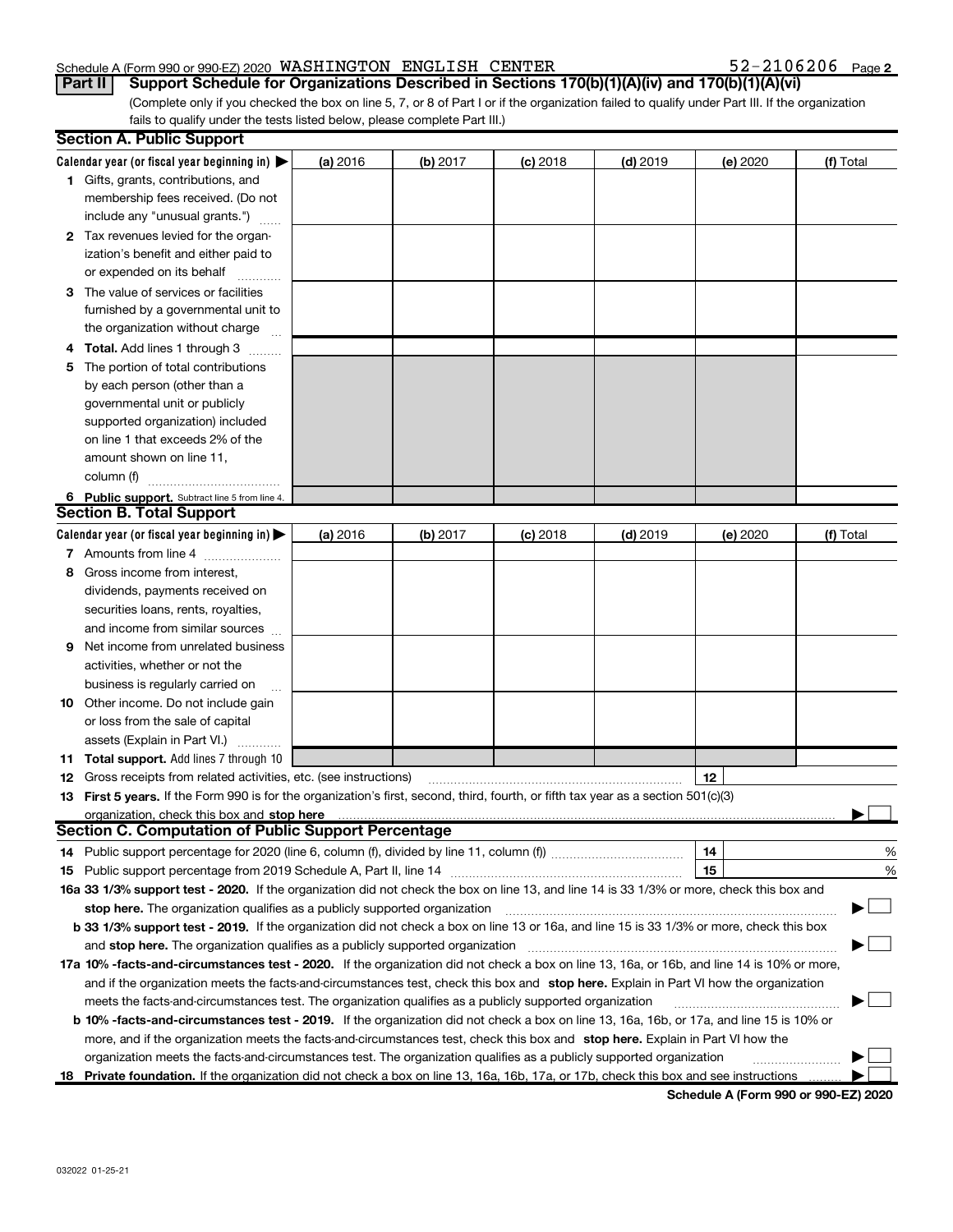#### Schedule A (Form 990 or 990-EZ) 2020 WASHINGTON ENGLISH CENTER  $52-2106206$  Page **Part III | Support Schedule for Organizations Described in Section 509(a)(2)**

(Complete only if you checked the box on line 10 of Part I or if the organization failed to qualify under Part II. If the organization fails to qualify under the tests listed below, please complete Part II.)

|   | <b>Section A. Public Support</b>                                                                                                                                                         |          |          |            |            |          |           |
|---|------------------------------------------------------------------------------------------------------------------------------------------------------------------------------------------|----------|----------|------------|------------|----------|-----------|
|   | Calendar year (or fiscal year beginning in)                                                                                                                                              | (a) 2016 | (b) 2017 | $(c)$ 2018 | $(d)$ 2019 | (e) 2020 | (f) Total |
|   | 1 Gifts, grants, contributions, and                                                                                                                                                      |          |          |            |            |          |           |
|   | membership fees received. (Do not                                                                                                                                                        |          |          |            |            |          |           |
|   | include any "unusual grants.")                                                                                                                                                           |          |          |            |            |          |           |
|   | 2 Gross receipts from admissions,<br>merchandise sold or services per-<br>formed, or facilities furnished in<br>any activity that is related to the<br>organization's tax-exempt purpose |          |          |            |            |          |           |
| З | Gross receipts from activities that<br>are not an unrelated trade or bus-                                                                                                                |          |          |            |            |          |           |
|   | iness under section 513                                                                                                                                                                  |          |          |            |            |          |           |
|   | 4 Tax revenues levied for the organ-<br>ization's benefit and either paid to                                                                                                             |          |          |            |            |          |           |
|   | or expended on its behalf                                                                                                                                                                |          |          |            |            |          |           |
|   | 5 The value of services or facilities<br>furnished by a governmental unit to<br>the organization without charge                                                                          |          |          |            |            |          |           |
|   | <b>6 Total.</b> Add lines 1 through 5 $\dots$                                                                                                                                            |          |          |            |            |          |           |
|   | 7a Amounts included on lines 1, 2, and<br>3 received from disqualified persons                                                                                                           |          |          |            |            |          |           |
|   | <b>b</b> Amounts included on lines 2 and 3 received<br>from other than disqualified persons that<br>exceed the greater of \$5,000 or 1% of the<br>amount on line 13 for the year         |          |          |            |            |          |           |
|   | c Add lines 7a and 7b                                                                                                                                                                    |          |          |            |            |          |           |
|   | 8 Public support. (Subtract line 7c from line 6.)                                                                                                                                        |          |          |            |            |          |           |
|   | <b>Section B. Total Support</b>                                                                                                                                                          |          |          |            |            |          |           |
|   | Calendar year (or fiscal year beginning in) $\blacktriangleright$                                                                                                                        | (a) 2016 | (b) 2017 | $(c)$ 2018 | $(d)$ 2019 | (e) 2020 | (f) Total |
|   | 9 Amounts from line 6                                                                                                                                                                    |          |          |            |            |          |           |
|   | 10a Gross income from interest,<br>dividends, payments received on<br>securities loans, rents, royalties,<br>and income from similar sources                                             |          |          |            |            |          |           |
|   | <b>b</b> Unrelated business taxable income                                                                                                                                               |          |          |            |            |          |           |
|   | (less section 511 taxes) from businesses                                                                                                                                                 |          |          |            |            |          |           |
|   | acquired after June 30, 1975                                                                                                                                                             |          |          |            |            |          |           |
|   | c Add lines 10a and 10b<br>11 Net income from unrelated business<br>activities not included in line 10b.<br>whether or not the business is<br>regularly carried on                       |          |          |            |            |          |           |
|   | 12 Other income. Do not include gain<br>or loss from the sale of capital<br>assets (Explain in Part VI.)                                                                                 |          |          |            |            |          |           |
|   | 13 Total support. (Add lines 9, 10c, 11, and 12.)                                                                                                                                        |          |          |            |            |          |           |
|   | 14 First 5 years. If the Form 990 is for the organization's first, second, third, fourth, or fifth tax year as a section 501(c)(3) organization,<br>check this box and stop here         |          |          |            |            |          |           |
|   | <b>Section C. Computation of Public Support Percentage</b>                                                                                                                               |          |          |            |            |          |           |
|   | 15 Public support percentage for 2020 (line 8, column (f), divided by line 13, column (f))                                                                                               |          |          |            |            | 15       | %         |
|   | 16 Public support percentage from 2019 Schedule A, Part III, line 15                                                                                                                     |          |          |            |            | 16       | %         |
|   | <b>Section D. Computation of Investment Income Percentage</b>                                                                                                                            |          |          |            |            |          |           |
|   |                                                                                                                                                                                          |          |          |            |            | 17       | %         |
|   | 18 Investment income percentage from 2019 Schedule A, Part III, line 17                                                                                                                  |          |          |            |            | 18       | %         |
|   | 19a 33 1/3% support tests - 2020. If the organization did not check the box on line 14, and line 15 is more than 33 1/3%, and line 17 is not                                             |          |          |            |            |          |           |
|   | more than 33 1/3%, check this box and stop here. The organization qualifies as a publicly supported organization                                                                         |          |          |            |            |          |           |
|   | <b>b 33 1/3% support tests - 2019.</b> If the organization did not check a box on line 14 or line 19a, and line 16 is more than 33 1/3%, and                                             |          |          |            |            |          |           |
|   | line 18 is not more than 33 1/3%, check this box and stop here. The organization qualifies as a publicly supported organization                                                          |          |          |            |            |          |           |
|   | 20 Private foundation. If the organization did not check a box on line 14, 19a, or 19b, check this box and see instructions                                                              |          |          |            |            |          |           |

Schedule A (Form 990 or 990-EZ) 2020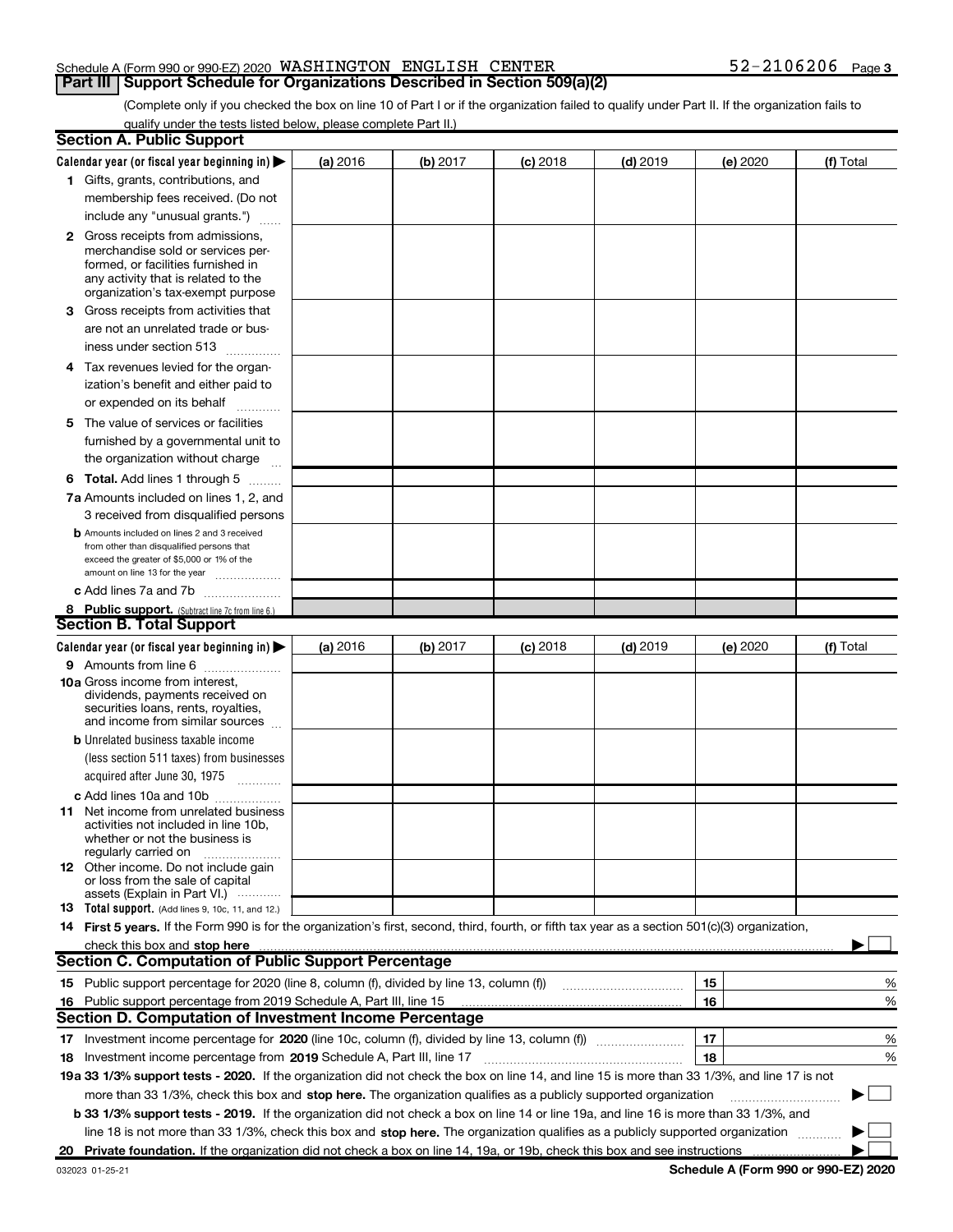#### Schedule A (Form 990 or 990-EZ) 2020 WASHINGTON ENGLISH CENTER  $52-2106206$  Page

#### $52 - 2106206$  Page 4

1

2

3a

3b

Yes | No

#### **Part IV | Supporting Organizations**

(Complete only if you checked a box in line 12 on Part I. If you checked box 12a, Part I, complete Sections A and B. If you checked box 12b, Part I, complete Sections A and C. If you checked box 12c, Part I, complete Sections A, D, and E. If you checked box 12d, Part I, complete Sections A and D, and complete Part V.)

#### Section A. All Supporting Organizations

- 1 Are all of the organization's supported organizations listed by name in the organization's governing documents? If "No," describe in Part VI how the supported organizations are designated. If designated by class or purpose, describe the designation. If historic and continuing relationship, explain.
- 2 Did the organization have any supported organization that does not have an IRS determination of status under section 509(a)(1) or (2)? If "Yes," explain in Part VI how the organization determined that the supported organization was described in section 509(a)(1) or (2).
- 3a Did the organization have a supported organization described in section 501(c)(4), (5), or (6)? If "Yes," answer lines 3b and 3c below.
- b Did the organization confirm that each supported organization qualified under section 501(c)(4), (5), or (6) and satisfied the public support tests under section 509(a)(2)? If "Yes," describe in Part VI when and how the organization made the determination.
- c Did the organization ensure that all support to such organizations was used exclusively for section 170(c)(2)(B) purposes? If "Yes," explain in Part VI what controls the organization put in place to ensure such use.
- 4a Was any supported organization not organized in the United States ("foreign supported organization")? If "Yes," and if you checked box 12a or 12b in Part I, answer lines 4b and 4c below.
- b Did the organization have ultimate control and discretion in deciding whether to make grants to the foreign supported organization? If "Yes," describe in Part VI how the organization had such control and discretion despite being controlled or supervised by or in connection with its supported organizations.
- c Did the organization support any foreign supported organization that does not have an IRS determination under sections 501(c)(3) and 509(a)(1) or (2)? If "Yes," explain in Part VI what controls the organization used to ensure that all support to the foreign supported organization was used exclusively for section 170(c)(2)(B) purposes.
- 5a Did the organization add, substitute, or remove any supported organizations during the tax year? If "Yes," answer lines 5b and 5c below (if applicable). Also, provide detail in **Part VI,** including (i) the names and EIN numbers of the supported organizations added, substituted, or removed; (ii) the reasons for each such action; (iii) the authority under the organization's organizing document authorizing such action; and (iv) how the action was accomplished (such as by amendment to the organizing document).
- **b Type I or Type II only.** Was any added or substituted supported organization part of a class already designated in the organization's organizing document?
- c Substitutions only. Was the substitution the result of an event beyond the organization's control?
- 6 Did the organization provide support (whether in the form of grants or the provision of services or facilities) to Part VI. support or benefit one or more of the filing organization's supported organizations? If "Yes," provide detail in anyone other than (i) its supported organizations, (ii) individuals that are part of the charitable class benefited by one or more of its supported organizations, or (iii) other supporting organizations that also
- 7 Did the organization provide a grant, loan, compensation, or other similar payment to a substantial contributor regard to a substantial contributor? If "Yes," complete Part I of Schedule L (Form 990 or 990-EZ). (as defined in section 4958(c)(3)(C)), a family member of a substantial contributor, or a 35% controlled entity with
- 8 Did the organization make a loan to a disqualified person (as defined in section 4958) not described in line 7? If "Yes," complete Part I of Schedule L (Form 990 or 990-EZ).
- **9a** Was the organization controlled directly or indirectly at any time during the tax year by one or more in section 509(a)(1) or (2))? If "Yes," provide detail in Part VI. disqualified persons, as defined in section 4946 (other than foundation managers and organizations described
- b Did one or more disqualified persons (as defined in line 9a) hold a controlling interest in any entity in which the supporting organization had an interest? If "Yes," provide detail in Part VI.
- c Did a disqualified person (as defined in line 9a) have an ownership interest in, or derive any personal benefit from, assets in which the supporting organization also had an interest? If "Yes," provide detail in Part VI.
- 10a Was the organization subject to the excess business holdings rules of section 4943 because of section supporting organizations)? If "Yes," answer line 10b below. 4943(f) (regarding certain Type II supporting organizations, and all Type III non-functionally integrated
	- **b** Did the organization have any excess business holdings in the tax year? (Use Schedule C, Form 4720, to determine whether the organization had excess business holdings.)

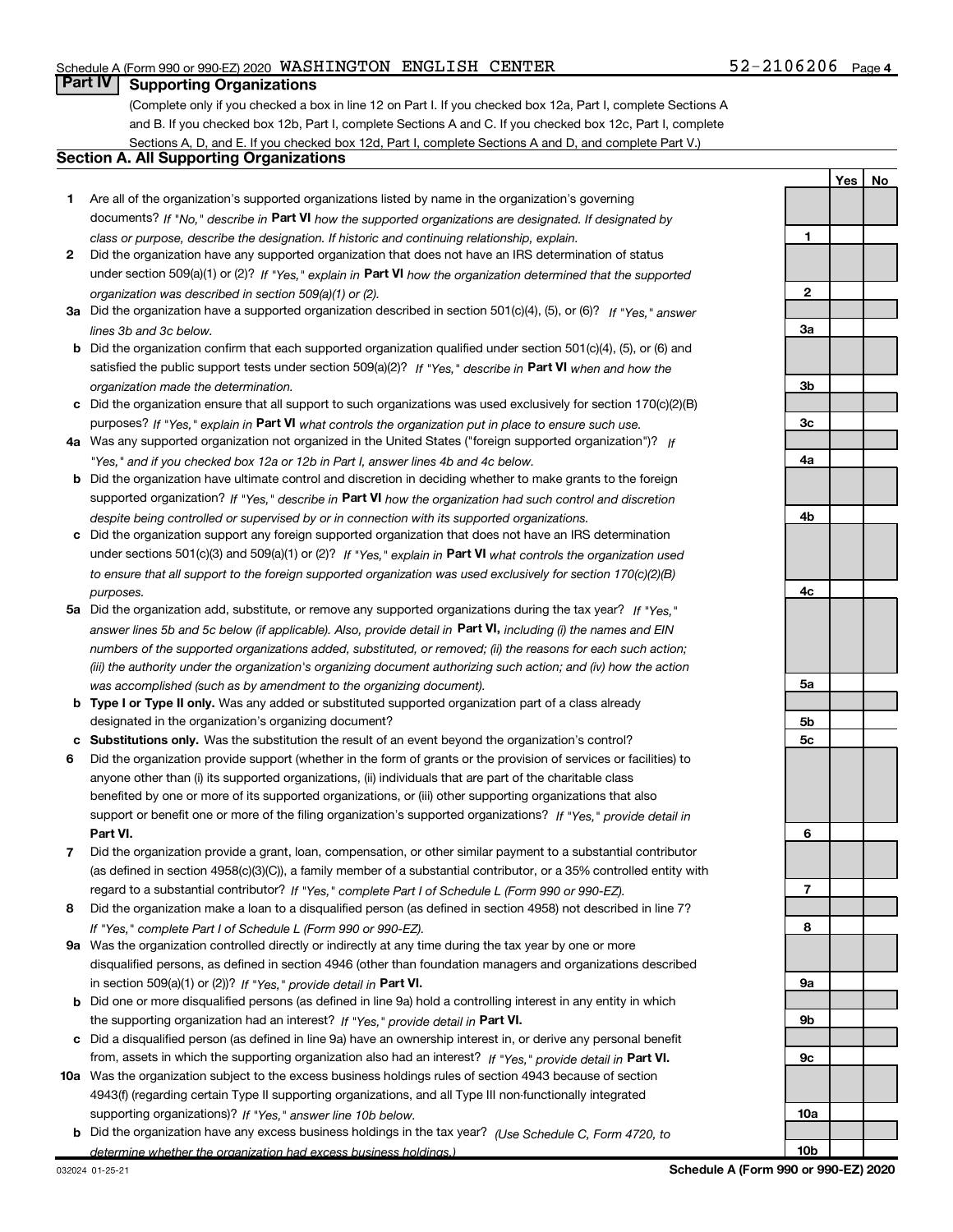#### Schedule A (Form 990 or 990-EZ) 2020 WASHINGTON ENGLISH CENTER  $52-2106206$  Page

|              | <b>Supporting Organizations (continued)</b><br>Part IV                                                                                                                                                                                                   |              |            |    |
|--------------|----------------------------------------------------------------------------------------------------------------------------------------------------------------------------------------------------------------------------------------------------------|--------------|------------|----|
|              |                                                                                                                                                                                                                                                          |              | Yes        | No |
| 11           | Has the organization accepted a gift or contribution from any of the following persons?                                                                                                                                                                  |              |            |    |
|              | a A person who directly or indirectly controls, either alone or together with persons described in lines 11b and                                                                                                                                         |              |            |    |
|              | 11c below, the governing body of a supported organization?                                                                                                                                                                                               | 11a          |            |    |
|              | <b>b</b> A family member of a person described in line 11a above?                                                                                                                                                                                        | 11b          |            |    |
|              | c A 35% controlled entity of a person described in line 11a or 11b above? If "Yes" to line 11a, 11b, or 11c, provide                                                                                                                                     |              |            |    |
|              | detail in Part VI.                                                                                                                                                                                                                                       | 11c          |            |    |
|              | <b>Section B. Type I Supporting Organizations</b>                                                                                                                                                                                                        |              |            |    |
|              |                                                                                                                                                                                                                                                          |              | Yes        | No |
| 1.           | Did the governing body, members of the governing body, officers acting in their official capacity, or membership of one or                                                                                                                               |              |            |    |
|              | more supported organizations have the power to regularly appoint or elect at least a majority of the organization's officers,<br>directors, or trustees at all times during the tax year? If "No," describe in Part VI how the supported organization(s) |              |            |    |
|              | effectively operated, supervised, or controlled the organization's activities. If the organization had more than one supported                                                                                                                           |              |            |    |
|              | organization, describe how the powers to appoint and/or remove officers, directors, or trustees were allocated among the                                                                                                                                 |              |            |    |
|              | supported organizations and what conditions or restrictions, if any, applied to such powers during the tax year.                                                                                                                                         | 1            |            |    |
| $\mathbf{2}$ | Did the organization operate for the benefit of any supported organization other than the supported                                                                                                                                                      |              |            |    |
|              | organization(s) that operated, supervised, or controlled the supporting organization? If "Yes," explain in                                                                                                                                               |              |            |    |
|              | Part VI how providing such benefit carried out the purposes of the supported organization(s) that operated,                                                                                                                                              |              |            |    |
|              | supervised, or controlled the supporting organization.<br><b>Section C. Type II Supporting Organizations</b>                                                                                                                                             | $\mathbf{2}$ |            |    |
|              |                                                                                                                                                                                                                                                          |              |            |    |
|              |                                                                                                                                                                                                                                                          |              | <b>Yes</b> | No |
| 1.           | Were a majority of the organization's directors or trustees during the tax year also a majority of the directors                                                                                                                                         |              |            |    |
|              | or trustees of each of the organization's supported organization(s)? If "No," describe in Part VI how control                                                                                                                                            |              |            |    |
|              | or management of the supporting organization was vested in the same persons that controlled or managed                                                                                                                                                   | 1            |            |    |
|              | the supported organization(s).<br><b>Section D. All Type III Supporting Organizations</b>                                                                                                                                                                |              |            |    |
|              |                                                                                                                                                                                                                                                          |              | Yes        | No |
| 1            | Did the organization provide to each of its supported organizations, by the last day of the fifth month of the                                                                                                                                           |              |            |    |
|              | organization's tax year, (i) a written notice describing the type and amount of support provided during the prior tax                                                                                                                                    |              |            |    |
|              | year, (ii) a copy of the Form 990 that was most recently filed as of the date of notification, and (iii) copies of the                                                                                                                                   |              |            |    |
|              | organization's governing documents in effect on the date of notification, to the extent not previously provided?                                                                                                                                         | 1            |            |    |
| 2            | Were any of the organization's officers, directors, or trustees either (i) appointed or elected by the supported                                                                                                                                         |              |            |    |
|              | organization(s) or (ii) serving on the governing body of a supported organization? If "No," explain in Part VI how                                                                                                                                       |              |            |    |
|              | the organization maintained a close and continuous working relationship with the supported organization(s).                                                                                                                                              | $\mathbf 2$  |            |    |
| 3            | By reason of the relationship described in line 2, above, did the organization's supported organizations have a                                                                                                                                          |              |            |    |
|              | significant voice in the organization's investment policies and in directing the use of the organization's                                                                                                                                               |              |            |    |
|              | income or assets at all times during the tax year? If "Yes," describe in Part VI the role the organization's                                                                                                                                             |              |            |    |
|              | supported organizations played in this regard.                                                                                                                                                                                                           | з            |            |    |
|              | Section E. Type III Functionally Integrated Supporting Organizations                                                                                                                                                                                     |              |            |    |
| 1.           | Check the box next to the method that the organization used to satisfy the Integral Part Test during the year (see instructions).                                                                                                                        |              |            |    |
| a            | The organization satisfied the Activities Test. Complete line 2 below.                                                                                                                                                                                   |              |            |    |
| b            | The organization is the parent of each of its supported organizations. Complete line 3 below.                                                                                                                                                            |              |            |    |
| c            | The organization supported a governmental entity. Describe in Part VI how you supported a governmental entity (see instructions)                                                                                                                         |              |            |    |
| 2            | Activities Test. Answer lines 2a and 2b below.                                                                                                                                                                                                           |              | Yes        | No |
| a            | Did substantially all of the organization's activities during the tax year directly further the exempt purposes of                                                                                                                                       |              |            |    |
|              | the supported organization(s) to which the organization was responsive? If "Yes," then in Part VI identify                                                                                                                                               |              |            |    |
|              | those supported organizations and explain how these activities directly furthered their exempt purposes,                                                                                                                                                 |              |            |    |
|              | how the organization was responsive to those supported organizations, and how the organization determined                                                                                                                                                |              |            |    |
|              | that these activities constituted substantially all of its activities.                                                                                                                                                                                   | 2a           |            |    |
|              | <b>b</b> Did the activities described in line 2a, above, constitute activities that, but for the organization's involvement,                                                                                                                             |              |            |    |
|              | one or more of the organization's supported organization(s) would have been engaged in? If "Yes," explain in                                                                                                                                             |              |            |    |
|              | <b>Part VI</b> the reasons for the organization's position that its supported organization(s) would have engaged in                                                                                                                                      |              |            |    |
|              | these activities but for the organization's involvement.                                                                                                                                                                                                 | 2b           |            |    |

3 Parent of Supported Organizations. Answer lines 3a and 3b below.

a Did the organization have the power to regularly appoint or elect a majority of the officers, directors, or trustees of each of the supported organizations? If "Yes" or "No" provide details in Part VI.

b Did the organization exercise a substantial degree of direction over the policies, programs, and activities of each of its supported organizations? If "Yes," describe in Part VI the role played by the organization in this regard.

3a

3b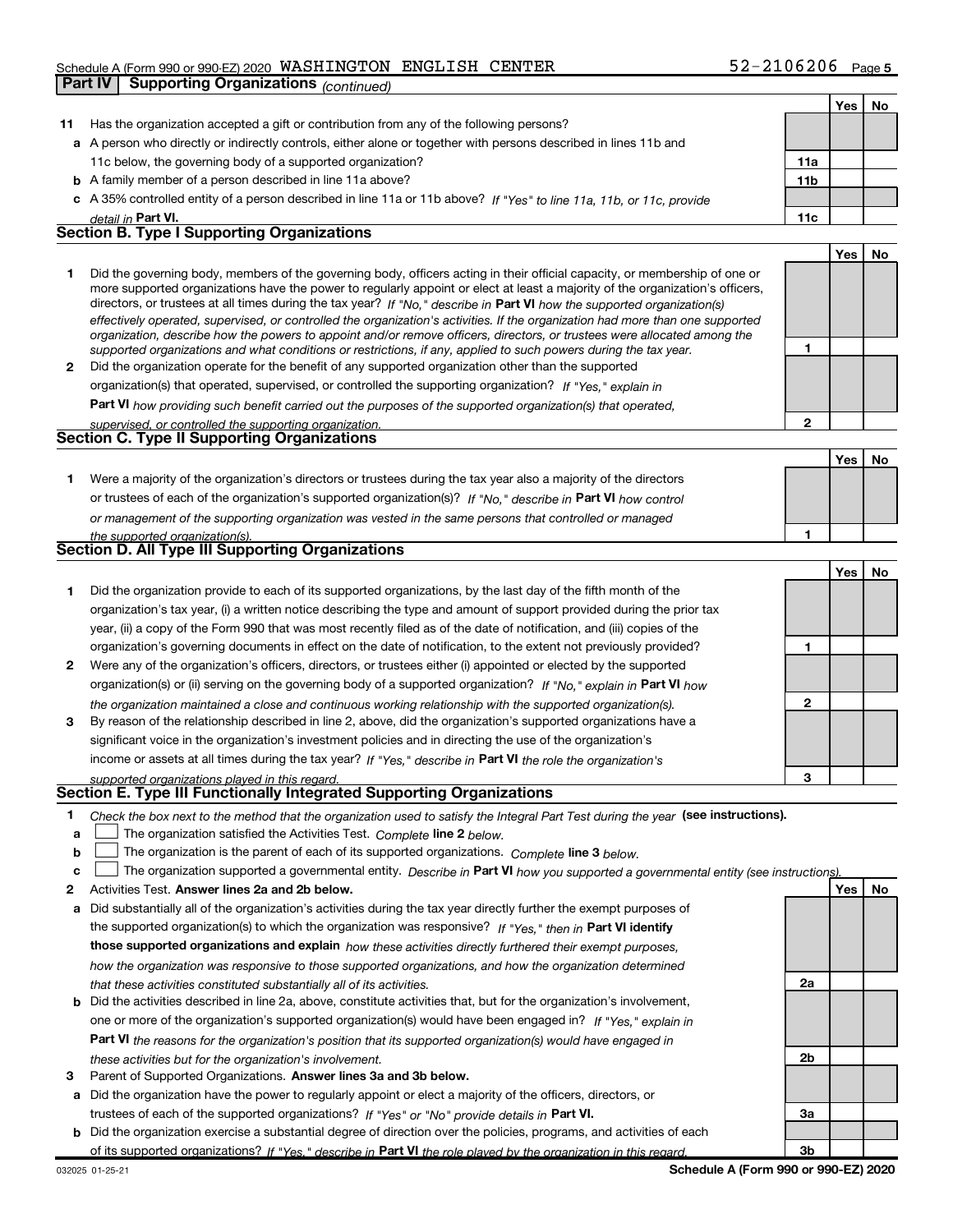#### Schedule A (Form 990 or 990-EZ) 2020 WASHINGTON ENGLISH CENTER  $52-2106206$  Page **Part V** | Type III Non-Functionally Integrated 509(a)(3) Supporting Organizations

The Check here if the organization satisfied the Integral Part Test as a qualifying trust on Nov. 20, 1970 ( explain in Part VI). See instructions. All other Type III non-functionally integrated supporting organizations must complete Sections A through E.

|                                         | Section A - Adjusted Net Income                                             |                | (A) Prior Year | (B) Current Year<br>(optional) |
|-----------------------------------------|-----------------------------------------------------------------------------|----------------|----------------|--------------------------------|
| 1                                       | Net short term capital gain                                                 | 1              |                |                                |
| 2                                       | Recoveries of prior-year distributions                                      | $\mathbf{2}$   |                |                                |
| 3                                       | Other gross income (see instructions)                                       | 3              |                |                                |
| 4                                       | Add lines 1 through 3.                                                      | 4              |                |                                |
| 5                                       | Depreciation and depletion                                                  | 5              |                |                                |
| 6                                       | Portion of operating expenses paid or incurred for production or            |                |                |                                |
|                                         | collection of gross income or for management, conservation, or              |                |                |                                |
|                                         | maintenance of property held for production of income (see instructions)    | 6              |                |                                |
| 7                                       | Other expenses (see instructions)                                           | 7              |                |                                |
| 8                                       | Adjusted Net Income (subtract lines 5, 6, and 7 from line 4)                | 8              |                |                                |
| <b>Section B - Minimum Asset Amount</b> |                                                                             |                | (A) Prior Year | (B) Current Year<br>(optional) |
| 1                                       | Aggregate fair market value of all non-exempt-use assets (see               |                |                |                                |
|                                         | instructions for short tax year or assets held for part of year):           |                |                |                                |
|                                         | <b>a</b> Average monthly value of securities                                | 1a             |                |                                |
|                                         | <b>b</b> Average monthly cash balances                                      | 1 <sub>b</sub> |                |                                |
|                                         | <b>c</b> Fair market value of other non-exempt-use assets                   | 1c             |                |                                |
|                                         | d Total (add lines 1a, 1b, and 1c)                                          | 1 <sub>d</sub> |                |                                |
|                                         | e Discount claimed for blockage or other factors                            |                |                |                                |
|                                         | (explain in detail in Part VI):                                             |                |                |                                |
| 2                                       | Acquisition indebtedness applicable to non-exempt-use assets                | $\mathbf{2}$   |                |                                |
| 3                                       | Subtract line 2 from line 1d.                                               | 3              |                |                                |
| 4                                       | Cash deemed held for exempt use. Enter 0.015 of line 3 (for greater amount, |                |                |                                |
|                                         | see instructions).                                                          | 4              |                |                                |
| 5                                       | Net value of non-exempt-use assets (subtract line 4 from line 3)            | 5              |                |                                |
| 6                                       | Multiply line 5 by 0.035.                                                   | 6              |                |                                |
| 7                                       | Recoveries of prior-year distributions                                      | $\overline{7}$ |                |                                |
| 8                                       | Minimum Asset Amount (add line 7 to line 6)                                 | 8              |                |                                |
| <b>Section C - Distributable Amount</b> |                                                                             |                |                | <b>Current Year</b>            |
| 1                                       | Adjusted net income for prior year (from Section A, line 8, column A)       | 1.             |                |                                |
| $\mathbf{2}$                            | Enter 0.85 of line 1.                                                       | $\mathbf{2}$   |                |                                |
| 3                                       | Minimum asset amount for prior year (from Section B, line 8, column A)      | 3              |                |                                |
| 4                                       | Enter greater of line 2 or line 3.                                          | 4              |                |                                |
| 5                                       | Income tax imposed in prior year                                            | 5              |                |                                |
| 6                                       | <b>Distributable Amount.</b> Subtract line 5 from line 4, unless subject to |                |                |                                |
|                                         | emergency temporary reduction (see instructions).                           | 6              |                |                                |
|                                         |                                                                             |                |                |                                |

7 Check here if the current year is the organization's first as a non-functionally integrated Type III supporting organization (see instructions).

Schedule A (Form 990 or 990-EZ) 2020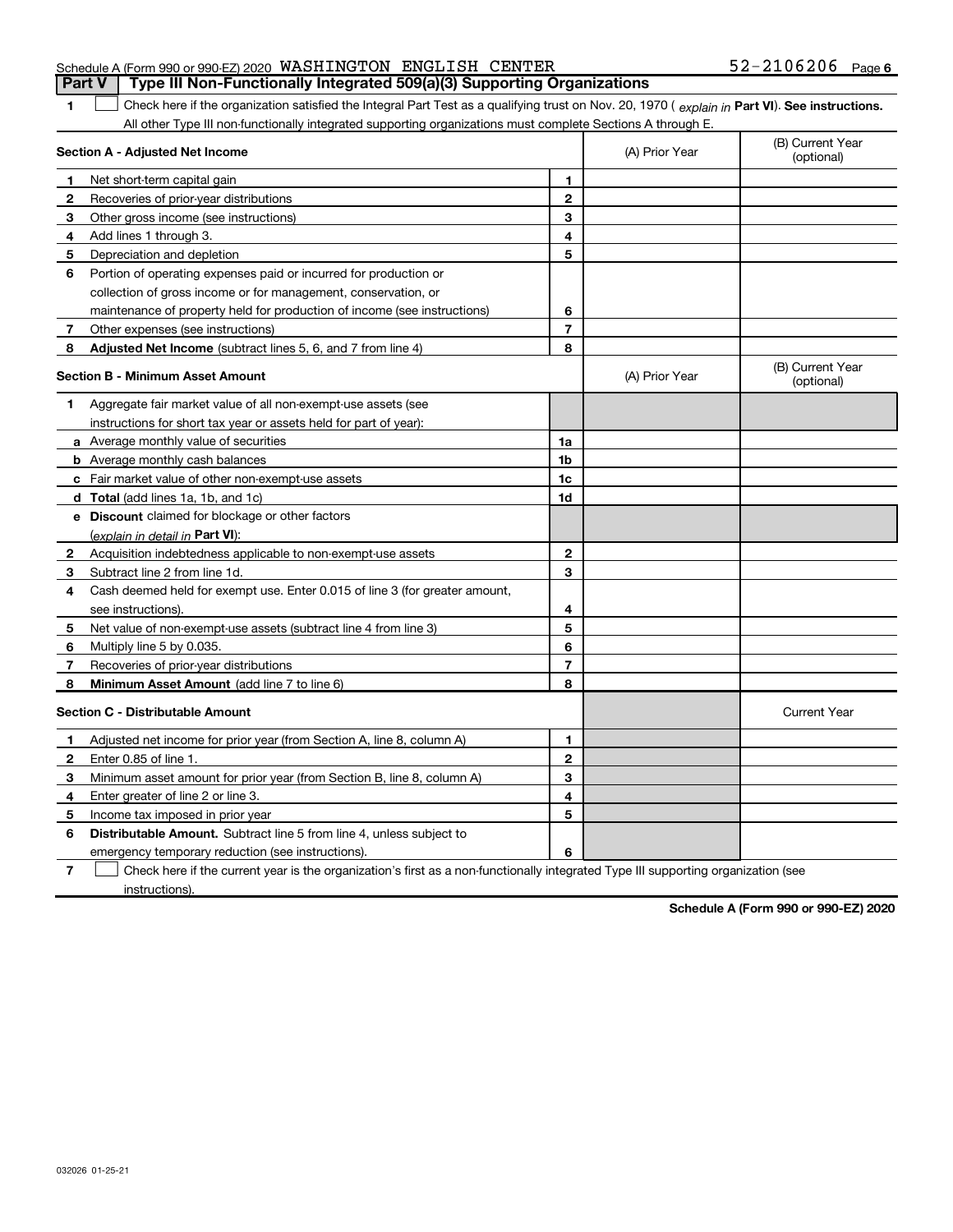#### Schedule A (Form 990 or 990-EZ) 2020 WASHINGTON ENGLISH CENTER  $52-2106206$  Page

| <b>Part V</b> | Type III Non-Functionally Integrated 509(a)(3) Supporting Organizations                    |                             | (continued)                           |                                         |
|---------------|--------------------------------------------------------------------------------------------|-----------------------------|---------------------------------------|-----------------------------------------|
|               | <b>Section D - Distributions</b>                                                           |                             |                                       | <b>Current Year</b>                     |
|               | Amounts paid to supported organizations to accomplish exempt purposes                      | 1                           |                                       |                                         |
| 2             | Amounts paid to perform activity that directly furthers exempt purposes of supported       |                             |                                       |                                         |
|               | organizations, in excess of income from activity                                           |                             | 2                                     |                                         |
| 3             | Administrative expenses paid to accomplish exempt purposes of supported organizations      |                             | 3                                     |                                         |
| 4             | Amounts paid to acquire exempt-use assets                                                  |                             | 4                                     |                                         |
| 5             | Qualified set-aside amounts (prior IRS approval required - provide details in Part VI)     |                             | 5                                     |                                         |
| 6             | Other distributions ( <i>describe in</i> Part VI). See instructions.                       |                             | 6                                     |                                         |
| 7             | Total annual distributions. Add lines 1 through 6.                                         |                             | 7                                     |                                         |
| 8             | Distributions to attentive supported organizations to which the organization is responsive |                             |                                       |                                         |
|               | (provide details in Part VI). See instructions.                                            |                             | 8                                     |                                         |
| 9             | Distributable amount for 2020 from Section C, line 6                                       |                             | 9                                     |                                         |
| 10            | Line 8 amount divided by line 9 amount                                                     |                             | 10                                    |                                         |
|               |                                                                                            | (i)                         | (iii)                                 | (iii)                                   |
|               | <b>Section E - Distribution Allocations</b> (see instructions)                             | <b>Excess Distributions</b> | <b>Underdistributions</b><br>Pre-2020 | <b>Distributable</b><br>Amount for 2020 |
| 1             | Distributable amount for 2020 from Section C, line 6                                       |                             |                                       |                                         |
| 2             | Underdistributions, if any, for years prior to 2020 (reason-                               |                             |                                       |                                         |
|               | able cause required - explain in Part VI). See instructions.                               |                             |                                       |                                         |
| 3             | Excess distributions carryover, if any, to 2020                                            |                             |                                       |                                         |
|               | <b>a</b> From 2015                                                                         |                             |                                       |                                         |
|               | <b>b</b> From $2016$                                                                       |                             |                                       |                                         |
|               | c From 2017                                                                                |                             |                                       |                                         |
|               | <b>d</b> From 2018                                                                         |                             |                                       |                                         |
|               | e From 2019                                                                                |                             |                                       |                                         |
|               | <b>Total</b> of lines 3a through 3e                                                        |                             |                                       |                                         |
|               | <b>g</b> Applied to underdistributions of prior years                                      |                             |                                       |                                         |
|               | <b>h</b> Applied to 2020 distributable amount                                              |                             |                                       |                                         |
|               | Carryover from 2015 not applied (see instructions)                                         |                             |                                       |                                         |
|               | Remainder. Subtract lines 3g, 3h, and 3i from line 3f.                                     |                             |                                       |                                         |
| 4             | Distributions for 2020 from Section D,                                                     |                             |                                       |                                         |
|               | line $7:$                                                                                  |                             |                                       |                                         |
|               | <b>a</b> Applied to underdistributions of prior years                                      |                             |                                       |                                         |
|               | <b>b</b> Applied to 2020 distributable amount                                              |                             |                                       |                                         |
|               | Remainder. Subtract lines 4a and 4b from line 4.                                           |                             |                                       |                                         |
| 5             | Remaining underdistributions for years prior to 2020, if                                   |                             |                                       |                                         |
|               | any. Subtract lines 3g and 4a from line 2. For result greater                              |                             |                                       |                                         |
|               | than zero, explain in Part VI. See instructions.                                           |                             |                                       |                                         |
| 6             | Remaining underdistributions for 2020. Subtract lines 3h                                   |                             |                                       |                                         |
|               | and 4b from line 1. For result greater than zero, explain in                               |                             |                                       |                                         |
|               | Part VI. See instructions.                                                                 |                             |                                       |                                         |
| 7             | Excess distributions carryover to 2021. Add lines 3j                                       |                             |                                       |                                         |
|               | and 4c.                                                                                    |                             |                                       |                                         |
| 8             | Breakdown of line 7:                                                                       |                             |                                       |                                         |
|               | a Excess from 2016                                                                         |                             |                                       |                                         |
|               | <b>b</b> Excess from 2017                                                                  |                             |                                       |                                         |
|               | c Excess from 2018                                                                         |                             |                                       |                                         |
|               | <b>d</b> Excess from 2019                                                                  |                             |                                       |                                         |
|               | e Excess from 2020                                                                         |                             |                                       |                                         |

Schedule A (Form 990 or 990-EZ) 2020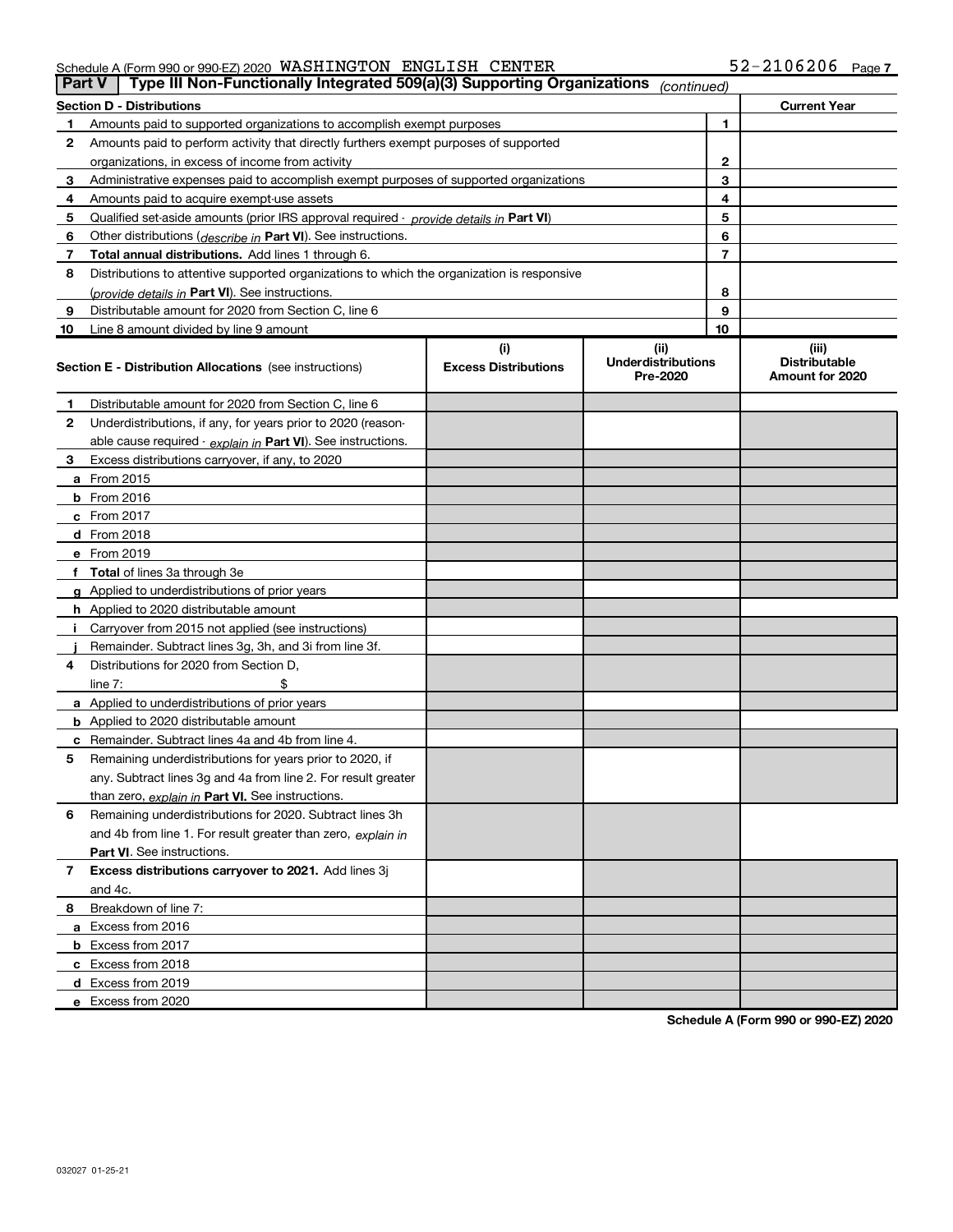|                | Schedule A (Form 990 or 990-EZ) 2020 WASHINGTON ENGLISH CENTER                                                                                                                                                                                                                                                                                                                                                                                                                                                                                                                              | $52 - 2106206$ Page 8 |  |
|----------------|---------------------------------------------------------------------------------------------------------------------------------------------------------------------------------------------------------------------------------------------------------------------------------------------------------------------------------------------------------------------------------------------------------------------------------------------------------------------------------------------------------------------------------------------------------------------------------------------|-----------------------|--|
| <b>Part VI</b> | Supplemental Information. Provide the explanations required by Part II, line 10; Part II, line 17a or 17b; Part III, line 12;<br>Part IV, Section A, lines 1, 2, 3b, 3c, 4b, 4c, 5a, 6, 9a, 9b, 9c, 11a, 11b, and 11c; Part IV, Section B, lines 1 and 2; Part IV, Section C,<br>line 1; Part IV, Section D, lines 2 and 3; Part IV, Section E, lines 1c, 2a, 2b, 3a, and 3b; Part V, line 1; Part V, Section B, line 1e; Part V,<br>Section D, lines 5, 6, and 8; and Part V, Section E, lines 2, 5, and 6. Also complete this part for any additional information.<br>(See instructions.) |                       |  |
|                |                                                                                                                                                                                                                                                                                                                                                                                                                                                                                                                                                                                             |                       |  |
|                |                                                                                                                                                                                                                                                                                                                                                                                                                                                                                                                                                                                             |                       |  |
|                |                                                                                                                                                                                                                                                                                                                                                                                                                                                                                                                                                                                             |                       |  |
|                |                                                                                                                                                                                                                                                                                                                                                                                                                                                                                                                                                                                             |                       |  |
|                |                                                                                                                                                                                                                                                                                                                                                                                                                                                                                                                                                                                             |                       |  |
|                |                                                                                                                                                                                                                                                                                                                                                                                                                                                                                                                                                                                             |                       |  |
|                |                                                                                                                                                                                                                                                                                                                                                                                                                                                                                                                                                                                             |                       |  |
|                |                                                                                                                                                                                                                                                                                                                                                                                                                                                                                                                                                                                             |                       |  |
|                |                                                                                                                                                                                                                                                                                                                                                                                                                                                                                                                                                                                             |                       |  |
|                |                                                                                                                                                                                                                                                                                                                                                                                                                                                                                                                                                                                             |                       |  |
|                |                                                                                                                                                                                                                                                                                                                                                                                                                                                                                                                                                                                             |                       |  |
|                |                                                                                                                                                                                                                                                                                                                                                                                                                                                                                                                                                                                             |                       |  |
|                |                                                                                                                                                                                                                                                                                                                                                                                                                                                                                                                                                                                             |                       |  |
|                |                                                                                                                                                                                                                                                                                                                                                                                                                                                                                                                                                                                             |                       |  |
|                |                                                                                                                                                                                                                                                                                                                                                                                                                                                                                                                                                                                             |                       |  |
|                |                                                                                                                                                                                                                                                                                                                                                                                                                                                                                                                                                                                             |                       |  |
|                |                                                                                                                                                                                                                                                                                                                                                                                                                                                                                                                                                                                             |                       |  |
|                |                                                                                                                                                                                                                                                                                                                                                                                                                                                                                                                                                                                             |                       |  |
|                |                                                                                                                                                                                                                                                                                                                                                                                                                                                                                                                                                                                             |                       |  |
|                |                                                                                                                                                                                                                                                                                                                                                                                                                                                                                                                                                                                             |                       |  |
|                |                                                                                                                                                                                                                                                                                                                                                                                                                                                                                                                                                                                             |                       |  |
|                |                                                                                                                                                                                                                                                                                                                                                                                                                                                                                                                                                                                             |                       |  |
|                |                                                                                                                                                                                                                                                                                                                                                                                                                                                                                                                                                                                             |                       |  |
|                |                                                                                                                                                                                                                                                                                                                                                                                                                                                                                                                                                                                             |                       |  |
|                |                                                                                                                                                                                                                                                                                                                                                                                                                                                                                                                                                                                             |                       |  |
|                |                                                                                                                                                                                                                                                                                                                                                                                                                                                                                                                                                                                             |                       |  |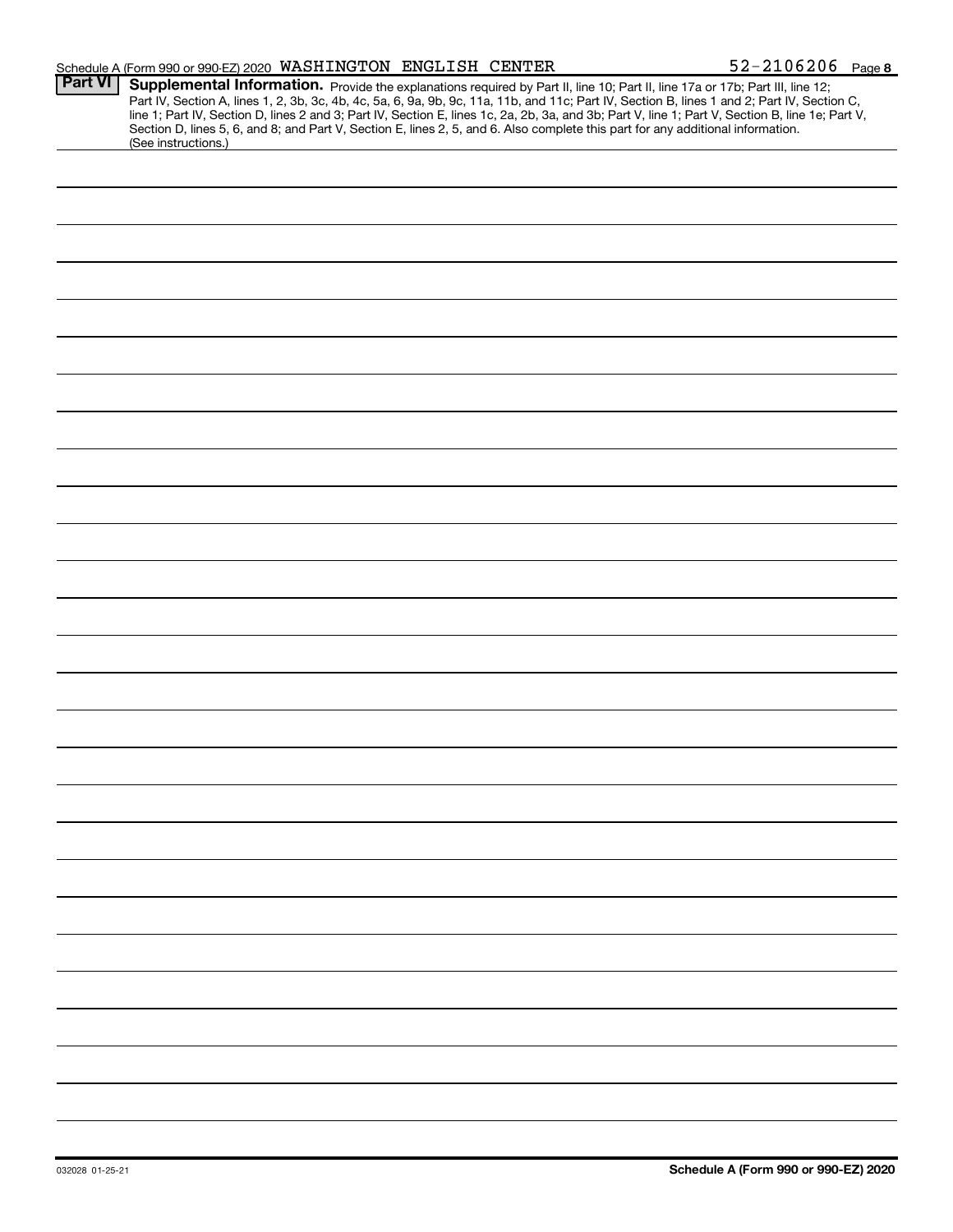Department of the Treasury

| (Form 990) |  |
|------------|--|
|------------|--|

SCHEDULE D<br>
Form 990) **Supplemental Financial Statements**<br>
Part IV, line 6, 7, 8, 9, 10, 11a, 11b, 11c, 11d, 11e, 11f, 12a, or 12b.<br>
Part IV, line 6, 7, 8, 9, 10, 11a, 11b, 11c, 11d, 11e, 11f, 12a, or 12b.

|                                          | Attach to Form 990. |  |  |  |
|------------------------------------------|---------------------|--|--|--|
| /E =  000 f =  ;  - t . - t; -  - _  - I |                     |  |  |  |



Internal Revenue Service

▶ Go to www.irs.gov/Form 990 for instructions and the latest information.

WASHINGTON ENGLISH CENTER

Name of the organization Employer identification number

| Part I   | Organizations Maintaining Donor Advised Funds or Other Similar Funds or Accounts. Complete if the                                                                                          |                         |                                                    |
|----------|--------------------------------------------------------------------------------------------------------------------------------------------------------------------------------------------|-------------------------|----------------------------------------------------|
|          | organization answered "Yes" on Form 990, Part IV, line 6.                                                                                                                                  |                         |                                                    |
|          |                                                                                                                                                                                            | (a) Donor advised funds | (b) Funds and other accounts                       |
| 1        |                                                                                                                                                                                            |                         |                                                    |
| 2        | Aggregate value of contributions to (during year)                                                                                                                                          |                         |                                                    |
| з        | Aggregate value of grants from (during year)                                                                                                                                               |                         |                                                    |
| 4        |                                                                                                                                                                                            |                         |                                                    |
| 5        | Did the organization inform all donors and donor advisors in writing that the assets held in donor advised funds                                                                           |                         |                                                    |
|          |                                                                                                                                                                                            |                         | Yes<br>No                                          |
| 6        | Did the organization inform all grantees, donors, and donor advisors in writing that grant funds can be used only                                                                          |                         |                                                    |
|          | for charitable purposes and not for the benefit of the donor or donor advisor, or for any other purpose conferring                                                                         |                         |                                                    |
|          | impermissible private benefit?                                                                                                                                                             |                         | Yes<br>No                                          |
| Part II  | Conservation Easements. Complete if the organization answered "Yes" on Form 990, Part IV, line 7.                                                                                          |                         |                                                    |
| 1        | Purpose(s) of conservation easements held by the organization (check all that apply).                                                                                                      |                         |                                                    |
|          | Preservation of land for public use (for example, recreation or education)                                                                                                                 |                         | Preservation of a historically important land area |
|          | Protection of natural habitat                                                                                                                                                              |                         | Preservation of a certified historic structure     |
|          | Preservation of open space                                                                                                                                                                 |                         |                                                    |
| 2        | Complete lines 2a through 2d if the organization held a qualified conservation contribution in the form of a conservation easement on the last                                             |                         |                                                    |
|          | day of the tax year.                                                                                                                                                                       |                         | Held at the End of the Tax Year                    |
|          |                                                                                                                                                                                            |                         | 2a                                                 |
|          | Total acreage restricted by conservation easements                                                                                                                                         |                         | 2 <sub>b</sub>                                     |
|          | Number of conservation easements on a certified historic structure included in (a) manufacture included in (a)                                                                             |                         | 2c                                                 |
|          | d Number of conservation easements included in (c) acquired after 7/25/06, and not on a historic structure                                                                                 |                         |                                                    |
|          | listed in the National Register [111] March 1999 State March 2014 State March 2014 State March 2014 State March 2014                                                                       |                         | 2d                                                 |
| 3        | Number of conservation easements modified, transferred, released, extinguished, or terminated by the organization during the tax                                                           |                         |                                                    |
|          | year                                                                                                                                                                                       |                         |                                                    |
| 4        | Number of states where property subject to conservation easement is located >                                                                                                              |                         |                                                    |
| 5        | Does the organization have a written policy regarding the periodic monitoring, inspection, handling of                                                                                     |                         |                                                    |
|          | violations, and enforcement of the conservation easements it holds?                                                                                                                        |                         | Yes<br>No                                          |
| 6        | Staff and volunteer hours devoted to monitoring, inspecting, handling of violations, and enforcing conservation easements during the year                                                  |                         |                                                    |
|          |                                                                                                                                                                                            |                         |                                                    |
| 7        | Amount of expenses incurred in monitoring, inspecting, handling of violations, and enforcing conservation easements during the year                                                        |                         |                                                    |
|          | $\blacktriangleright$ s                                                                                                                                                                    |                         |                                                    |
| 8        | Does each conservation easement reported on line 2(d) above satisfy the requirements of section 170(h)(4)(B)(i)                                                                            |                         | Yes                                                |
|          |                                                                                                                                                                                            |                         | No                                                 |
| 9        | In Part XIII, describe how the organization reports conservation easements in its revenue and expense statement and                                                                        |                         |                                                    |
|          | balance sheet, and include, if applicable, the text of the footnote to the organization's financial statements that describes the<br>organization's accounting for conservation easements. |                         |                                                    |
| Part III | Organizations Maintaining Collections of Art, Historical Treasures, or Other Similar Assets.                                                                                               |                         |                                                    |
|          | Complete if the organization answered "Yes" on Form 990, Part IV, line 8.                                                                                                                  |                         |                                                    |
|          | 1a If the organization elected, as permitted under FASB ASC 958, not to report in its revenue statement and balance sheet works                                                            |                         |                                                    |
|          | of art, historical treasures, or other similar assets held for public exhibition, education, or research in furtherance of public                                                          |                         |                                                    |
|          | service, provide in Part XIII the text of the footnote to its financial statements that describes these items.                                                                             |                         |                                                    |
|          | <b>b</b> If the organization elected, as permitted under FASB ASC 958, to report in its revenue statement and balance sheet works of                                                       |                         |                                                    |
|          | art, historical treasures, or other similar assets held for public exhibition, education, or research in furtherance of public service,                                                    |                         |                                                    |
|          | provide the following amounts relating to these items:                                                                                                                                     |                         |                                                    |
|          |                                                                                                                                                                                            |                         | \$                                                 |
|          | (ii) Assets included in Form 990, Part X                                                                                                                                                   |                         | $\frac{1}{\sqrt{2}}$                               |
| 2        | If the organization received or held works of art, historical treasures, or other similar assets for financial gain, provide                                                               |                         |                                                    |
|          | the following amounts required to be reported under FASB ASC 958 relating to these items:                                                                                                  |                         |                                                    |
| а        |                                                                                                                                                                                            |                         | $\frac{1}{2}$                                      |
|          |                                                                                                                                                                                            |                         | -\$                                                |
|          |                                                                                                                                                                                            |                         |                                                    |

LHA For Paperwork Reduction Act Notice, see the Instructions for Form 990. Shand the Schedule D (Form 990) 2020 L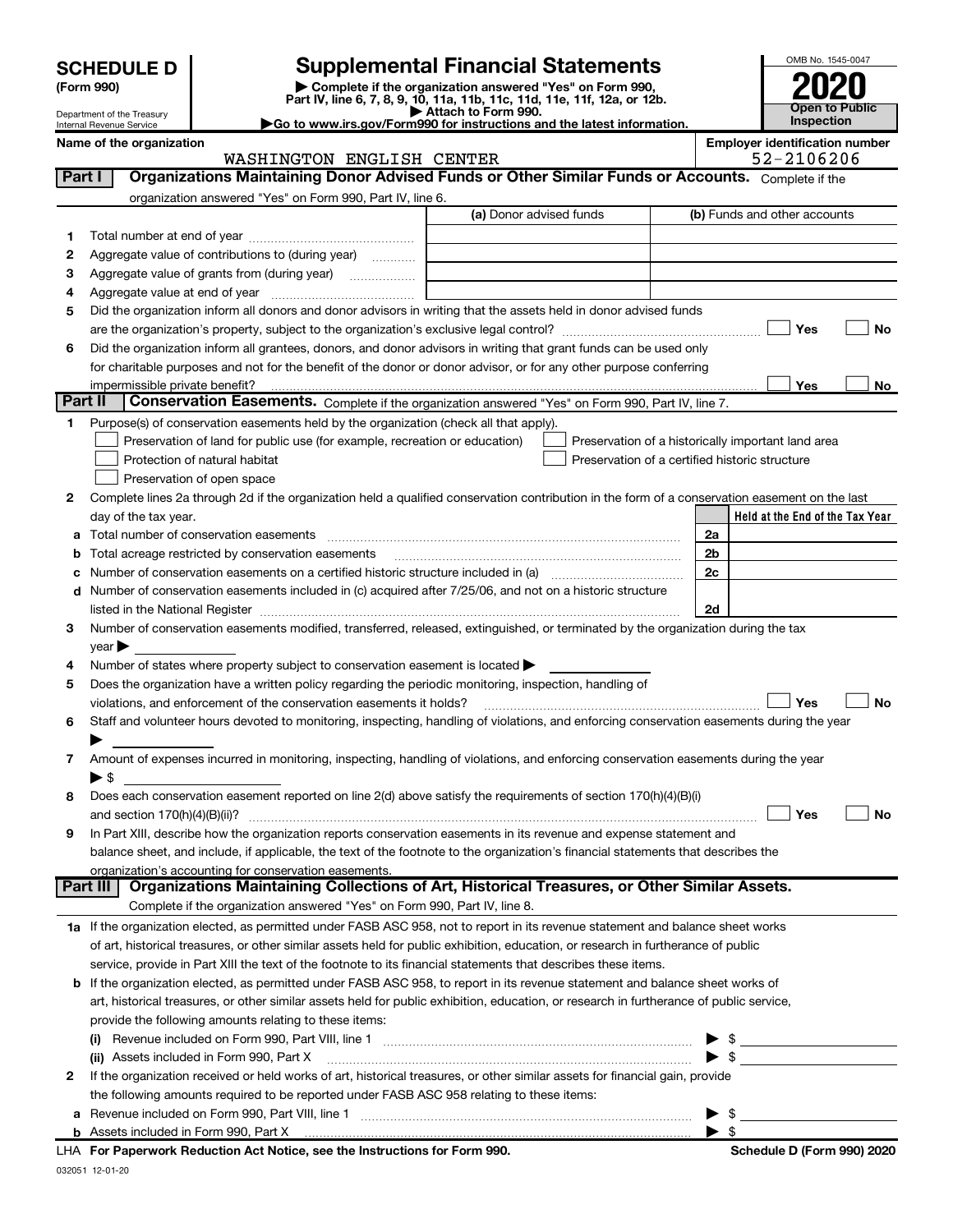| Part III I<br>Organizations Maintaining Collections of Art, Historical Treasures, or Other Similar Assets (continued)<br>Using the organization's acquisition, accession, and other records, check any of the following that make significant use of its<br>3<br>collection items (check all that apply):<br>Public exhibition<br>Loan or exchange program<br>a<br>Other and the contract of the contract of the contract of the contract of the contract of the contract of the contract of the contract of the contract of the contract of the contract of the contract of the contract of the<br>Scholarly research<br>b<br>Preservation for future generations<br>с<br>Provide a description of the organization's collections and explain how they further the organization's exempt purpose in Part XIII.<br>4<br>During the year, did the organization solicit or receive donations of art, historical treasures, or other similar assets<br>5<br>to be sold to raise funds rather than to be maintained as part of the organization's collection?<br><b>Yes</b><br>No<br><b>Part IV</b><br>Escrow and Custodial Arrangements. Complete if the organization answered "Yes" on Form 990, Part IV, line 9, or<br>reported an amount on Form 990, Part X, line 21.<br>1a Is the organization an agent, trustee, custodian or other intermediary for contributions or other assets not included<br>Yes<br>No<br>on Form 990, Part X? [11] matter continuum matter contract to the contract of the contract of the contract of the contract of the contract of the contract of the contract of the contract of the contract of the contract of<br><b>b</b> If "Yes," explain the arrangement in Part XIII and complete the following table:<br>Amount<br>c Beginning balance measurements and the contract of the contract of the contract of the contract of the contract of the contract of the contract of the contract of the contract of the contract of the contract of the contr<br>1c<br>d Additions during the year manufactured and an account of a state of the year manufactured and a state of the<br>1d<br>e Distributions during the year manufactured and continuum control of the control of the control of the state of the control of the control of the control of the control of the control of the control of the control of the<br>1e<br>1f<br>2a Did the organization include an amount on Form 990, Part X, line 21, for escrow or custodial account liability?<br>Yes<br>No<br>.<br><b>b</b> If "Yes," explain the arrangement in Part XIII. Check here if the explanation has been provided on Part XIII<br>Part V<br>Endowment Funds. Complete if the organization answered "Yes" on Form 990, Part IV, line 10.<br>(c) Two years back $\vert$ (d) Three years back $\vert$ (e) Four years back<br>(a) Current year<br>(b) Prior year<br>1a Beginning of year balance<br>b<br>Net investment earnings, gains, and losses<br>e Other expenditures for facilities<br>f Administrative expenses <i></i><br>End of year balance <i>manually contained</i><br>g<br>Provide the estimated percentage of the current year end balance (line 1g, column (a)) held as:<br>2<br>Board designated or quasi-endowment > _____<br>%<br>а<br><b>b</b> Permanent endowment ><br>%<br>$\mathbf c$ Term endowment $\blacktriangleright$<br>%<br>The percentages on lines 2a, 2b, and 2c should equal 100%.<br>3a Are there endowment funds not in the possession of the organization that are held and administered for the organization<br>Yes<br>No<br>by:<br>(i)<br>3a(i)<br>3a(ii)<br>3b<br>Describe in Part XIII the intended uses of the organization's endowment funds.<br>Land, Buildings, and Equipment.<br><b>Part VI</b><br>Complete if the organization answered "Yes" on Form 990, Part IV, line 11a. See Form 990, Part X, line 10.<br>Description of property<br>(a) Cost or other<br>(b) Cost or other<br>(c) Accumulated<br>(d) Book value<br>basis (investment)<br>basis (other)<br>depreciation<br>68, 179.<br>65,609.<br>2,570.<br>e Other<br>2,570.<br>Total. Add lines 1a through 1e. (Column (d) must equal Form 990. Part X, column (B), line 10c.) | Schedule D (Form 990) 2020 | WASHINGTON ENGLISH CENTER |  |  | $52 - 2106206$ Page 2 |  |  |
|------------------------------------------------------------------------------------------------------------------------------------------------------------------------------------------------------------------------------------------------------------------------------------------------------------------------------------------------------------------------------------------------------------------------------------------------------------------------------------------------------------------------------------------------------------------------------------------------------------------------------------------------------------------------------------------------------------------------------------------------------------------------------------------------------------------------------------------------------------------------------------------------------------------------------------------------------------------------------------------------------------------------------------------------------------------------------------------------------------------------------------------------------------------------------------------------------------------------------------------------------------------------------------------------------------------------------------------------------------------------------------------------------------------------------------------------------------------------------------------------------------------------------------------------------------------------------------------------------------------------------------------------------------------------------------------------------------------------------------------------------------------------------------------------------------------------------------------------------------------------------------------------------------------------------------------------------------------------------------------------------------------------------------------------------------------------------------------------------------------------------------------------------------------------------------------------------------------------------------------------------------------------------------------------------------------------------------------------------------------------------------------------------------------------------------------------------------------------------------------------------------------------------------------------------------------------------------------------------------------------------------------------------------------------------------------------------------------------------------------------------------------------------------------------------------------------------------------------------------------------------------------------------------------------------------------------------------------------------------------------------------------------------------------------------------------------------------------------------------------------------------------------------------------------------------------------------------------------------------------------------------------------------------------------------------------------------------------------------------------------------------------------------------------------------------------------------------------------------------------------------------------------------------------------------------------------------------------------------------------------------------------------------------------------------------------------------------------------------------------------------------------------------------------------------------------------------------------------------------------------------------------------------------------------------------------------------------------------------------------------------------------------------------------------------------------------------------------------------------------------------------------------------------------------------------------|----------------------------|---------------------------|--|--|-----------------------|--|--|
|                                                                                                                                                                                                                                                                                                                                                                                                                                                                                                                                                                                                                                                                                                                                                                                                                                                                                                                                                                                                                                                                                                                                                                                                                                                                                                                                                                                                                                                                                                                                                                                                                                                                                                                                                                                                                                                                                                                                                                                                                                                                                                                                                                                                                                                                                                                                                                                                                                                                                                                                                                                                                                                                                                                                                                                                                                                                                                                                                                                                                                                                                                                                                                                                                                                                                                                                                                                                                                                                                                                                                                                                                                                                                                                                                                                                                                                                                                                                                                                                                                                                                                                                                                                          |                            |                           |  |  |                       |  |  |
|                                                                                                                                                                                                                                                                                                                                                                                                                                                                                                                                                                                                                                                                                                                                                                                                                                                                                                                                                                                                                                                                                                                                                                                                                                                                                                                                                                                                                                                                                                                                                                                                                                                                                                                                                                                                                                                                                                                                                                                                                                                                                                                                                                                                                                                                                                                                                                                                                                                                                                                                                                                                                                                                                                                                                                                                                                                                                                                                                                                                                                                                                                                                                                                                                                                                                                                                                                                                                                                                                                                                                                                                                                                                                                                                                                                                                                                                                                                                                                                                                                                                                                                                                                                          |                            |                           |  |  |                       |  |  |
|                                                                                                                                                                                                                                                                                                                                                                                                                                                                                                                                                                                                                                                                                                                                                                                                                                                                                                                                                                                                                                                                                                                                                                                                                                                                                                                                                                                                                                                                                                                                                                                                                                                                                                                                                                                                                                                                                                                                                                                                                                                                                                                                                                                                                                                                                                                                                                                                                                                                                                                                                                                                                                                                                                                                                                                                                                                                                                                                                                                                                                                                                                                                                                                                                                                                                                                                                                                                                                                                                                                                                                                                                                                                                                                                                                                                                                                                                                                                                                                                                                                                                                                                                                                          |                            |                           |  |  |                       |  |  |
|                                                                                                                                                                                                                                                                                                                                                                                                                                                                                                                                                                                                                                                                                                                                                                                                                                                                                                                                                                                                                                                                                                                                                                                                                                                                                                                                                                                                                                                                                                                                                                                                                                                                                                                                                                                                                                                                                                                                                                                                                                                                                                                                                                                                                                                                                                                                                                                                                                                                                                                                                                                                                                                                                                                                                                                                                                                                                                                                                                                                                                                                                                                                                                                                                                                                                                                                                                                                                                                                                                                                                                                                                                                                                                                                                                                                                                                                                                                                                                                                                                                                                                                                                                                          |                            |                           |  |  |                       |  |  |
|                                                                                                                                                                                                                                                                                                                                                                                                                                                                                                                                                                                                                                                                                                                                                                                                                                                                                                                                                                                                                                                                                                                                                                                                                                                                                                                                                                                                                                                                                                                                                                                                                                                                                                                                                                                                                                                                                                                                                                                                                                                                                                                                                                                                                                                                                                                                                                                                                                                                                                                                                                                                                                                                                                                                                                                                                                                                                                                                                                                                                                                                                                                                                                                                                                                                                                                                                                                                                                                                                                                                                                                                                                                                                                                                                                                                                                                                                                                                                                                                                                                                                                                                                                                          |                            |                           |  |  |                       |  |  |
|                                                                                                                                                                                                                                                                                                                                                                                                                                                                                                                                                                                                                                                                                                                                                                                                                                                                                                                                                                                                                                                                                                                                                                                                                                                                                                                                                                                                                                                                                                                                                                                                                                                                                                                                                                                                                                                                                                                                                                                                                                                                                                                                                                                                                                                                                                                                                                                                                                                                                                                                                                                                                                                                                                                                                                                                                                                                                                                                                                                                                                                                                                                                                                                                                                                                                                                                                                                                                                                                                                                                                                                                                                                                                                                                                                                                                                                                                                                                                                                                                                                                                                                                                                                          |                            |                           |  |  |                       |  |  |
|                                                                                                                                                                                                                                                                                                                                                                                                                                                                                                                                                                                                                                                                                                                                                                                                                                                                                                                                                                                                                                                                                                                                                                                                                                                                                                                                                                                                                                                                                                                                                                                                                                                                                                                                                                                                                                                                                                                                                                                                                                                                                                                                                                                                                                                                                                                                                                                                                                                                                                                                                                                                                                                                                                                                                                                                                                                                                                                                                                                                                                                                                                                                                                                                                                                                                                                                                                                                                                                                                                                                                                                                                                                                                                                                                                                                                                                                                                                                                                                                                                                                                                                                                                                          |                            |                           |  |  |                       |  |  |
|                                                                                                                                                                                                                                                                                                                                                                                                                                                                                                                                                                                                                                                                                                                                                                                                                                                                                                                                                                                                                                                                                                                                                                                                                                                                                                                                                                                                                                                                                                                                                                                                                                                                                                                                                                                                                                                                                                                                                                                                                                                                                                                                                                                                                                                                                                                                                                                                                                                                                                                                                                                                                                                                                                                                                                                                                                                                                                                                                                                                                                                                                                                                                                                                                                                                                                                                                                                                                                                                                                                                                                                                                                                                                                                                                                                                                                                                                                                                                                                                                                                                                                                                                                                          |                            |                           |  |  |                       |  |  |
|                                                                                                                                                                                                                                                                                                                                                                                                                                                                                                                                                                                                                                                                                                                                                                                                                                                                                                                                                                                                                                                                                                                                                                                                                                                                                                                                                                                                                                                                                                                                                                                                                                                                                                                                                                                                                                                                                                                                                                                                                                                                                                                                                                                                                                                                                                                                                                                                                                                                                                                                                                                                                                                                                                                                                                                                                                                                                                                                                                                                                                                                                                                                                                                                                                                                                                                                                                                                                                                                                                                                                                                                                                                                                                                                                                                                                                                                                                                                                                                                                                                                                                                                                                                          |                            |                           |  |  |                       |  |  |
|                                                                                                                                                                                                                                                                                                                                                                                                                                                                                                                                                                                                                                                                                                                                                                                                                                                                                                                                                                                                                                                                                                                                                                                                                                                                                                                                                                                                                                                                                                                                                                                                                                                                                                                                                                                                                                                                                                                                                                                                                                                                                                                                                                                                                                                                                                                                                                                                                                                                                                                                                                                                                                                                                                                                                                                                                                                                                                                                                                                                                                                                                                                                                                                                                                                                                                                                                                                                                                                                                                                                                                                                                                                                                                                                                                                                                                                                                                                                                                                                                                                                                                                                                                                          |                            |                           |  |  |                       |  |  |
|                                                                                                                                                                                                                                                                                                                                                                                                                                                                                                                                                                                                                                                                                                                                                                                                                                                                                                                                                                                                                                                                                                                                                                                                                                                                                                                                                                                                                                                                                                                                                                                                                                                                                                                                                                                                                                                                                                                                                                                                                                                                                                                                                                                                                                                                                                                                                                                                                                                                                                                                                                                                                                                                                                                                                                                                                                                                                                                                                                                                                                                                                                                                                                                                                                                                                                                                                                                                                                                                                                                                                                                                                                                                                                                                                                                                                                                                                                                                                                                                                                                                                                                                                                                          |                            |                           |  |  |                       |  |  |
|                                                                                                                                                                                                                                                                                                                                                                                                                                                                                                                                                                                                                                                                                                                                                                                                                                                                                                                                                                                                                                                                                                                                                                                                                                                                                                                                                                                                                                                                                                                                                                                                                                                                                                                                                                                                                                                                                                                                                                                                                                                                                                                                                                                                                                                                                                                                                                                                                                                                                                                                                                                                                                                                                                                                                                                                                                                                                                                                                                                                                                                                                                                                                                                                                                                                                                                                                                                                                                                                                                                                                                                                                                                                                                                                                                                                                                                                                                                                                                                                                                                                                                                                                                                          |                            |                           |  |  |                       |  |  |
|                                                                                                                                                                                                                                                                                                                                                                                                                                                                                                                                                                                                                                                                                                                                                                                                                                                                                                                                                                                                                                                                                                                                                                                                                                                                                                                                                                                                                                                                                                                                                                                                                                                                                                                                                                                                                                                                                                                                                                                                                                                                                                                                                                                                                                                                                                                                                                                                                                                                                                                                                                                                                                                                                                                                                                                                                                                                                                                                                                                                                                                                                                                                                                                                                                                                                                                                                                                                                                                                                                                                                                                                                                                                                                                                                                                                                                                                                                                                                                                                                                                                                                                                                                                          |                            |                           |  |  |                       |  |  |
|                                                                                                                                                                                                                                                                                                                                                                                                                                                                                                                                                                                                                                                                                                                                                                                                                                                                                                                                                                                                                                                                                                                                                                                                                                                                                                                                                                                                                                                                                                                                                                                                                                                                                                                                                                                                                                                                                                                                                                                                                                                                                                                                                                                                                                                                                                                                                                                                                                                                                                                                                                                                                                                                                                                                                                                                                                                                                                                                                                                                                                                                                                                                                                                                                                                                                                                                                                                                                                                                                                                                                                                                                                                                                                                                                                                                                                                                                                                                                                                                                                                                                                                                                                                          |                            |                           |  |  |                       |  |  |
|                                                                                                                                                                                                                                                                                                                                                                                                                                                                                                                                                                                                                                                                                                                                                                                                                                                                                                                                                                                                                                                                                                                                                                                                                                                                                                                                                                                                                                                                                                                                                                                                                                                                                                                                                                                                                                                                                                                                                                                                                                                                                                                                                                                                                                                                                                                                                                                                                                                                                                                                                                                                                                                                                                                                                                                                                                                                                                                                                                                                                                                                                                                                                                                                                                                                                                                                                                                                                                                                                                                                                                                                                                                                                                                                                                                                                                                                                                                                                                                                                                                                                                                                                                                          |                            |                           |  |  |                       |  |  |
|                                                                                                                                                                                                                                                                                                                                                                                                                                                                                                                                                                                                                                                                                                                                                                                                                                                                                                                                                                                                                                                                                                                                                                                                                                                                                                                                                                                                                                                                                                                                                                                                                                                                                                                                                                                                                                                                                                                                                                                                                                                                                                                                                                                                                                                                                                                                                                                                                                                                                                                                                                                                                                                                                                                                                                                                                                                                                                                                                                                                                                                                                                                                                                                                                                                                                                                                                                                                                                                                                                                                                                                                                                                                                                                                                                                                                                                                                                                                                                                                                                                                                                                                                                                          |                            |                           |  |  |                       |  |  |
|                                                                                                                                                                                                                                                                                                                                                                                                                                                                                                                                                                                                                                                                                                                                                                                                                                                                                                                                                                                                                                                                                                                                                                                                                                                                                                                                                                                                                                                                                                                                                                                                                                                                                                                                                                                                                                                                                                                                                                                                                                                                                                                                                                                                                                                                                                                                                                                                                                                                                                                                                                                                                                                                                                                                                                                                                                                                                                                                                                                                                                                                                                                                                                                                                                                                                                                                                                                                                                                                                                                                                                                                                                                                                                                                                                                                                                                                                                                                                                                                                                                                                                                                                                                          |                            |                           |  |  |                       |  |  |
|                                                                                                                                                                                                                                                                                                                                                                                                                                                                                                                                                                                                                                                                                                                                                                                                                                                                                                                                                                                                                                                                                                                                                                                                                                                                                                                                                                                                                                                                                                                                                                                                                                                                                                                                                                                                                                                                                                                                                                                                                                                                                                                                                                                                                                                                                                                                                                                                                                                                                                                                                                                                                                                                                                                                                                                                                                                                                                                                                                                                                                                                                                                                                                                                                                                                                                                                                                                                                                                                                                                                                                                                                                                                                                                                                                                                                                                                                                                                                                                                                                                                                                                                                                                          |                            |                           |  |  |                       |  |  |
|                                                                                                                                                                                                                                                                                                                                                                                                                                                                                                                                                                                                                                                                                                                                                                                                                                                                                                                                                                                                                                                                                                                                                                                                                                                                                                                                                                                                                                                                                                                                                                                                                                                                                                                                                                                                                                                                                                                                                                                                                                                                                                                                                                                                                                                                                                                                                                                                                                                                                                                                                                                                                                                                                                                                                                                                                                                                                                                                                                                                                                                                                                                                                                                                                                                                                                                                                                                                                                                                                                                                                                                                                                                                                                                                                                                                                                                                                                                                                                                                                                                                                                                                                                                          |                            |                           |  |  |                       |  |  |
|                                                                                                                                                                                                                                                                                                                                                                                                                                                                                                                                                                                                                                                                                                                                                                                                                                                                                                                                                                                                                                                                                                                                                                                                                                                                                                                                                                                                                                                                                                                                                                                                                                                                                                                                                                                                                                                                                                                                                                                                                                                                                                                                                                                                                                                                                                                                                                                                                                                                                                                                                                                                                                                                                                                                                                                                                                                                                                                                                                                                                                                                                                                                                                                                                                                                                                                                                                                                                                                                                                                                                                                                                                                                                                                                                                                                                                                                                                                                                                                                                                                                                                                                                                                          |                            |                           |  |  |                       |  |  |
|                                                                                                                                                                                                                                                                                                                                                                                                                                                                                                                                                                                                                                                                                                                                                                                                                                                                                                                                                                                                                                                                                                                                                                                                                                                                                                                                                                                                                                                                                                                                                                                                                                                                                                                                                                                                                                                                                                                                                                                                                                                                                                                                                                                                                                                                                                                                                                                                                                                                                                                                                                                                                                                                                                                                                                                                                                                                                                                                                                                                                                                                                                                                                                                                                                                                                                                                                                                                                                                                                                                                                                                                                                                                                                                                                                                                                                                                                                                                                                                                                                                                                                                                                                                          |                            |                           |  |  |                       |  |  |
|                                                                                                                                                                                                                                                                                                                                                                                                                                                                                                                                                                                                                                                                                                                                                                                                                                                                                                                                                                                                                                                                                                                                                                                                                                                                                                                                                                                                                                                                                                                                                                                                                                                                                                                                                                                                                                                                                                                                                                                                                                                                                                                                                                                                                                                                                                                                                                                                                                                                                                                                                                                                                                                                                                                                                                                                                                                                                                                                                                                                                                                                                                                                                                                                                                                                                                                                                                                                                                                                                                                                                                                                                                                                                                                                                                                                                                                                                                                                                                                                                                                                                                                                                                                          |                            |                           |  |  |                       |  |  |
|                                                                                                                                                                                                                                                                                                                                                                                                                                                                                                                                                                                                                                                                                                                                                                                                                                                                                                                                                                                                                                                                                                                                                                                                                                                                                                                                                                                                                                                                                                                                                                                                                                                                                                                                                                                                                                                                                                                                                                                                                                                                                                                                                                                                                                                                                                                                                                                                                                                                                                                                                                                                                                                                                                                                                                                                                                                                                                                                                                                                                                                                                                                                                                                                                                                                                                                                                                                                                                                                                                                                                                                                                                                                                                                                                                                                                                                                                                                                                                                                                                                                                                                                                                                          |                            |                           |  |  |                       |  |  |
|                                                                                                                                                                                                                                                                                                                                                                                                                                                                                                                                                                                                                                                                                                                                                                                                                                                                                                                                                                                                                                                                                                                                                                                                                                                                                                                                                                                                                                                                                                                                                                                                                                                                                                                                                                                                                                                                                                                                                                                                                                                                                                                                                                                                                                                                                                                                                                                                                                                                                                                                                                                                                                                                                                                                                                                                                                                                                                                                                                                                                                                                                                                                                                                                                                                                                                                                                                                                                                                                                                                                                                                                                                                                                                                                                                                                                                                                                                                                                                                                                                                                                                                                                                                          |                            |                           |  |  |                       |  |  |
|                                                                                                                                                                                                                                                                                                                                                                                                                                                                                                                                                                                                                                                                                                                                                                                                                                                                                                                                                                                                                                                                                                                                                                                                                                                                                                                                                                                                                                                                                                                                                                                                                                                                                                                                                                                                                                                                                                                                                                                                                                                                                                                                                                                                                                                                                                                                                                                                                                                                                                                                                                                                                                                                                                                                                                                                                                                                                                                                                                                                                                                                                                                                                                                                                                                                                                                                                                                                                                                                                                                                                                                                                                                                                                                                                                                                                                                                                                                                                                                                                                                                                                                                                                                          |                            |                           |  |  |                       |  |  |
|                                                                                                                                                                                                                                                                                                                                                                                                                                                                                                                                                                                                                                                                                                                                                                                                                                                                                                                                                                                                                                                                                                                                                                                                                                                                                                                                                                                                                                                                                                                                                                                                                                                                                                                                                                                                                                                                                                                                                                                                                                                                                                                                                                                                                                                                                                                                                                                                                                                                                                                                                                                                                                                                                                                                                                                                                                                                                                                                                                                                                                                                                                                                                                                                                                                                                                                                                                                                                                                                                                                                                                                                                                                                                                                                                                                                                                                                                                                                                                                                                                                                                                                                                                                          |                            |                           |  |  |                       |  |  |
|                                                                                                                                                                                                                                                                                                                                                                                                                                                                                                                                                                                                                                                                                                                                                                                                                                                                                                                                                                                                                                                                                                                                                                                                                                                                                                                                                                                                                                                                                                                                                                                                                                                                                                                                                                                                                                                                                                                                                                                                                                                                                                                                                                                                                                                                                                                                                                                                                                                                                                                                                                                                                                                                                                                                                                                                                                                                                                                                                                                                                                                                                                                                                                                                                                                                                                                                                                                                                                                                                                                                                                                                                                                                                                                                                                                                                                                                                                                                                                                                                                                                                                                                                                                          |                            |                           |  |  |                       |  |  |
|                                                                                                                                                                                                                                                                                                                                                                                                                                                                                                                                                                                                                                                                                                                                                                                                                                                                                                                                                                                                                                                                                                                                                                                                                                                                                                                                                                                                                                                                                                                                                                                                                                                                                                                                                                                                                                                                                                                                                                                                                                                                                                                                                                                                                                                                                                                                                                                                                                                                                                                                                                                                                                                                                                                                                                                                                                                                                                                                                                                                                                                                                                                                                                                                                                                                                                                                                                                                                                                                                                                                                                                                                                                                                                                                                                                                                                                                                                                                                                                                                                                                                                                                                                                          |                            |                           |  |  |                       |  |  |
|                                                                                                                                                                                                                                                                                                                                                                                                                                                                                                                                                                                                                                                                                                                                                                                                                                                                                                                                                                                                                                                                                                                                                                                                                                                                                                                                                                                                                                                                                                                                                                                                                                                                                                                                                                                                                                                                                                                                                                                                                                                                                                                                                                                                                                                                                                                                                                                                                                                                                                                                                                                                                                                                                                                                                                                                                                                                                                                                                                                                                                                                                                                                                                                                                                                                                                                                                                                                                                                                                                                                                                                                                                                                                                                                                                                                                                                                                                                                                                                                                                                                                                                                                                                          |                            |                           |  |  |                       |  |  |
|                                                                                                                                                                                                                                                                                                                                                                                                                                                                                                                                                                                                                                                                                                                                                                                                                                                                                                                                                                                                                                                                                                                                                                                                                                                                                                                                                                                                                                                                                                                                                                                                                                                                                                                                                                                                                                                                                                                                                                                                                                                                                                                                                                                                                                                                                                                                                                                                                                                                                                                                                                                                                                                                                                                                                                                                                                                                                                                                                                                                                                                                                                                                                                                                                                                                                                                                                                                                                                                                                                                                                                                                                                                                                                                                                                                                                                                                                                                                                                                                                                                                                                                                                                                          |                            |                           |  |  |                       |  |  |
|                                                                                                                                                                                                                                                                                                                                                                                                                                                                                                                                                                                                                                                                                                                                                                                                                                                                                                                                                                                                                                                                                                                                                                                                                                                                                                                                                                                                                                                                                                                                                                                                                                                                                                                                                                                                                                                                                                                                                                                                                                                                                                                                                                                                                                                                                                                                                                                                                                                                                                                                                                                                                                                                                                                                                                                                                                                                                                                                                                                                                                                                                                                                                                                                                                                                                                                                                                                                                                                                                                                                                                                                                                                                                                                                                                                                                                                                                                                                                                                                                                                                                                                                                                                          |                            |                           |  |  |                       |  |  |
|                                                                                                                                                                                                                                                                                                                                                                                                                                                                                                                                                                                                                                                                                                                                                                                                                                                                                                                                                                                                                                                                                                                                                                                                                                                                                                                                                                                                                                                                                                                                                                                                                                                                                                                                                                                                                                                                                                                                                                                                                                                                                                                                                                                                                                                                                                                                                                                                                                                                                                                                                                                                                                                                                                                                                                                                                                                                                                                                                                                                                                                                                                                                                                                                                                                                                                                                                                                                                                                                                                                                                                                                                                                                                                                                                                                                                                                                                                                                                                                                                                                                                                                                                                                          |                            |                           |  |  |                       |  |  |
|                                                                                                                                                                                                                                                                                                                                                                                                                                                                                                                                                                                                                                                                                                                                                                                                                                                                                                                                                                                                                                                                                                                                                                                                                                                                                                                                                                                                                                                                                                                                                                                                                                                                                                                                                                                                                                                                                                                                                                                                                                                                                                                                                                                                                                                                                                                                                                                                                                                                                                                                                                                                                                                                                                                                                                                                                                                                                                                                                                                                                                                                                                                                                                                                                                                                                                                                                                                                                                                                                                                                                                                                                                                                                                                                                                                                                                                                                                                                                                                                                                                                                                                                                                                          |                            |                           |  |  |                       |  |  |
|                                                                                                                                                                                                                                                                                                                                                                                                                                                                                                                                                                                                                                                                                                                                                                                                                                                                                                                                                                                                                                                                                                                                                                                                                                                                                                                                                                                                                                                                                                                                                                                                                                                                                                                                                                                                                                                                                                                                                                                                                                                                                                                                                                                                                                                                                                                                                                                                                                                                                                                                                                                                                                                                                                                                                                                                                                                                                                                                                                                                                                                                                                                                                                                                                                                                                                                                                                                                                                                                                                                                                                                                                                                                                                                                                                                                                                                                                                                                                                                                                                                                                                                                                                                          |                            |                           |  |  |                       |  |  |
|                                                                                                                                                                                                                                                                                                                                                                                                                                                                                                                                                                                                                                                                                                                                                                                                                                                                                                                                                                                                                                                                                                                                                                                                                                                                                                                                                                                                                                                                                                                                                                                                                                                                                                                                                                                                                                                                                                                                                                                                                                                                                                                                                                                                                                                                                                                                                                                                                                                                                                                                                                                                                                                                                                                                                                                                                                                                                                                                                                                                                                                                                                                                                                                                                                                                                                                                                                                                                                                                                                                                                                                                                                                                                                                                                                                                                                                                                                                                                                                                                                                                                                                                                                                          |                            |                           |  |  |                       |  |  |
|                                                                                                                                                                                                                                                                                                                                                                                                                                                                                                                                                                                                                                                                                                                                                                                                                                                                                                                                                                                                                                                                                                                                                                                                                                                                                                                                                                                                                                                                                                                                                                                                                                                                                                                                                                                                                                                                                                                                                                                                                                                                                                                                                                                                                                                                                                                                                                                                                                                                                                                                                                                                                                                                                                                                                                                                                                                                                                                                                                                                                                                                                                                                                                                                                                                                                                                                                                                                                                                                                                                                                                                                                                                                                                                                                                                                                                                                                                                                                                                                                                                                                                                                                                                          |                            |                           |  |  |                       |  |  |
|                                                                                                                                                                                                                                                                                                                                                                                                                                                                                                                                                                                                                                                                                                                                                                                                                                                                                                                                                                                                                                                                                                                                                                                                                                                                                                                                                                                                                                                                                                                                                                                                                                                                                                                                                                                                                                                                                                                                                                                                                                                                                                                                                                                                                                                                                                                                                                                                                                                                                                                                                                                                                                                                                                                                                                                                                                                                                                                                                                                                                                                                                                                                                                                                                                                                                                                                                                                                                                                                                                                                                                                                                                                                                                                                                                                                                                                                                                                                                                                                                                                                                                                                                                                          |                            |                           |  |  |                       |  |  |
|                                                                                                                                                                                                                                                                                                                                                                                                                                                                                                                                                                                                                                                                                                                                                                                                                                                                                                                                                                                                                                                                                                                                                                                                                                                                                                                                                                                                                                                                                                                                                                                                                                                                                                                                                                                                                                                                                                                                                                                                                                                                                                                                                                                                                                                                                                                                                                                                                                                                                                                                                                                                                                                                                                                                                                                                                                                                                                                                                                                                                                                                                                                                                                                                                                                                                                                                                                                                                                                                                                                                                                                                                                                                                                                                                                                                                                                                                                                                                                                                                                                                                                                                                                                          |                            |                           |  |  |                       |  |  |
|                                                                                                                                                                                                                                                                                                                                                                                                                                                                                                                                                                                                                                                                                                                                                                                                                                                                                                                                                                                                                                                                                                                                                                                                                                                                                                                                                                                                                                                                                                                                                                                                                                                                                                                                                                                                                                                                                                                                                                                                                                                                                                                                                                                                                                                                                                                                                                                                                                                                                                                                                                                                                                                                                                                                                                                                                                                                                                                                                                                                                                                                                                                                                                                                                                                                                                                                                                                                                                                                                                                                                                                                                                                                                                                                                                                                                                                                                                                                                                                                                                                                                                                                                                                          |                            |                           |  |  |                       |  |  |
|                                                                                                                                                                                                                                                                                                                                                                                                                                                                                                                                                                                                                                                                                                                                                                                                                                                                                                                                                                                                                                                                                                                                                                                                                                                                                                                                                                                                                                                                                                                                                                                                                                                                                                                                                                                                                                                                                                                                                                                                                                                                                                                                                                                                                                                                                                                                                                                                                                                                                                                                                                                                                                                                                                                                                                                                                                                                                                                                                                                                                                                                                                                                                                                                                                                                                                                                                                                                                                                                                                                                                                                                                                                                                                                                                                                                                                                                                                                                                                                                                                                                                                                                                                                          |                            |                           |  |  |                       |  |  |
|                                                                                                                                                                                                                                                                                                                                                                                                                                                                                                                                                                                                                                                                                                                                                                                                                                                                                                                                                                                                                                                                                                                                                                                                                                                                                                                                                                                                                                                                                                                                                                                                                                                                                                                                                                                                                                                                                                                                                                                                                                                                                                                                                                                                                                                                                                                                                                                                                                                                                                                                                                                                                                                                                                                                                                                                                                                                                                                                                                                                                                                                                                                                                                                                                                                                                                                                                                                                                                                                                                                                                                                                                                                                                                                                                                                                                                                                                                                                                                                                                                                                                                                                                                                          |                            |                           |  |  |                       |  |  |
|                                                                                                                                                                                                                                                                                                                                                                                                                                                                                                                                                                                                                                                                                                                                                                                                                                                                                                                                                                                                                                                                                                                                                                                                                                                                                                                                                                                                                                                                                                                                                                                                                                                                                                                                                                                                                                                                                                                                                                                                                                                                                                                                                                                                                                                                                                                                                                                                                                                                                                                                                                                                                                                                                                                                                                                                                                                                                                                                                                                                                                                                                                                                                                                                                                                                                                                                                                                                                                                                                                                                                                                                                                                                                                                                                                                                                                                                                                                                                                                                                                                                                                                                                                                          |                            |                           |  |  |                       |  |  |
|                                                                                                                                                                                                                                                                                                                                                                                                                                                                                                                                                                                                                                                                                                                                                                                                                                                                                                                                                                                                                                                                                                                                                                                                                                                                                                                                                                                                                                                                                                                                                                                                                                                                                                                                                                                                                                                                                                                                                                                                                                                                                                                                                                                                                                                                                                                                                                                                                                                                                                                                                                                                                                                                                                                                                                                                                                                                                                                                                                                                                                                                                                                                                                                                                                                                                                                                                                                                                                                                                                                                                                                                                                                                                                                                                                                                                                                                                                                                                                                                                                                                                                                                                                                          |                            |                           |  |  |                       |  |  |
|                                                                                                                                                                                                                                                                                                                                                                                                                                                                                                                                                                                                                                                                                                                                                                                                                                                                                                                                                                                                                                                                                                                                                                                                                                                                                                                                                                                                                                                                                                                                                                                                                                                                                                                                                                                                                                                                                                                                                                                                                                                                                                                                                                                                                                                                                                                                                                                                                                                                                                                                                                                                                                                                                                                                                                                                                                                                                                                                                                                                                                                                                                                                                                                                                                                                                                                                                                                                                                                                                                                                                                                                                                                                                                                                                                                                                                                                                                                                                                                                                                                                                                                                                                                          |                            |                           |  |  |                       |  |  |
|                                                                                                                                                                                                                                                                                                                                                                                                                                                                                                                                                                                                                                                                                                                                                                                                                                                                                                                                                                                                                                                                                                                                                                                                                                                                                                                                                                                                                                                                                                                                                                                                                                                                                                                                                                                                                                                                                                                                                                                                                                                                                                                                                                                                                                                                                                                                                                                                                                                                                                                                                                                                                                                                                                                                                                                                                                                                                                                                                                                                                                                                                                                                                                                                                                                                                                                                                                                                                                                                                                                                                                                                                                                                                                                                                                                                                                                                                                                                                                                                                                                                                                                                                                                          |                            |                           |  |  |                       |  |  |
|                                                                                                                                                                                                                                                                                                                                                                                                                                                                                                                                                                                                                                                                                                                                                                                                                                                                                                                                                                                                                                                                                                                                                                                                                                                                                                                                                                                                                                                                                                                                                                                                                                                                                                                                                                                                                                                                                                                                                                                                                                                                                                                                                                                                                                                                                                                                                                                                                                                                                                                                                                                                                                                                                                                                                                                                                                                                                                                                                                                                                                                                                                                                                                                                                                                                                                                                                                                                                                                                                                                                                                                                                                                                                                                                                                                                                                                                                                                                                                                                                                                                                                                                                                                          |                            |                           |  |  |                       |  |  |
|                                                                                                                                                                                                                                                                                                                                                                                                                                                                                                                                                                                                                                                                                                                                                                                                                                                                                                                                                                                                                                                                                                                                                                                                                                                                                                                                                                                                                                                                                                                                                                                                                                                                                                                                                                                                                                                                                                                                                                                                                                                                                                                                                                                                                                                                                                                                                                                                                                                                                                                                                                                                                                                                                                                                                                                                                                                                                                                                                                                                                                                                                                                                                                                                                                                                                                                                                                                                                                                                                                                                                                                                                                                                                                                                                                                                                                                                                                                                                                                                                                                                                                                                                                                          |                            |                           |  |  |                       |  |  |
|                                                                                                                                                                                                                                                                                                                                                                                                                                                                                                                                                                                                                                                                                                                                                                                                                                                                                                                                                                                                                                                                                                                                                                                                                                                                                                                                                                                                                                                                                                                                                                                                                                                                                                                                                                                                                                                                                                                                                                                                                                                                                                                                                                                                                                                                                                                                                                                                                                                                                                                                                                                                                                                                                                                                                                                                                                                                                                                                                                                                                                                                                                                                                                                                                                                                                                                                                                                                                                                                                                                                                                                                                                                                                                                                                                                                                                                                                                                                                                                                                                                                                                                                                                                          |                            |                           |  |  |                       |  |  |
|                                                                                                                                                                                                                                                                                                                                                                                                                                                                                                                                                                                                                                                                                                                                                                                                                                                                                                                                                                                                                                                                                                                                                                                                                                                                                                                                                                                                                                                                                                                                                                                                                                                                                                                                                                                                                                                                                                                                                                                                                                                                                                                                                                                                                                                                                                                                                                                                                                                                                                                                                                                                                                                                                                                                                                                                                                                                                                                                                                                                                                                                                                                                                                                                                                                                                                                                                                                                                                                                                                                                                                                                                                                                                                                                                                                                                                                                                                                                                                                                                                                                                                                                                                                          |                            |                           |  |  |                       |  |  |
|                                                                                                                                                                                                                                                                                                                                                                                                                                                                                                                                                                                                                                                                                                                                                                                                                                                                                                                                                                                                                                                                                                                                                                                                                                                                                                                                                                                                                                                                                                                                                                                                                                                                                                                                                                                                                                                                                                                                                                                                                                                                                                                                                                                                                                                                                                                                                                                                                                                                                                                                                                                                                                                                                                                                                                                                                                                                                                                                                                                                                                                                                                                                                                                                                                                                                                                                                                                                                                                                                                                                                                                                                                                                                                                                                                                                                                                                                                                                                                                                                                                                                                                                                                                          |                            |                           |  |  |                       |  |  |

Schedule D (Form 990) 2020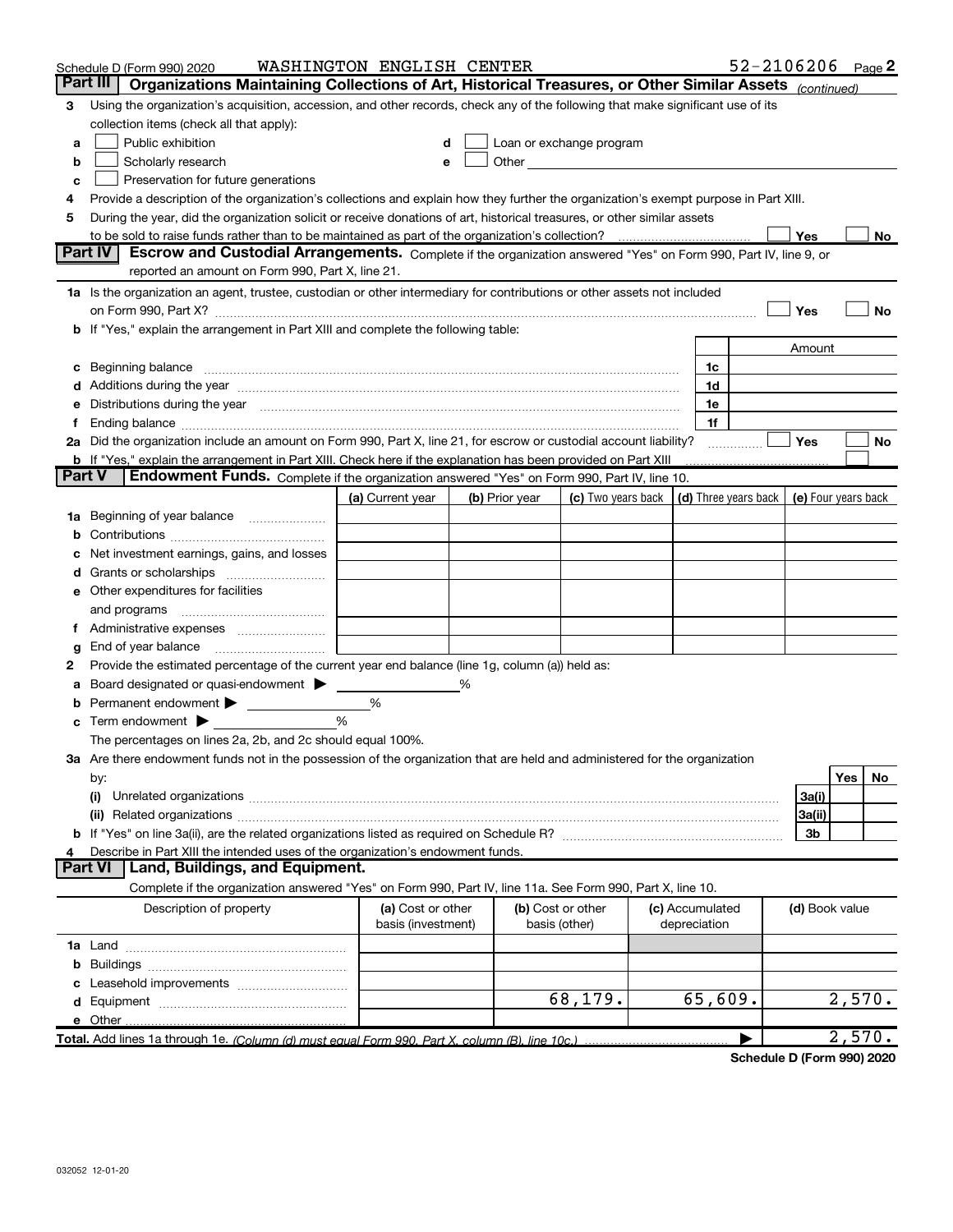| Complete if the organization answered "Yes" on Form 990, Part IV, line 11b. See Form 990, Part X, line 12.<br>(a) Description of security or category (including name of security)<br>(b) Book value<br>(c) Method of valuation: Cost or end-of-year market value<br>$(3)$ Other<br>(A)<br>(B)<br>(C)<br>(D)<br>(E)<br>(F)<br>(G)<br>(H)<br>Total. (Col. (b) must equal Form 990, Part X, col. (B) line 12.) $\blacktriangleright$<br>Part VIII Investments - Program Related.<br>Complete if the organization answered "Yes" on Form 990, Part IV, line 11c. See Form 990, Part X, line 13.<br>(a) Description of investment<br>(c) Method of valuation: Cost or end-of-year market value<br>(b) Book value<br>(1)<br>(2)<br>(3)<br>(4)<br>(5)<br>(6)<br>(7)<br>(8)<br>(9)<br>Total. (Col. (b) must equal Form 990, Part X, col. (B) line 13.)<br>Part IX<br><b>Other Assets.</b><br>Complete if the organization answered "Yes" on Form 990, Part IV, line 11d. See Form 990, Part X, line 15.<br>(a) Description<br>(b) Book value<br>(1)<br>(2)<br>(3)<br>(4)<br>(5)<br>(6)<br>(7)<br>(8)<br>(9)<br>Total. (Column (b) must equal Form 990, Part X, col. (B) line 15.)<br><b>Part X</b><br><b>Other Liabilities.</b><br>Complete if the organization answered "Yes" on Form 990, Part IV, line 11e or 11f. See Form 990, Part X, line 25.<br>(a) Description of liability<br>(b) Book value<br>1.<br>Federal income taxes<br>(1)<br>(2)<br>(3)<br>(4) | (5)<br>(6)<br>(7)<br>(8) | (9) | Part VII Investments - Other Securities. |  |  |
|-----------------------------------------------------------------------------------------------------------------------------------------------------------------------------------------------------------------------------------------------------------------------------------------------------------------------------------------------------------------------------------------------------------------------------------------------------------------------------------------------------------------------------------------------------------------------------------------------------------------------------------------------------------------------------------------------------------------------------------------------------------------------------------------------------------------------------------------------------------------------------------------------------------------------------------------------------------------------------------------------------------------------------------------------------------------------------------------------------------------------------------------------------------------------------------------------------------------------------------------------------------------------------------------------------------------------------------------------------------------------------------------------------------------------------------------------------------|--------------------------|-----|------------------------------------------|--|--|
|                                                                                                                                                                                                                                                                                                                                                                                                                                                                                                                                                                                                                                                                                                                                                                                                                                                                                                                                                                                                                                                                                                                                                                                                                                                                                                                                                                                                                                                           |                          |     |                                          |  |  |
|                                                                                                                                                                                                                                                                                                                                                                                                                                                                                                                                                                                                                                                                                                                                                                                                                                                                                                                                                                                                                                                                                                                                                                                                                                                                                                                                                                                                                                                           |                          |     |                                          |  |  |
|                                                                                                                                                                                                                                                                                                                                                                                                                                                                                                                                                                                                                                                                                                                                                                                                                                                                                                                                                                                                                                                                                                                                                                                                                                                                                                                                                                                                                                                           |                          |     |                                          |  |  |
|                                                                                                                                                                                                                                                                                                                                                                                                                                                                                                                                                                                                                                                                                                                                                                                                                                                                                                                                                                                                                                                                                                                                                                                                                                                                                                                                                                                                                                                           |                          |     |                                          |  |  |
|                                                                                                                                                                                                                                                                                                                                                                                                                                                                                                                                                                                                                                                                                                                                                                                                                                                                                                                                                                                                                                                                                                                                                                                                                                                                                                                                                                                                                                                           |                          |     |                                          |  |  |
|                                                                                                                                                                                                                                                                                                                                                                                                                                                                                                                                                                                                                                                                                                                                                                                                                                                                                                                                                                                                                                                                                                                                                                                                                                                                                                                                                                                                                                                           |                          |     |                                          |  |  |
|                                                                                                                                                                                                                                                                                                                                                                                                                                                                                                                                                                                                                                                                                                                                                                                                                                                                                                                                                                                                                                                                                                                                                                                                                                                                                                                                                                                                                                                           |                          |     |                                          |  |  |
|                                                                                                                                                                                                                                                                                                                                                                                                                                                                                                                                                                                                                                                                                                                                                                                                                                                                                                                                                                                                                                                                                                                                                                                                                                                                                                                                                                                                                                                           |                          |     |                                          |  |  |
|                                                                                                                                                                                                                                                                                                                                                                                                                                                                                                                                                                                                                                                                                                                                                                                                                                                                                                                                                                                                                                                                                                                                                                                                                                                                                                                                                                                                                                                           |                          |     |                                          |  |  |
|                                                                                                                                                                                                                                                                                                                                                                                                                                                                                                                                                                                                                                                                                                                                                                                                                                                                                                                                                                                                                                                                                                                                                                                                                                                                                                                                                                                                                                                           |                          |     |                                          |  |  |
|                                                                                                                                                                                                                                                                                                                                                                                                                                                                                                                                                                                                                                                                                                                                                                                                                                                                                                                                                                                                                                                                                                                                                                                                                                                                                                                                                                                                                                                           |                          |     |                                          |  |  |
|                                                                                                                                                                                                                                                                                                                                                                                                                                                                                                                                                                                                                                                                                                                                                                                                                                                                                                                                                                                                                                                                                                                                                                                                                                                                                                                                                                                                                                                           |                          |     |                                          |  |  |
|                                                                                                                                                                                                                                                                                                                                                                                                                                                                                                                                                                                                                                                                                                                                                                                                                                                                                                                                                                                                                                                                                                                                                                                                                                                                                                                                                                                                                                                           |                          |     |                                          |  |  |
|                                                                                                                                                                                                                                                                                                                                                                                                                                                                                                                                                                                                                                                                                                                                                                                                                                                                                                                                                                                                                                                                                                                                                                                                                                                                                                                                                                                                                                                           |                          |     |                                          |  |  |
|                                                                                                                                                                                                                                                                                                                                                                                                                                                                                                                                                                                                                                                                                                                                                                                                                                                                                                                                                                                                                                                                                                                                                                                                                                                                                                                                                                                                                                                           |                          |     |                                          |  |  |
|                                                                                                                                                                                                                                                                                                                                                                                                                                                                                                                                                                                                                                                                                                                                                                                                                                                                                                                                                                                                                                                                                                                                                                                                                                                                                                                                                                                                                                                           |                          |     |                                          |  |  |
|                                                                                                                                                                                                                                                                                                                                                                                                                                                                                                                                                                                                                                                                                                                                                                                                                                                                                                                                                                                                                                                                                                                                                                                                                                                                                                                                                                                                                                                           |                          |     |                                          |  |  |
|                                                                                                                                                                                                                                                                                                                                                                                                                                                                                                                                                                                                                                                                                                                                                                                                                                                                                                                                                                                                                                                                                                                                                                                                                                                                                                                                                                                                                                                           |                          |     |                                          |  |  |
|                                                                                                                                                                                                                                                                                                                                                                                                                                                                                                                                                                                                                                                                                                                                                                                                                                                                                                                                                                                                                                                                                                                                                                                                                                                                                                                                                                                                                                                           |                          |     |                                          |  |  |
|                                                                                                                                                                                                                                                                                                                                                                                                                                                                                                                                                                                                                                                                                                                                                                                                                                                                                                                                                                                                                                                                                                                                                                                                                                                                                                                                                                                                                                                           |                          |     |                                          |  |  |
|                                                                                                                                                                                                                                                                                                                                                                                                                                                                                                                                                                                                                                                                                                                                                                                                                                                                                                                                                                                                                                                                                                                                                                                                                                                                                                                                                                                                                                                           |                          |     |                                          |  |  |
|                                                                                                                                                                                                                                                                                                                                                                                                                                                                                                                                                                                                                                                                                                                                                                                                                                                                                                                                                                                                                                                                                                                                                                                                                                                                                                                                                                                                                                                           |                          |     |                                          |  |  |
|                                                                                                                                                                                                                                                                                                                                                                                                                                                                                                                                                                                                                                                                                                                                                                                                                                                                                                                                                                                                                                                                                                                                                                                                                                                                                                                                                                                                                                                           |                          |     |                                          |  |  |
|                                                                                                                                                                                                                                                                                                                                                                                                                                                                                                                                                                                                                                                                                                                                                                                                                                                                                                                                                                                                                                                                                                                                                                                                                                                                                                                                                                                                                                                           |                          |     |                                          |  |  |
|                                                                                                                                                                                                                                                                                                                                                                                                                                                                                                                                                                                                                                                                                                                                                                                                                                                                                                                                                                                                                                                                                                                                                                                                                                                                                                                                                                                                                                                           |                          |     |                                          |  |  |
|                                                                                                                                                                                                                                                                                                                                                                                                                                                                                                                                                                                                                                                                                                                                                                                                                                                                                                                                                                                                                                                                                                                                                                                                                                                                                                                                                                                                                                                           |                          |     |                                          |  |  |
|                                                                                                                                                                                                                                                                                                                                                                                                                                                                                                                                                                                                                                                                                                                                                                                                                                                                                                                                                                                                                                                                                                                                                                                                                                                                                                                                                                                                                                                           |                          |     |                                          |  |  |
|                                                                                                                                                                                                                                                                                                                                                                                                                                                                                                                                                                                                                                                                                                                                                                                                                                                                                                                                                                                                                                                                                                                                                                                                                                                                                                                                                                                                                                                           |                          |     |                                          |  |  |
|                                                                                                                                                                                                                                                                                                                                                                                                                                                                                                                                                                                                                                                                                                                                                                                                                                                                                                                                                                                                                                                                                                                                                                                                                                                                                                                                                                                                                                                           |                          |     |                                          |  |  |
|                                                                                                                                                                                                                                                                                                                                                                                                                                                                                                                                                                                                                                                                                                                                                                                                                                                                                                                                                                                                                                                                                                                                                                                                                                                                                                                                                                                                                                                           |                          |     |                                          |  |  |
|                                                                                                                                                                                                                                                                                                                                                                                                                                                                                                                                                                                                                                                                                                                                                                                                                                                                                                                                                                                                                                                                                                                                                                                                                                                                                                                                                                                                                                                           |                          |     |                                          |  |  |
|                                                                                                                                                                                                                                                                                                                                                                                                                                                                                                                                                                                                                                                                                                                                                                                                                                                                                                                                                                                                                                                                                                                                                                                                                                                                                                                                                                                                                                                           |                          |     |                                          |  |  |
|                                                                                                                                                                                                                                                                                                                                                                                                                                                                                                                                                                                                                                                                                                                                                                                                                                                                                                                                                                                                                                                                                                                                                                                                                                                                                                                                                                                                                                                           |                          |     |                                          |  |  |
|                                                                                                                                                                                                                                                                                                                                                                                                                                                                                                                                                                                                                                                                                                                                                                                                                                                                                                                                                                                                                                                                                                                                                                                                                                                                                                                                                                                                                                                           |                          |     |                                          |  |  |
|                                                                                                                                                                                                                                                                                                                                                                                                                                                                                                                                                                                                                                                                                                                                                                                                                                                                                                                                                                                                                                                                                                                                                                                                                                                                                                                                                                                                                                                           |                          |     |                                          |  |  |
|                                                                                                                                                                                                                                                                                                                                                                                                                                                                                                                                                                                                                                                                                                                                                                                                                                                                                                                                                                                                                                                                                                                                                                                                                                                                                                                                                                                                                                                           |                          |     |                                          |  |  |
|                                                                                                                                                                                                                                                                                                                                                                                                                                                                                                                                                                                                                                                                                                                                                                                                                                                                                                                                                                                                                                                                                                                                                                                                                                                                                                                                                                                                                                                           |                          |     |                                          |  |  |
|                                                                                                                                                                                                                                                                                                                                                                                                                                                                                                                                                                                                                                                                                                                                                                                                                                                                                                                                                                                                                                                                                                                                                                                                                                                                                                                                                                                                                                                           |                          |     |                                          |  |  |
|                                                                                                                                                                                                                                                                                                                                                                                                                                                                                                                                                                                                                                                                                                                                                                                                                                                                                                                                                                                                                                                                                                                                                                                                                                                                                                                                                                                                                                                           |                          |     |                                          |  |  |
|                                                                                                                                                                                                                                                                                                                                                                                                                                                                                                                                                                                                                                                                                                                                                                                                                                                                                                                                                                                                                                                                                                                                                                                                                                                                                                                                                                                                                                                           |                          |     |                                          |  |  |
|                                                                                                                                                                                                                                                                                                                                                                                                                                                                                                                                                                                                                                                                                                                                                                                                                                                                                                                                                                                                                                                                                                                                                                                                                                                                                                                                                                                                                                                           |                          |     |                                          |  |  |
|                                                                                                                                                                                                                                                                                                                                                                                                                                                                                                                                                                                                                                                                                                                                                                                                                                                                                                                                                                                                                                                                                                                                                                                                                                                                                                                                                                                                                                                           |                          |     |                                          |  |  |
|                                                                                                                                                                                                                                                                                                                                                                                                                                                                                                                                                                                                                                                                                                                                                                                                                                                                                                                                                                                                                                                                                                                                                                                                                                                                                                                                                                                                                                                           |                          |     |                                          |  |  |
|                                                                                                                                                                                                                                                                                                                                                                                                                                                                                                                                                                                                                                                                                                                                                                                                                                                                                                                                                                                                                                                                                                                                                                                                                                                                                                                                                                                                                                                           |                          |     |                                          |  |  |
|                                                                                                                                                                                                                                                                                                                                                                                                                                                                                                                                                                                                                                                                                                                                                                                                                                                                                                                                                                                                                                                                                                                                                                                                                                                                                                                                                                                                                                                           |                          |     |                                          |  |  |
|                                                                                                                                                                                                                                                                                                                                                                                                                                                                                                                                                                                                                                                                                                                                                                                                                                                                                                                                                                                                                                                                                                                                                                                                                                                                                                                                                                                                                                                           |                          |     |                                          |  |  |
|                                                                                                                                                                                                                                                                                                                                                                                                                                                                                                                                                                                                                                                                                                                                                                                                                                                                                                                                                                                                                                                                                                                                                                                                                                                                                                                                                                                                                                                           |                          |     |                                          |  |  |
|                                                                                                                                                                                                                                                                                                                                                                                                                                                                                                                                                                                                                                                                                                                                                                                                                                                                                                                                                                                                                                                                                                                                                                                                                                                                                                                                                                                                                                                           |                          |     |                                          |  |  |
|                                                                                                                                                                                                                                                                                                                                                                                                                                                                                                                                                                                                                                                                                                                                                                                                                                                                                                                                                                                                                                                                                                                                                                                                                                                                                                                                                                                                                                                           |                          |     |                                          |  |  |
|                                                                                                                                                                                                                                                                                                                                                                                                                                                                                                                                                                                                                                                                                                                                                                                                                                                                                                                                                                                                                                                                                                                                                                                                                                                                                                                                                                                                                                                           |                          |     |                                          |  |  |
|                                                                                                                                                                                                                                                                                                                                                                                                                                                                                                                                                                                                                                                                                                                                                                                                                                                                                                                                                                                                                                                                                                                                                                                                                                                                                                                                                                                                                                                           |                          |     |                                          |  |  |
|                                                                                                                                                                                                                                                                                                                                                                                                                                                                                                                                                                                                                                                                                                                                                                                                                                                                                                                                                                                                                                                                                                                                                                                                                                                                                                                                                                                                                                                           |                          |     |                                          |  |  |

2. Liability for uncertain tax positions. In Part XIII, provide the text of the footnote to the organization's financial statements that reports the

organization's liability for uncertain tax positions under FASB ASC 740. Check here if the text of the footnote has been provided in Part XIII

 $\boxed{\text{X}}$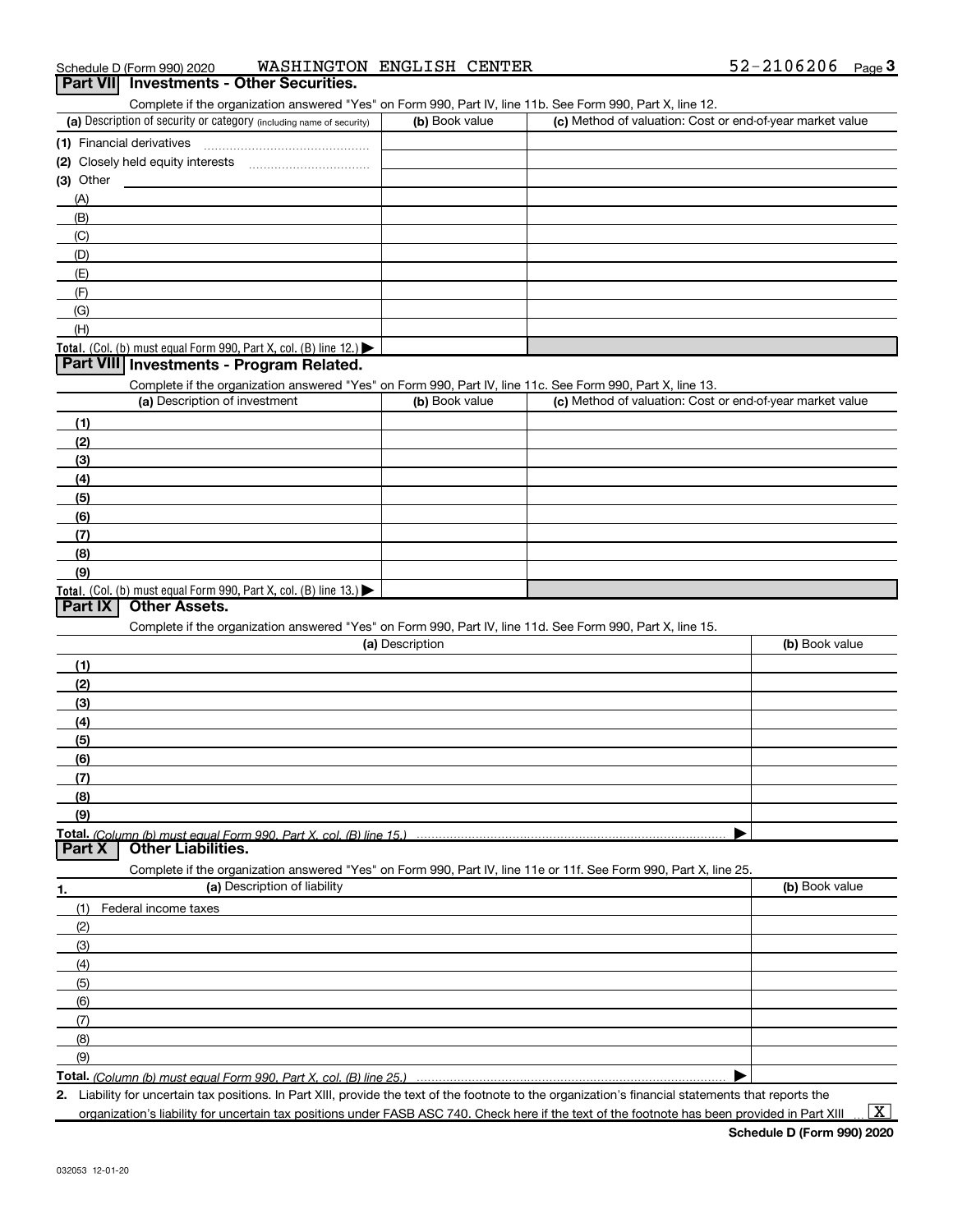|   | WASHINGTON ENGLISH CENTER<br>Schedule D (Form 990) 2020                                                                                                                                              |                |                |              | $52 - 2106206$ Page 4 |                            |
|---|------------------------------------------------------------------------------------------------------------------------------------------------------------------------------------------------------|----------------|----------------|--------------|-----------------------|----------------------------|
|   | Reconciliation of Revenue per Audited Financial Statements With Revenue per Return.<br><b>Part XI</b>                                                                                                |                |                |              |                       |                            |
|   | Complete if the organization answered "Yes" on Form 990, Part IV, line 12a.                                                                                                                          |                |                |              |                       |                            |
| 1 | Total revenue, gains, and other support per audited financial statements                                                                                                                             |                |                | $\mathbf{1}$ |                       | 821,876.                   |
| 2 | Amounts included on line 1 but not on Form 990, Part VIII, line 12:                                                                                                                                  |                |                |              |                       |                            |
| a |                                                                                                                                                                                                      | 2a             |                |              |                       |                            |
| b |                                                                                                                                                                                                      | 2 <sub>b</sub> | 23,974.        |              |                       |                            |
| с |                                                                                                                                                                                                      | 2c             |                |              |                       |                            |
| d | Other (Describe in Part XIII.)                                                                                                                                                                       | 2d             |                |              |                       |                            |
| е | Add lines 2a through 2d                                                                                                                                                                              |                |                | 2e           |                       | <u>23,974.</u><br>797,902. |
| 3 |                                                                                                                                                                                                      |                |                | $\mathbf{3}$ |                       |                            |
| 4 | Amounts included on Form 990, Part VIII, line 12, but not on line 1:                                                                                                                                 |                |                |              |                       |                            |
| a |                                                                                                                                                                                                      | 4a             |                |              |                       |                            |
|   | Other (Describe in Part XIII.)                                                                                                                                                                       | 4 <sub>b</sub> |                |              |                       |                            |
|   | Add lines 4a and 4b                                                                                                                                                                                  |                |                | 4c           |                       |                            |
| 5 |                                                                                                                                                                                                      |                |                | 5            |                       | 797,902.                   |
|   | Part XII   Reconciliation of Expenses per Audited Financial Statements With Expenses per Return.                                                                                                     |                |                |              |                       |                            |
|   | Complete if the organization answered "Yes" on Form 990, Part IV, line 12a.                                                                                                                          |                |                |              |                       |                            |
| 1 | Total expenses and losses per audited financial statements [11] [11] Total expenses and losses per audited financial statements [11] [11] Total expenses and losses per audited financial statements |                |                | $\mathbf{1}$ |                       | 845,270.                   |
| 2 | Amounts included on line 1 but not on Form 990, Part IX, line 25:                                                                                                                                    |                |                |              |                       |                            |
| a |                                                                                                                                                                                                      | 2a             | <u>23,974.</u> |              |                       |                            |
| b |                                                                                                                                                                                                      | 2 <sub>b</sub> |                |              |                       |                            |
|   |                                                                                                                                                                                                      | 2c             |                |              |                       |                            |
|   | Other (Describe in Part XIII.) (Contract and Contract and Chern Contract) (Chern Chern Chern Chern Chern Chern                                                                                       | 2d             |                |              |                       |                            |
| e | Add lines 2a through 2d <b>contained a contained a contained a contained a</b> contained a contained a contact the set                                                                               |                |                | <b>2e</b>    |                       | 23,974.                    |
| 3 |                                                                                                                                                                                                      |                |                | 3            |                       | 821, 296.                  |
| 4 | Amounts included on Form 990, Part IX, line 25, but not on line 1:                                                                                                                                   |                |                |              |                       |                            |
| a |                                                                                                                                                                                                      | 4a             |                |              |                       |                            |
|   |                                                                                                                                                                                                      | 4 <sub>b</sub> |                |              |                       |                            |
|   | Add lines 4a and 4b                                                                                                                                                                                  |                |                | 4с           |                       |                            |
|   |                                                                                                                                                                                                      |                |                | 5            |                       | 821, 296.                  |
|   | Part XIII Supplemental Information.                                                                                                                                                                  |                |                |              |                       |                            |

Provide the descriptions required for Part II, lines 3, 5, and 9; Part III, lines 1a and 4; Part IV, lines 1b and 2b; Part V, line 4; Part X, line 2; Part XI, lines 2d and 4b; and Part XII, lines 2d and 4b. Also complete this part to provide any additional information.

#### PART X, LINE 2:

| THE ORGANIZATION IS EXEMPT FROM FEDERAL INCOME TAXES UNDER SECTION          |
|-----------------------------------------------------------------------------|
| $501(C)(3)$ OF THE INTERNAL REVENUE CODE, EXCEPT ON NET INCOME DERIVED FROM |
| UNRELATED BUSINESS ACTIVITIES. FOR THE YEARS ENDED JUNE 30, 2021 AND 2020,  |
| THE ORGANIZATION HAS DETERMINED THAT NO INCOME TAX IS DUE FOR ITS           |
| ACTIVITIES. ACCORDINGLY, NO PROVISION FOR INCOME TAX HAS BEEN RECORDED IN   |
| THE ACCOMPANYING FINANCIAL STATEMENTS. THE ORGANIZATION IS NOT CONSIDERED   |
| A PRIVATE FOUNDATION.                                                       |
|                                                                             |

#### THE ORGANIZATION HAS ADOPTED THE RECOGNITION REQUIREMENTS FOR UNCERTAIN

INCOME TAX POSITIONS AS REQUIRED BY U.S. GENERALLY ACCEPTED ACCOUNTING

PRINCIPLES. INCOME TAX BENEFITS ARE RECOGNIZED FOR INCOME TAX POSITIONS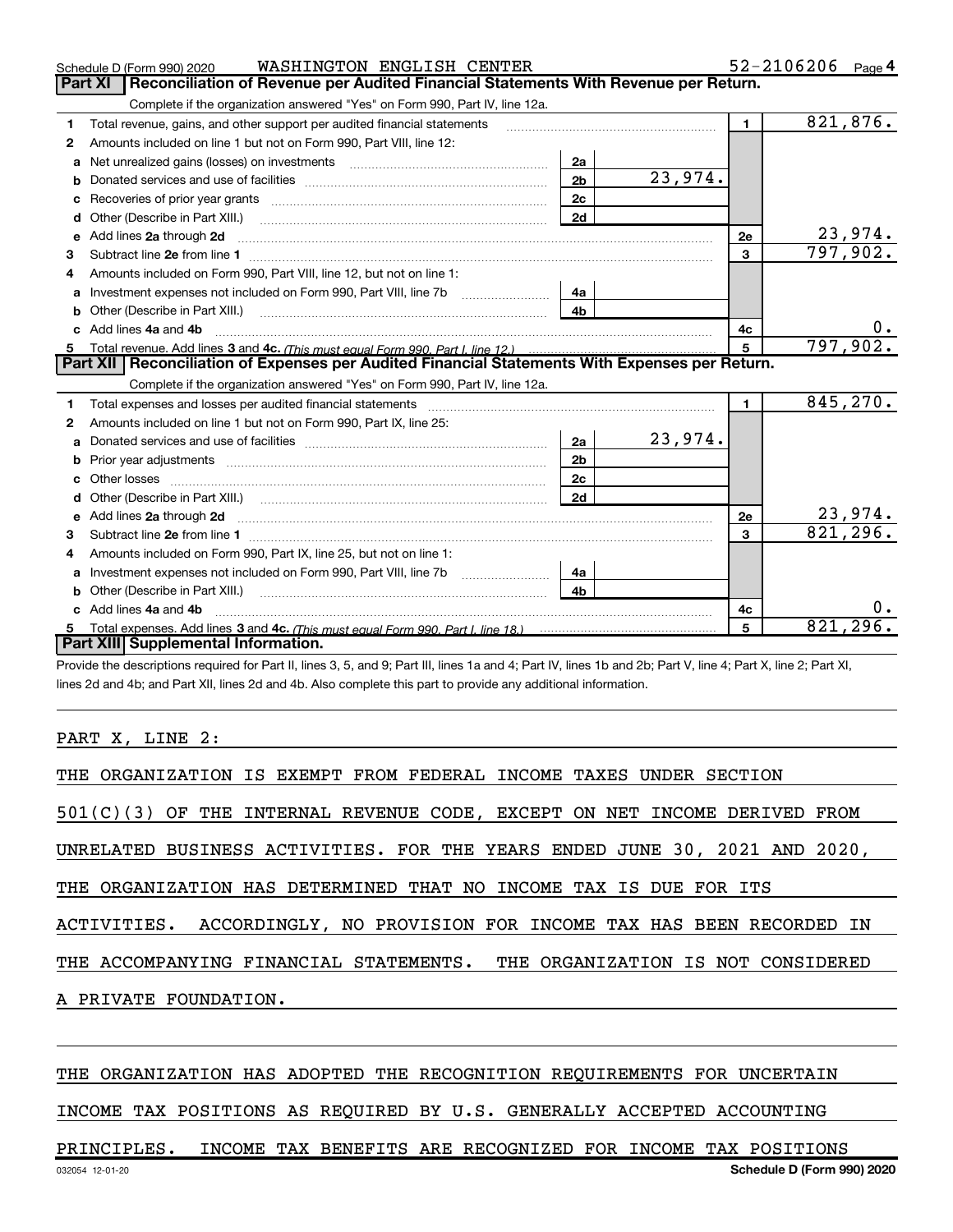| $52 - 2106206$ Page 5<br>WASHINGTON ENGLISH CENTER<br>Schedule D (Form 990) 2020 |
|----------------------------------------------------------------------------------|
| <b>Part XIII Supplemental Information</b> (continued)                            |
| TAKEN OR EXPECTED TO BE TAKEN IN A TAX RETURN, ONLY WHEN IT IS DETERMINED        |
| THAT THE INCOME TAX POSITION WILL MORE-LIKELY-THAN-NOT BE SUSTAINED UPON         |
| EXAMINATION BY TAXING AUTHORITIES. THE ORGANIZATION BELIEVES THAT THE            |
| INCOME TAX FILINGS WILL BE SUSTAINED UPON EXAMINATION AND DOES NOT               |
| ANTICIPATE ANY ADJUSTMENTS THAT WOULD RESULT IN A MATERIAL ADVERSE AFFECT        |
| ON THE ORGANIZATION'S FINANCIAL CONDITION, RESULTS OF OPERATIONS, OR CASH        |
| FLOWS. ACCORDINGLY, THE ORGANIZATION HAS NOT RECORDED ANY RESERVES OR            |
| RELATED ACCRUALS FOR INTEREST AND PENALTIES FOR UNCERTAIN INCOME TAX             |
| POSITIONS AT JUNE 30, 2021 OR 2020.                                              |

THE ORGANIZATION IS SUBJECT TO ROUTINE AUDITS BY TAXING JURISDICTIONS; HOWEVER THERE ARE CURRENTLY NO AUDITS FOR ANY TAX PERIODS IN PROGRESS. THE ORGANIZATION BELIEVES IT IS NO LONGER SUBJECT TO EXAMINATIONS FOR YEARS PRIOR TO 2017.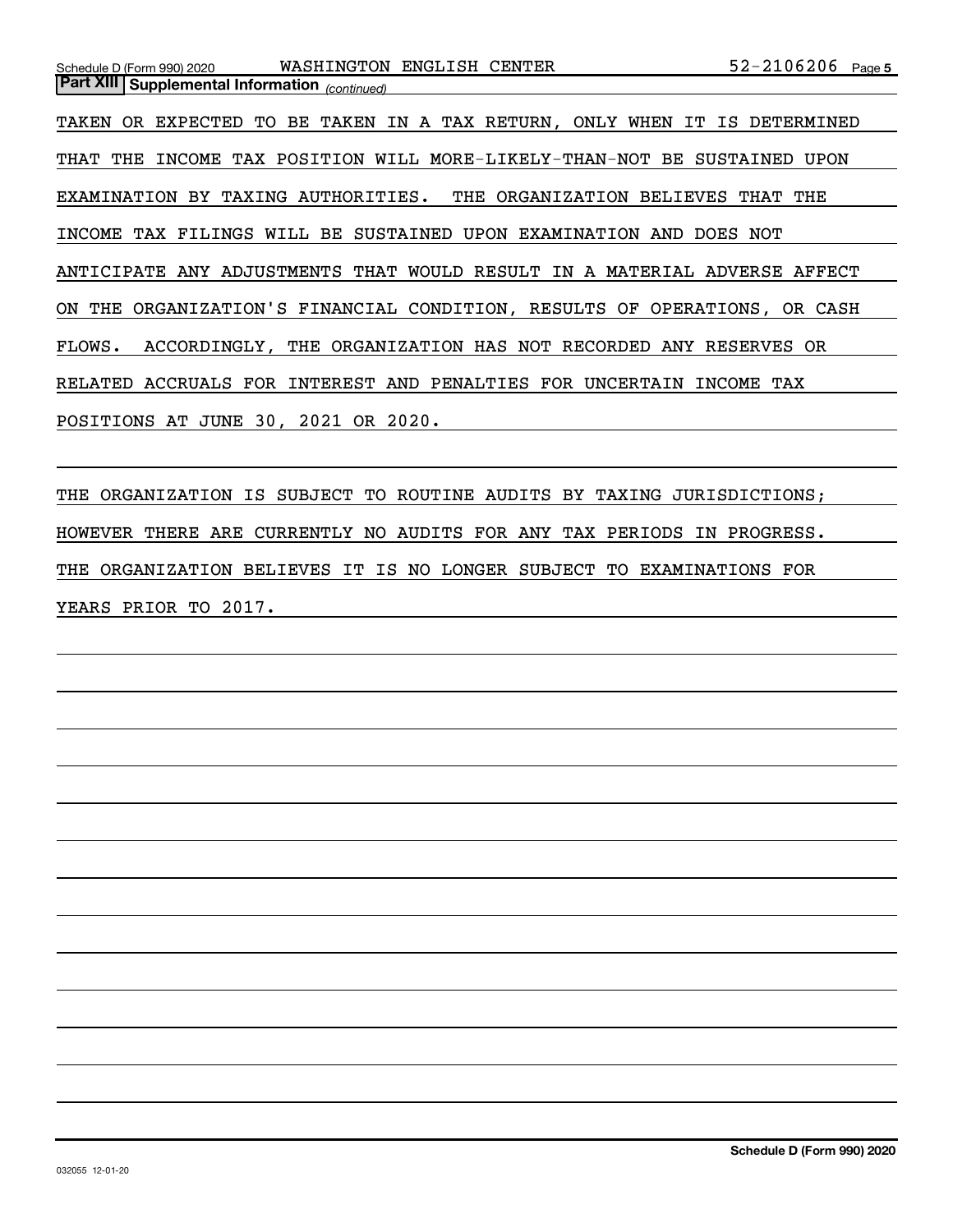|   | <b>SCHEDULE E</b>                                                                                                 | <b>Schools</b>                                                                                                                                                            |                                       | OMB No. 1545-0047     |                              |
|---|-------------------------------------------------------------------------------------------------------------------|---------------------------------------------------------------------------------------------------------------------------------------------------------------------------|---------------------------------------|-----------------------|------------------------------|
|   | (Form 990 or 990-EZ)                                                                                              | Complete if the organization answered "Yes" on Form 990,                                                                                                                  |                                       |                       |                              |
|   |                                                                                                                   | Part IV, line 13, or Form 990-EZ, Part VI, line 48.                                                                                                                       |                                       |                       |                              |
|   | Department of the Treasury<br>Internal Revenue Service                                                            | Attach to Form 990 or Form 990-EZ.<br>Go to www.irs.gov/Form990 for the latest information.                                                                               | <b>Inspection</b>                     | <b>Open to Public</b> |                              |
|   | Name of the organization                                                                                          |                                                                                                                                                                           | <b>Employer identification number</b> |                       |                              |
|   | WASHINGTON ENGLISH CENTER                                                                                         |                                                                                                                                                                           | 52-2106206                            |                       |                              |
|   | Part I                                                                                                            |                                                                                                                                                                           |                                       |                       |                              |
|   |                                                                                                                   |                                                                                                                                                                           |                                       |                       | YES   NO                     |
| 1 | Does the organization have a racially nondiscriminatory policy toward students by statement in its charter,       |                                                                                                                                                                           |                                       |                       |                              |
|   |                                                                                                                   |                                                                                                                                                                           | 1                                     | x                     |                              |
| 2 |                                                                                                                   | Does the organization include a statement of its racially nondiscriminatory policy toward students in all its brochures,                                                  |                                       |                       |                              |
|   |                                                                                                                   | catalogues, and other written communications with the public dealing with student admissions, programs, and scholarships?                                                 | $\mathbf{2}$                          | х                     |                              |
| 3 | Has the organization publicized its racially nondiscriminatory policy on its primary publicly accessible Internet |                                                                                                                                                                           |                                       |                       |                              |
|   |                                                                                                                   | homepage at all times during its taxable year in a manner reasonably expected to be noticed by visitors to the                                                            |                                       |                       |                              |
|   |                                                                                                                   | homepage, or through newspaper or broadcast media during the period of solicitation for students, or during the                                                           |                                       |                       |                              |
|   |                                                                                                                   | registration period if it has no solicitation program, in a way that makes the policy known to all parts of the general                                                   |                                       |                       |                              |
|   |                                                                                                                   | community it serves? If "Yes," please describe. If "No," please explain. If you need more space, use Part II<br>ALL PUBLICITY MATERIALS CLEARLY INDICATE THE ORGANIZATION | 3                                     | х                     |                              |
|   |                                                                                                                   | SERVES LOW INCOME IMMIGRANTS IN THE AREAS OF INSTRUCTION                                                                                                                  |                                       |                       |                              |
|   | REGARDLESS OF RACE, COLOR, NATIONAL OR ETHNIC ORIGIN.                                                             |                                                                                                                                                                           |                                       |                       |                              |
|   |                                                                                                                   |                                                                                                                                                                           |                                       |                       |                              |
|   |                                                                                                                   |                                                                                                                                                                           |                                       |                       |                              |
| 4 | Does the organization maintain the following?                                                                     |                                                                                                                                                                           |                                       |                       |                              |
| а | Records indicating the racial composition of the student body, faculty, and administrative staff?                 |                                                                                                                                                                           | 4a                                    | х                     |                              |
|   |                                                                                                                   | Records documenting that scholarships and other financial assistance are awarded on a racially nondiscriminatory basis?                                                   | 4b                                    | X                     |                              |
|   | c Copies of all catalogues, brochures, announcements, and other written communications to the public dealing      |                                                                                                                                                                           |                                       |                       |                              |
|   | with student admissions, programs, and scholarships?                                                              |                                                                                                                                                                           | 4с                                    | х                     |                              |
|   |                                                                                                                   |                                                                                                                                                                           |                                       |                       |                              |
|   |                                                                                                                   |                                                                                                                                                                           | 4d                                    | X                     |                              |
|   | If you answered "No" to any of the above, please explain. If you need more space, use Part II.                    |                                                                                                                                                                           |                                       |                       |                              |
|   |                                                                                                                   |                                                                                                                                                                           |                                       |                       |                              |
|   |                                                                                                                   |                                                                                                                                                                           |                                       |                       |                              |
|   |                                                                                                                   |                                                                                                                                                                           |                                       |                       |                              |
|   |                                                                                                                   |                                                                                                                                                                           |                                       |                       |                              |
| 5 | Does the organization discriminate by race in any way with respect to:                                            |                                                                                                                                                                           |                                       |                       |                              |
|   |                                                                                                                   |                                                                                                                                                                           | 5a                                    |                       | х<br>$\overline{\mathbf{v}}$ |
|   |                                                                                                                   |                                                                                                                                                                           | 5b                                    |                       | A                            |
|   |                                                                                                                   |                                                                                                                                                                           | 5c                                    |                       | Χ                            |
|   |                                                                                                                   |                                                                                                                                                                           | 5d                                    |                       | X                            |
|   |                                                                                                                   |                                                                                                                                                                           | 5е                                    |                       | X                            |
|   | f Use of facilities?                                                                                              |                                                                                                                                                                           | 5f                                    |                       | X                            |
|   |                                                                                                                   |                                                                                                                                                                           | 5g                                    |                       | X<br>X                       |
|   |                                                                                                                   |                                                                                                                                                                           | 5h                                    |                       |                              |
|   | If you answered "Yes" to any of the above, please explain. If you need more space, use Part II.                   |                                                                                                                                                                           |                                       |                       |                              |
|   |                                                                                                                   |                                                                                                                                                                           |                                       |                       |                              |
|   |                                                                                                                   |                                                                                                                                                                           |                                       |                       |                              |
|   |                                                                                                                   |                                                                                                                                                                           |                                       |                       |                              |
|   | 6a Does the organization receive any financial aid or assistance from a governmental agency?                      |                                                                                                                                                                           | 6a                                    | х                     |                              |
|   |                                                                                                                   |                                                                                                                                                                           | 6b                                    |                       | х                            |
|   | If you answered "Yes" on either line 6a or line 6b, explain on Part II.                                           |                                                                                                                                                                           |                                       |                       |                              |
| 7 | Does the organization certify that it has complied with the applicable requirements of sections 4.01 through      |                                                                                                                                                                           |                                       | х                     |                              |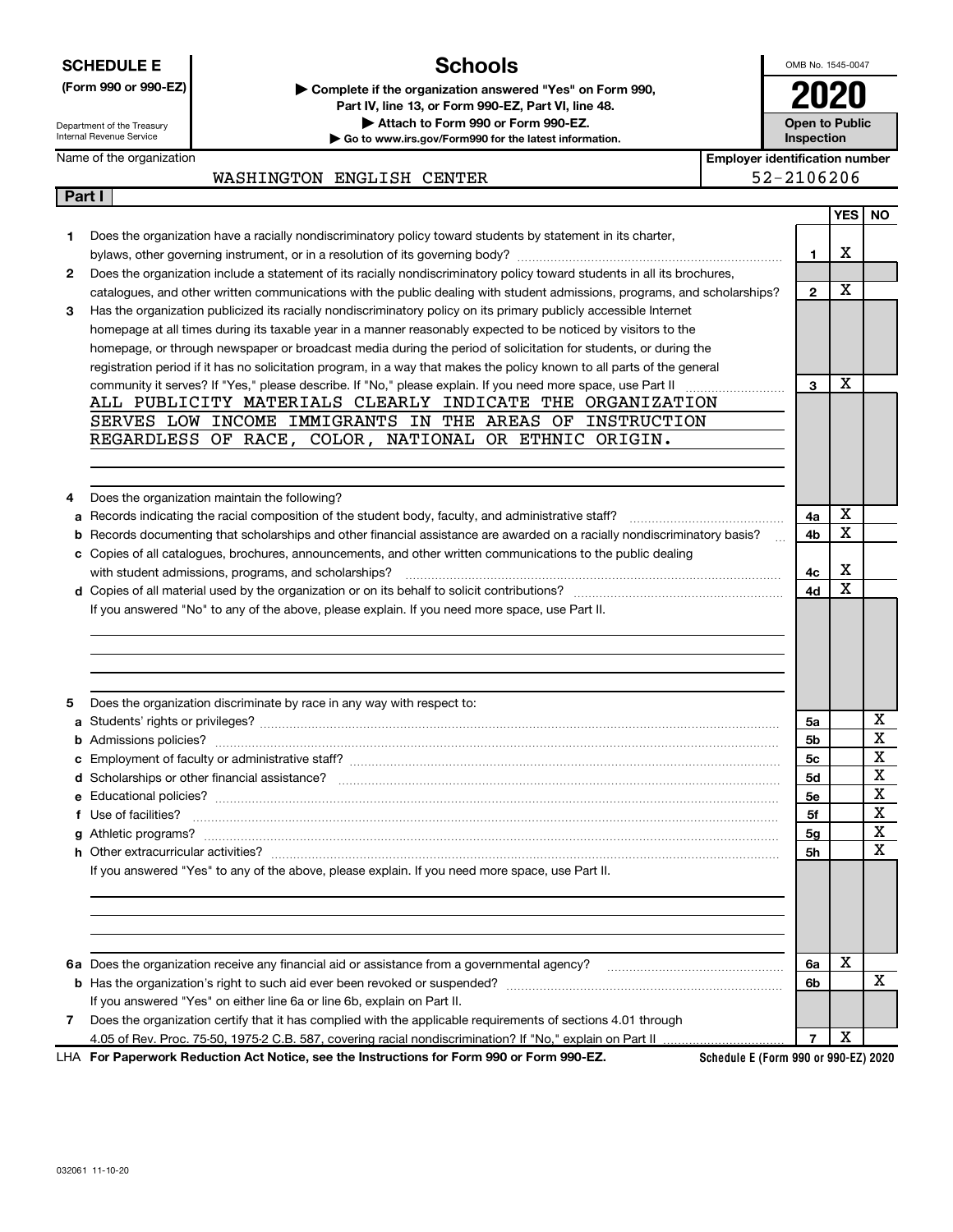Part II | Supplemental Information. Provide the explanations required by Part I, lines 3, 4d, 5h, 6b, and 7, as applicable. Also provide any other additional information.

#### LINE 6 - EXPLANATION OF GOVERNMENT FINANCIAL AID:

#### THE ORGANIZATION RECEIVES GRANTS FROM GOVERNMENTAL AGENCIES IN SUPPORT OF

#### ITS EXEMPT PURPOSE.